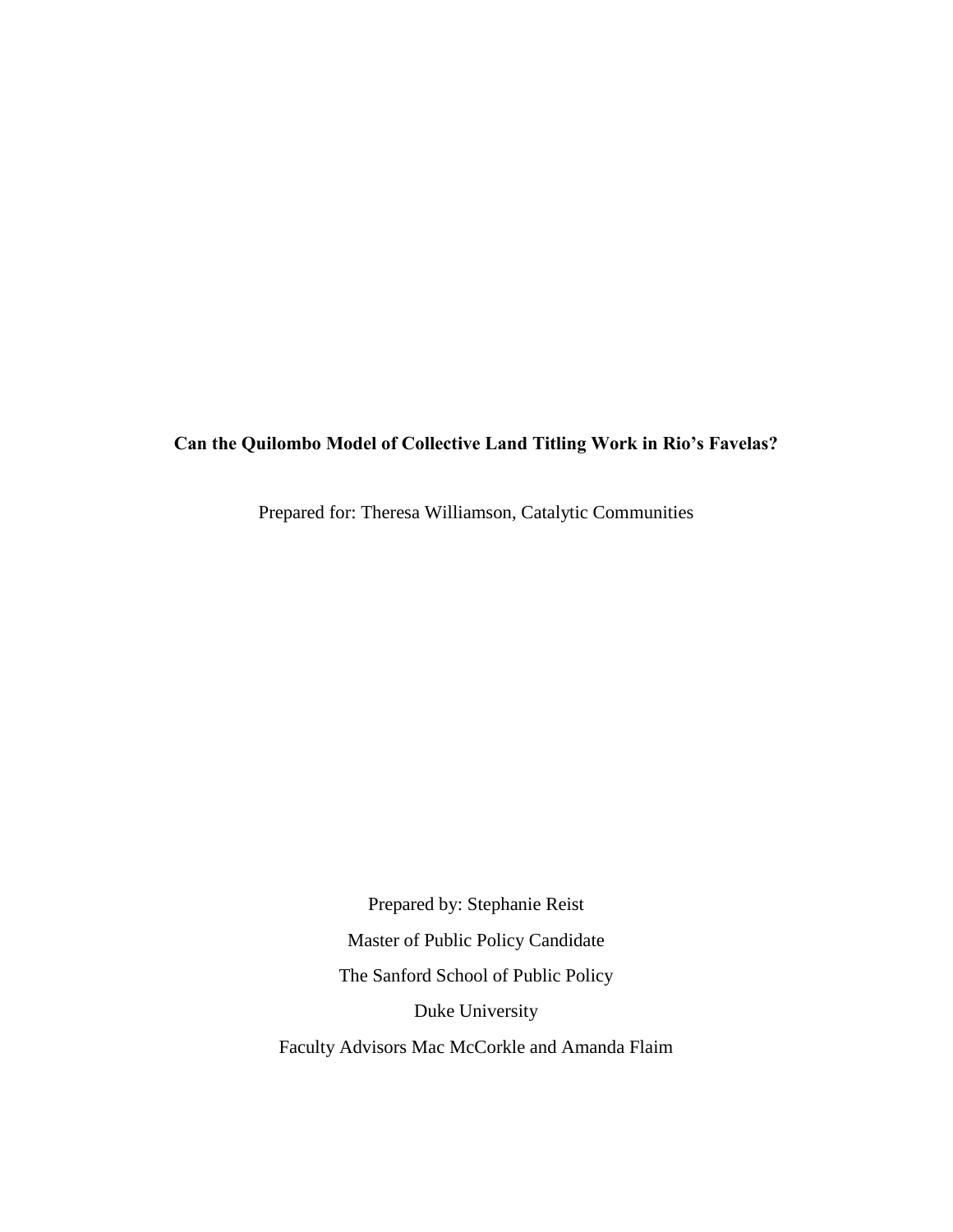# <span id="page-1-0"></span>Executive Summary

Due to their informality, the favelas of Rio de Janeiro are in a precarious position. Though the informal neighborhoods have long served as sites of affordable housing for Rio's poorest residents, changes within in the city related to public security, mega-events, real estate speculation, and urban revitalization jeopardize their permanence. As one possible solution, this study, conducted for the client Catalytic Communities, investigated collective titling in favelas modeled after quilombos, territories recognized and titled by Brazilian Federal Law as patrimonies of black cultural traditions.

Quilombos and favelas share many similarities. Both are overwhelming black, both are sites of traditional Afro-Brazilian religious and cultural practices, and both are sites of resistance in the face of various forms of oppression. All of these are criteria for quilombo recognition and titling. However, because quilombo status is most often granted to rural communities, and because favelas, while often not fully integrated, are still very much interdependent to the formal community, such a status may be difficult for certain favelas in Rio de Janeiro to claim. Additionally, land tenure is just one of the many policy issues that Rio's favela residents face and it should not be embraced as a catch-all solution to other issues of public security, health, and education.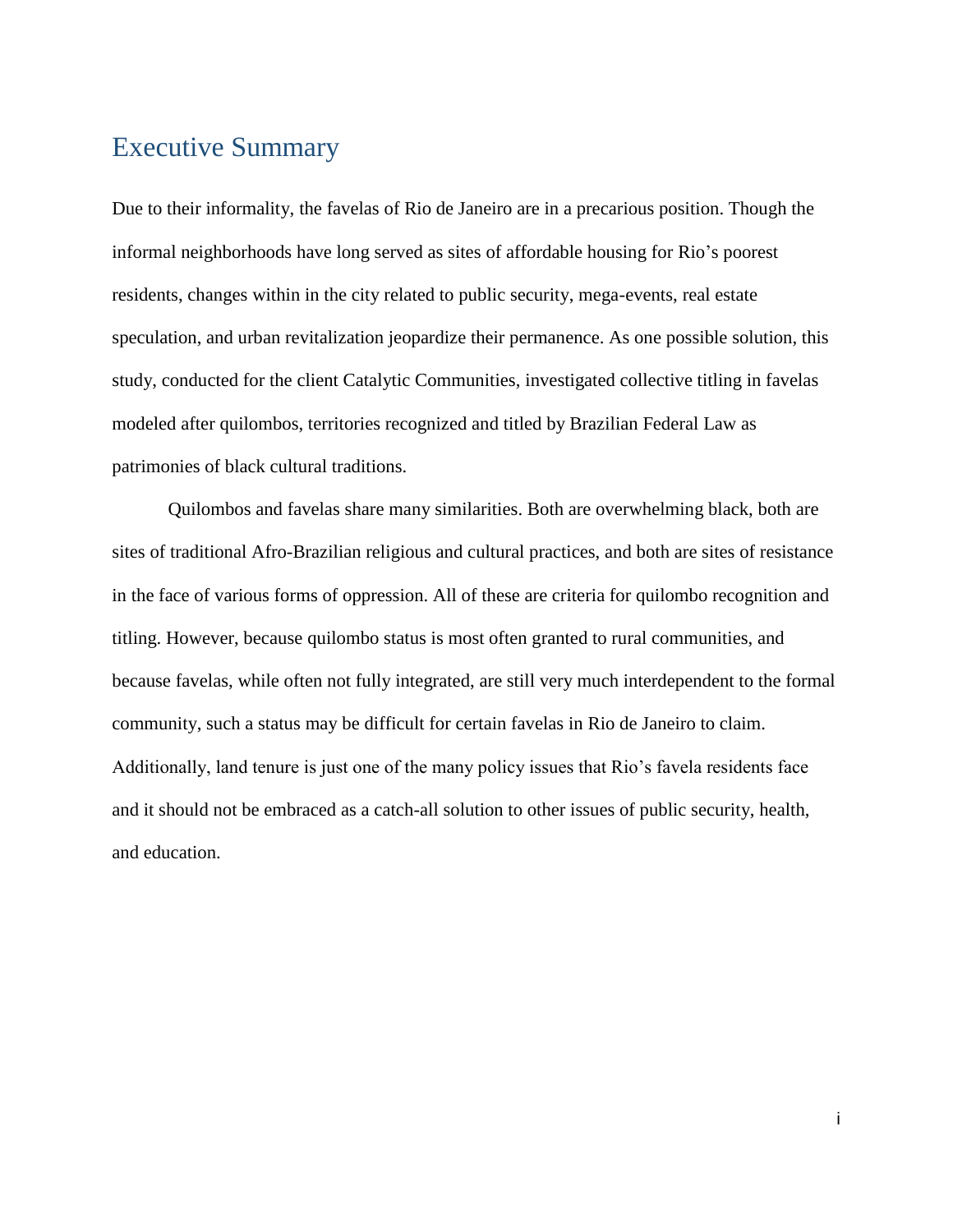### Table of Contents

| Quilombo Recognition and Titling Steps: The Role of Anthropologists and Bureaucracies  23 |
|-------------------------------------------------------------------------------------------|
|                                                                                           |
|                                                                                           |
|                                                                                           |
|                                                                                           |
| Cultural and Environmental Patrimony: Music, Conservation, and the Question of Afro-      |
|                                                                                           |
|                                                                                           |
|                                                                                           |
|                                                                                           |
|                                                                                           |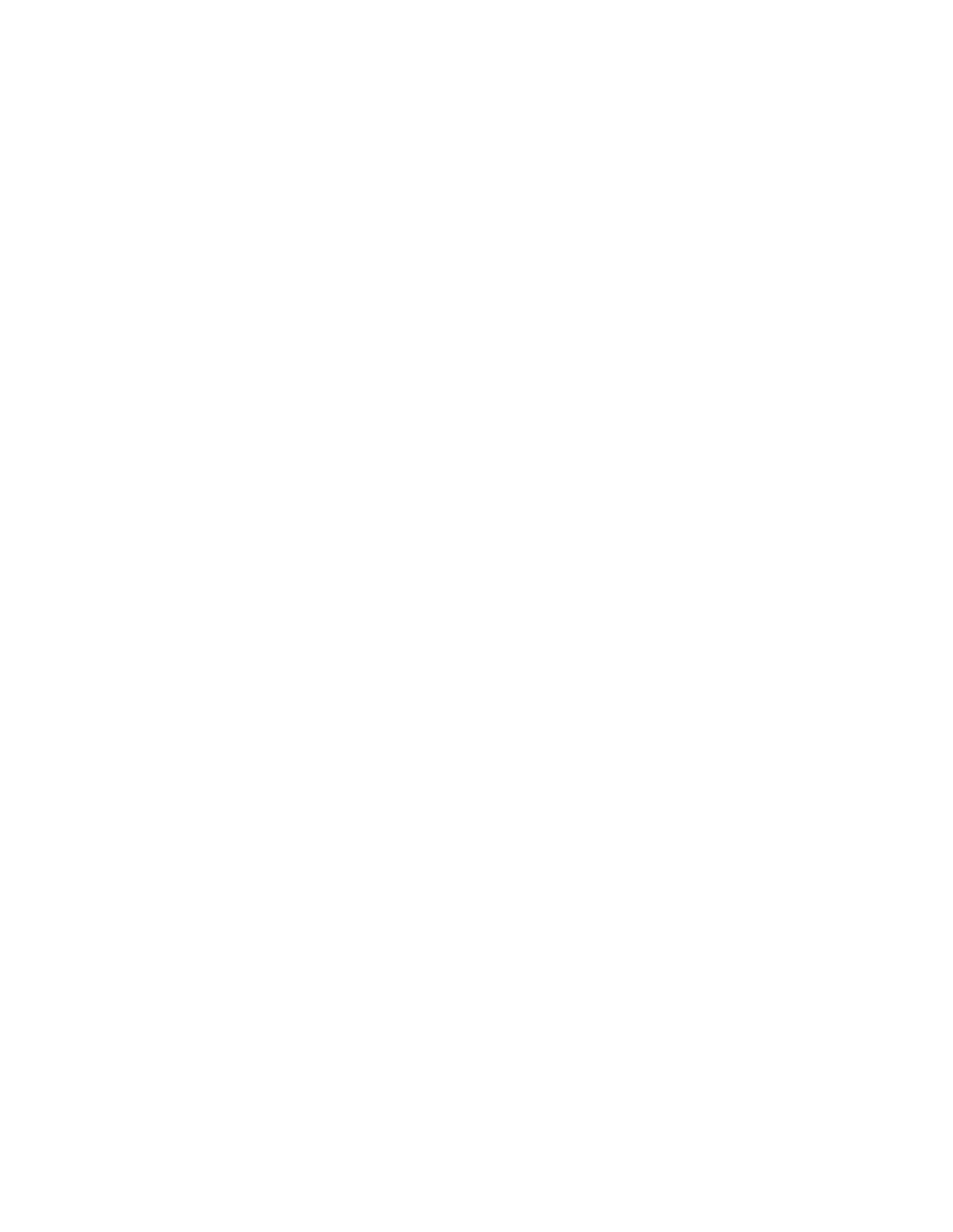# <span id="page-4-0"></span>Policy and Research Questions

How can Catalytic Communities advocate for equitable and affordable housing for Rio's favela residents through collective means, such as collective land titles based on the quilombo model and community trusts?

- What are the criteria for quilombo status, especially in urban contexts?
- What is the process for recognition? What is the process for titling?
- How are favelas and quilombos similar? How are they different?
- How does land tenure function, both at the individual and collective level, once titles have been issued? What are the benefits and limitations of collective titles similar to the quilombo model?

## <span id="page-4-1"></span>Client Background

Catalytic Communities is a US 501[c][3] non-profit organization based in Rio de Janeiro. It simultaneously identifies as an "empowerment, communications, think tank, and advocacy organization working since 2000 on behalf of Rio's favelas at the intersection of sustainable community development, human rights, local-global networks, communications, and urban planning" (Catalytic Communities 2016). Since its founding by Theresa Williamson, who holds a PhD from Department of City and Regional Planning at the University of Pennsylvania, the organization has taken many form, from online forum for favela activists to its most recent project in the form of widely cited news blog, "RioOnWatch" short for "Rio Olympics Neighborhood Watch. Catalytic Communities launched "RioOnWatch" in May 2010 in order to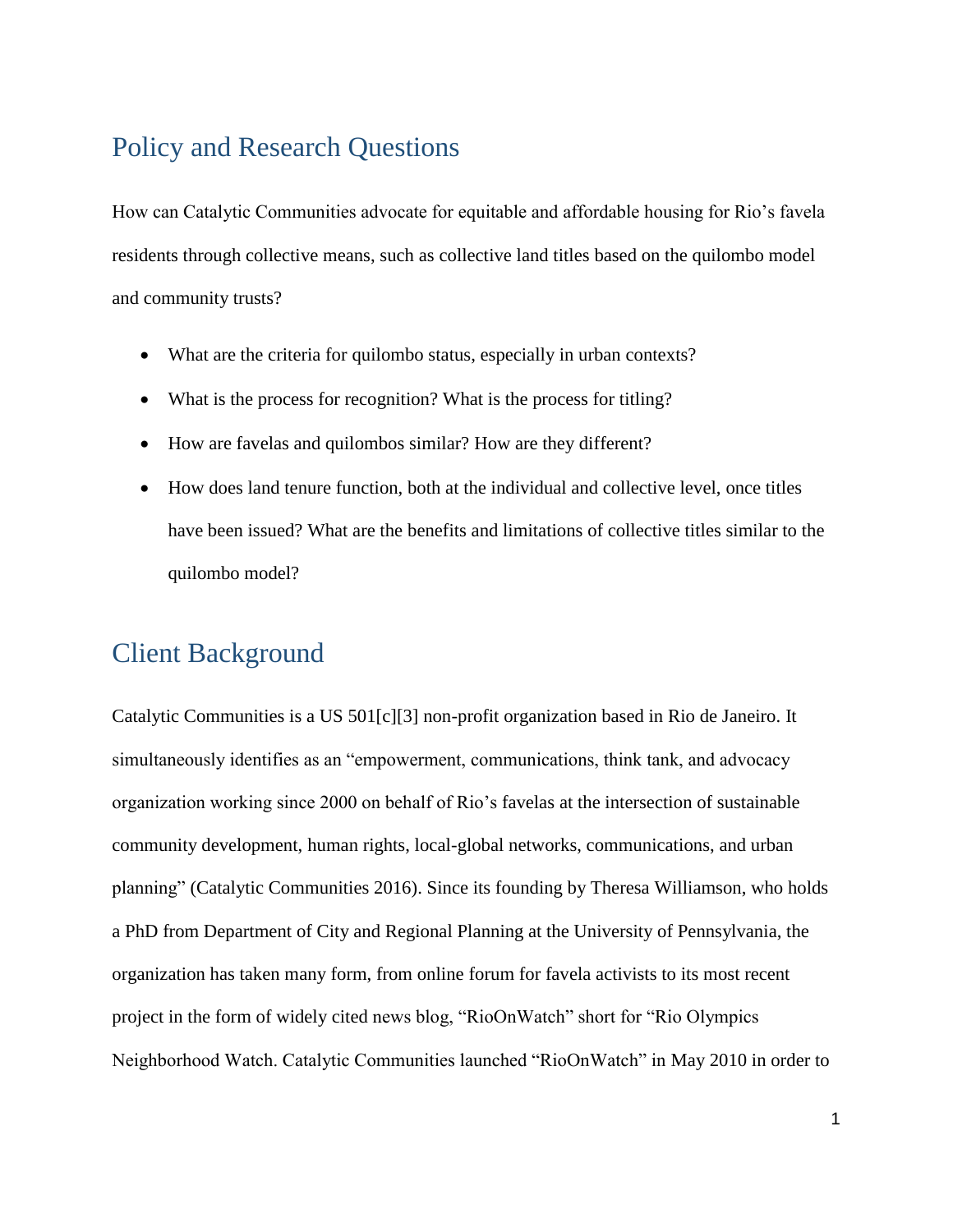give a platform to Rio's favela's communities during the run-up to the 2014 World Cup and the Rio 2016 Olympic Games.

With increased attention on Rio from the international community due to the mega-events, Catalytic Communities seeks to seize this unique moment to destigmatize favelas by offering coverage on RioOnWatch, often from residents, of the numerous cultural and community based projects that thrive within them, while also using RioOnWatch in watchdog efforts that focus on the human rights abusing of emerging public policies such as the State of Rio de Janeiro's Military Policy favela pacification program and removals to make way for urban revitalization and Olympic Legacy projects. At the local level, the Olympic legacy will be put to question during the 2016 October mayoral elections, and Catalytic Communities solicited this research on collective titling in favelas in order to influence policy in the run up to the elections. It will be part of a larger dossier on affordable housing, titling, and other policy recommendations ahead of the mayoral elections. With an eye on supporting the rights of favela residents, Catalytic Communities sees titling efforts as both a means to destigmatize favelas and to ameliorate the precarious legal status of their residents. They emphasize collective titles over individual titles due to the potential for the latter to exacerbate rising prices and gentrification in favelas, thus jeopardizing affordable housing for the city's poor (Williamson 2015).

## <span id="page-5-0"></span>Problem Statement: Informality and Favelas at Risk

## <span id="page-5-1"></span>What is a favela?

Rio de Janeiro's favelas are unique in a number of ways. Those looking for a quick translation of the term often settle on "ghetto" due to the racial composition of most favelas, or "shantytown,"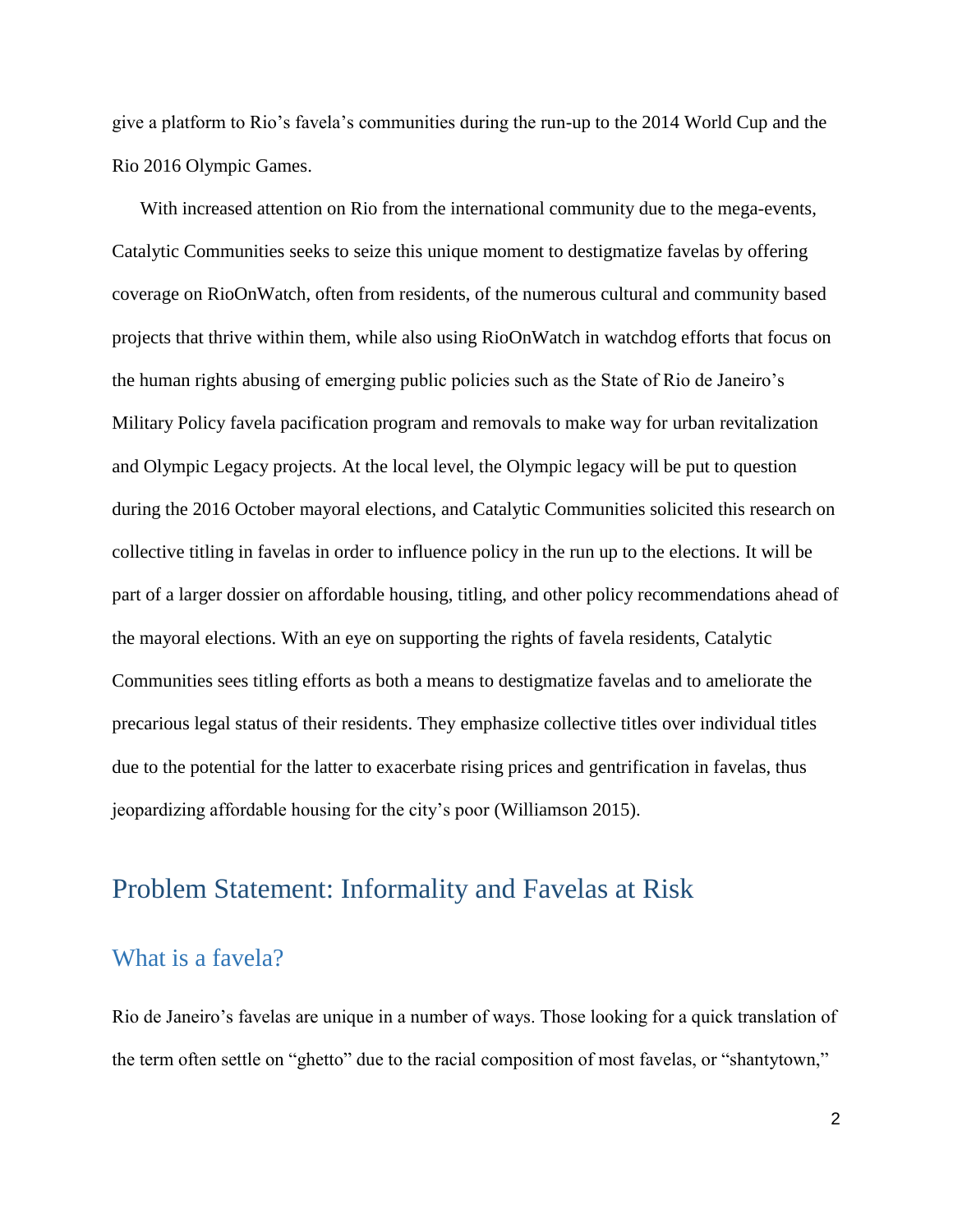because they were constructed informally ("Why We Should Call Them Favelas" 2015). However, comparing Rio's favelas to American inner city ghettos ignores the particular socioeconomic and racial dynamics of each place. Though in part the product of a Brazilian "great migration" of recently emancipated Afro-descendants—slavery was only abolished in Brazil in 1888--favelas are not the product of overt segregationist policies and business practices like red lining and blockbusting. Rather, like shantytowns, they have been an informal solution in a city that lacked a clear affordable housing policy throughout  $20<sup>th</sup>$  century (Gonçalves 2013; Fischer 2015). However, unlike shantytowns, many favelas have been constructed over generations with the same materials used in other more affluent neighborhoods. Thus, most are permanent neighborhoods with varying degrees of public services and integration with the rest of the city. The three defining features of Rio's favelas, generally, are irregular or nonexistent property titles, family ties to favelas spanning two or even three generations, and the stigmatization of both favela residents and spaces ("Why We Should Call Them Favelas" 2015). Favelas are home to nearly 22% of Rio's population, and by some estimates the informal neighborhoods number over 1000 (IBGE 2011). However, a number of policies within the city, especially under current Mayor Eduardo Paes, are making it increasingly difficult for favela residents to remain in their homes. Removals, evictions, tourism, gentrification, real estate speculation, and Pacifying Police Units have increasingly jeopardized the residents' ability to remain in their communities.

Favela residents feel their livelihoods are being threatened in multiple ways. While the city has begun issuing formal titles in some favelas, this has pushed the informal affordablehousing market long provided by the favelas into the unregulated real estate market of the rest of the city (Barchfield 2013; Garcia-Navarro 2013; Scruggs and Acoca-Pidolle 2013). Within the context of urban renewal for the Olympics, urban planners believe individual titles and land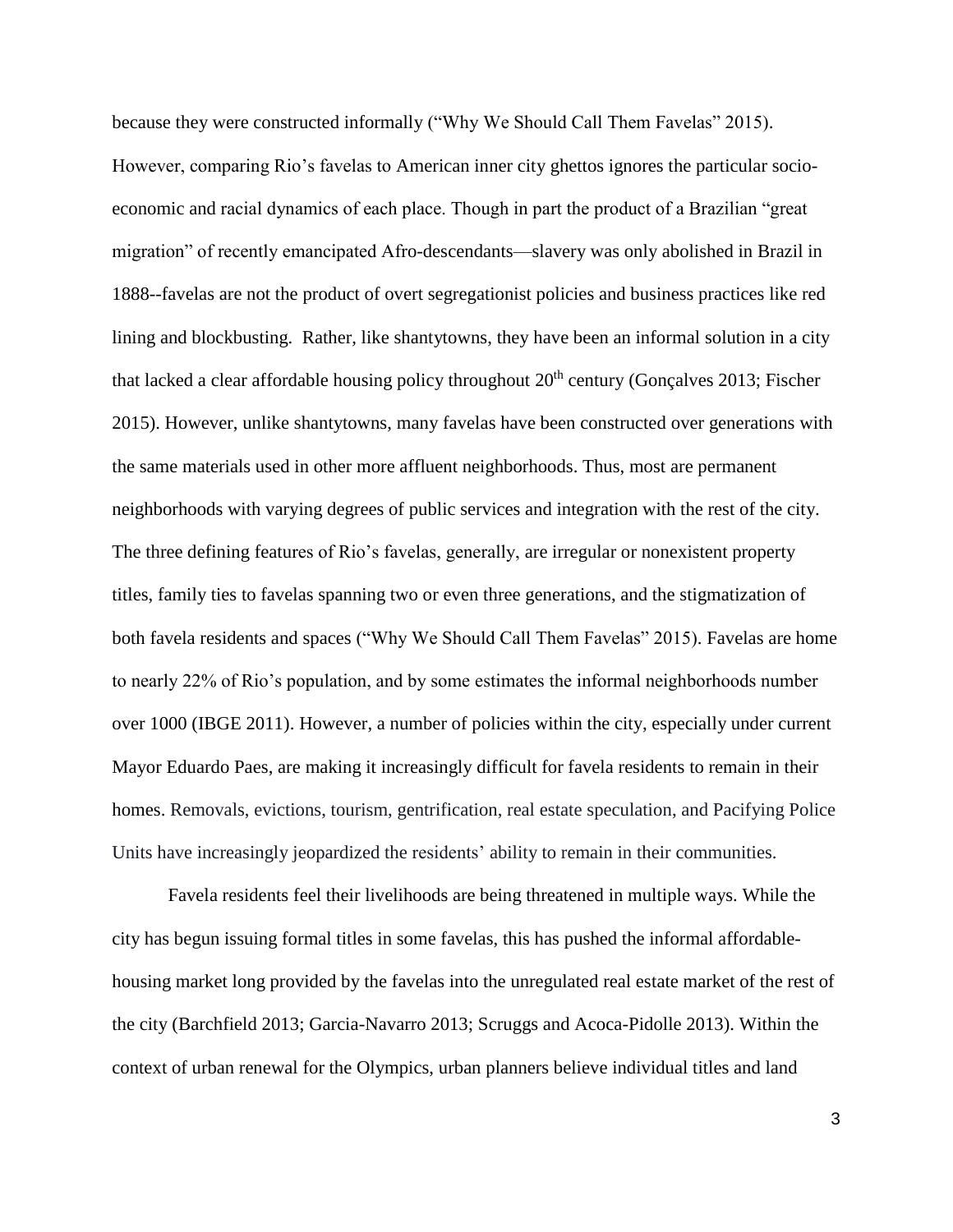regularization are only exacerbating inequality and segregation, as poorer residents are pushed to the peripheries and more central favelas succumb to gentrification (Williamson 2015; Compans 2003). Coupled with other policies of public security, real estate speculation, and infrastructure upgrades, individual titles are accelerating the removal of some favelas and the gentrification of others. Thus, this research seeks to understand how Catalytic Communities can advocate for equitable and affordable housing for Rio's favela residents through collective means, such as collective land titles?

#### <span id="page-7-0"></span>Threats to Favelas

Rio is a global city, or at least an emerging one as it becomes increasingly detached economically and even politically from the traditional nation-state through its connections to global capital (Sassen 1991; Sassen 2004). For most of the 20<sup>th</sup> century Rio has had an international allure due to its beautiful landscape of mountains and beaches, and its vibrant cultural and music production. Even its favelas have attracted Bohemian artists and travelers since the birth of the first favela, Morro da Providência (Providence Hill) in 1897, less than ten years after the abolition of slavery ((Douglas 2016; Ill-Raga, 2015; Marinho 2014) However, over the last 15 years, and increasingly since the World Cup, with the rise of Brazil both economically and geopolitically, the city has been in the spotlight through films like *Rio* (2011) and current Mayor Eduardo Paes's 2012 TedTalk (Paes 2016).

Neil Smith has linked the emergence of global cities to a "global urban strategy" defined by neoliberal principles in which global cities compete with each other to be the headquarters for firms and transnational corporations, especially in the financial sector, and as an extension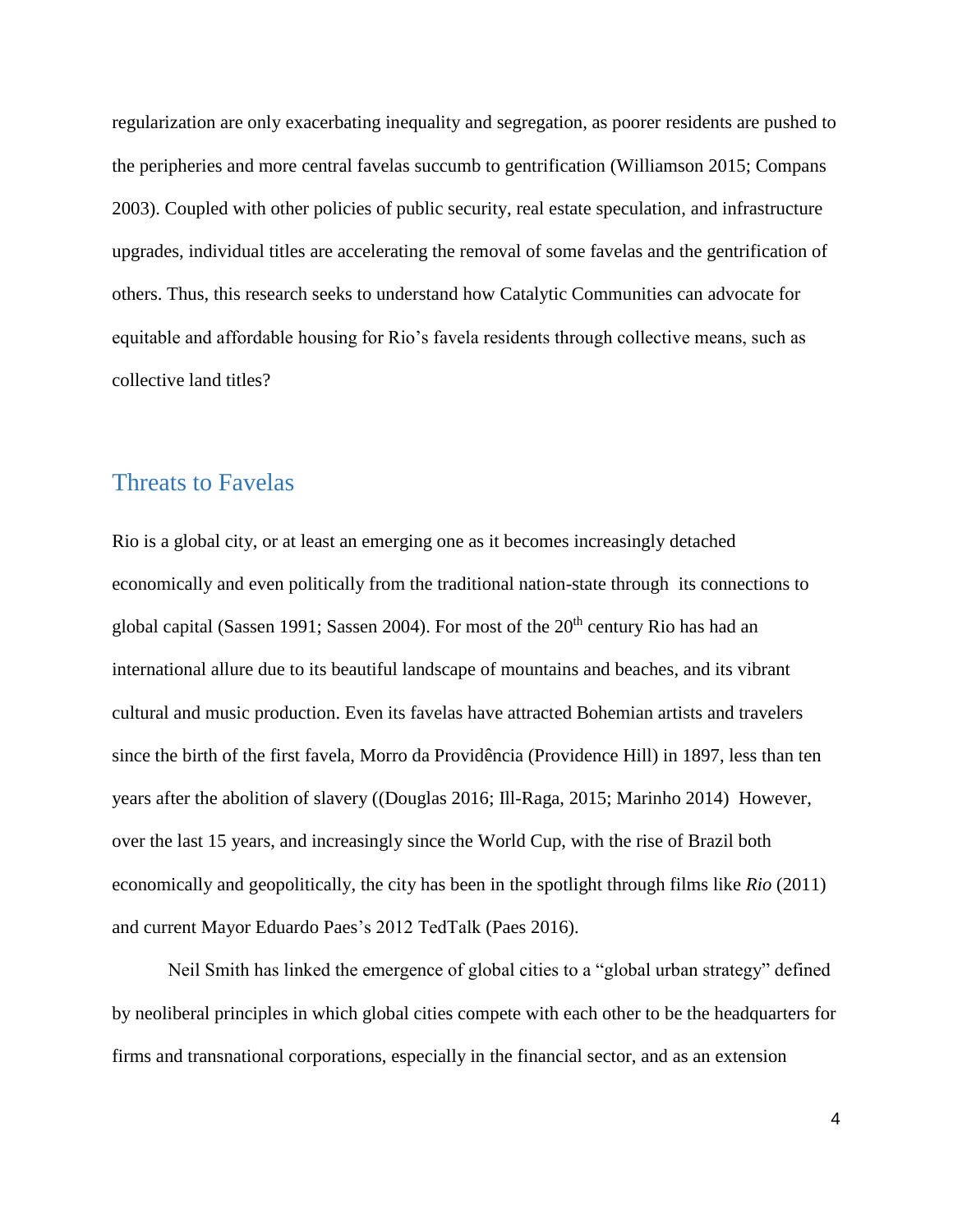market themselves as ideal for both high end living and tourism (Smith 2002). According to Smith, gentrification, and its corollary "urban regeneration" become part of a global strategy in which "urban policy no longer aspires to guide or regulate the direction of economic growth so much as to fit itself to the grooves already established by the market in search of the highest returns, either directly or in terms of tax receipts" (Smith 2002, 441). For Smith, gentrification and urban regeneration are not necessarily processes through which the "gentry" replace the urban poor, though that does happen, but rather are embedded within a series of policies that "come with a considerable emphasis on the nexus of production and finance capital at the expense of social reproduction" (Smith 2002, 435). By organization of "social reproduction," Smith is referring to the overt processes, like redlining in the US cities or the demolishing of tenement housing in Rio, that resulted in the racial, social and the geographic segregation of cities. In global cities of the south where "the Keynesian welfare state was never significantly installed" (Smith 2002, 436), market forces and private-public partnerships, rather than explicitly segregating policies, aim to create spaces that appeal to tourists and young, mostly white professionals so that they may "re-take control of the political and cultural as well as the geography of the largest cities," (Smith 2002, 445). Favelas, as the popular centers for much of Rio's cultural production, like samba and funk, are no longer de facto segregated neighborhoods, but must themselves be made to "fit the grooves established by the market," either through removal in the case of "urban regeneration," or gentrification through real estate speculation.

Mega-events are a clear example of this from of "global interurban competition" as cities attempt to outbid each other in the hopes of hosting them. Because the Olympic games will only last 16 days (or 28 including the Paralympic games), legacy projects are often highlighted as long term infrastructure investments that will benefits residents after the games. Despite a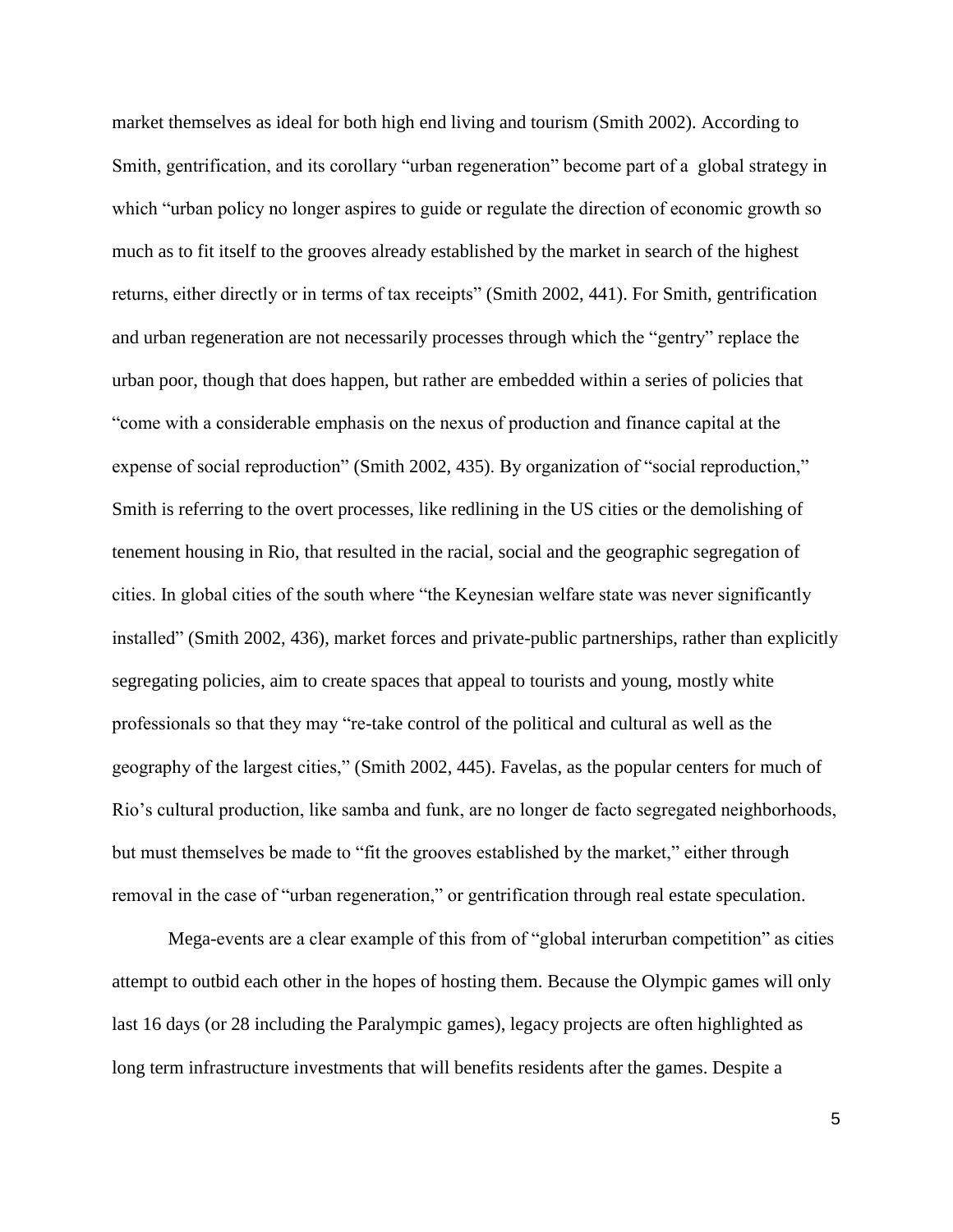housing shortage and the displacements the city foresaw in preparing for the games, affordable housing and favela integration have not remained priorities for the municipal government ("Rio 2016 Puts Legacy at Heart of Games Planning" 2015). In 2010, Mayor Eduardo Paes originally promoted the *Morar Carioca* (Carioca Living—"carioca" is the word for people from Rio) favela urbanization program as one of the centerpieces of the Olympic Legacy projects. The goal of the program was to integrate all of Rio's favelas by 2020 through infrastructure upgrades, land tenure regularization, and investments in public services like education and health. Marianna Cavalcanti, an anthropologist originally hired to work with the architecture firm tasked with planning the upgrades, described the plan as an urban planner's dream given its emphasis on resident and civil society participation. However, she has since become disillusioned by the lack of implementation (Barnes 2015). Of the 40 firms who won project bids, to date only 11 have been contracted and 3 projects have been concluded despite a budget of 8.5 billion reals, approximately \$2.2 billion USD (Bianchi 2015). In part, she believes legacy projects competed with one another, as favela upgrades were delayed in order to construct the Bus Rapid Transit system, which Paes has promoted as the long term benefit of hosting the games (Steiker-Ginzberg 2015). Some favelas, like Vila União de Curicica, went from the promise of integration through Morar Carioca to partial removal for BRT (bus rapid transit) lanes (Bianchi 2015). However, the city has continued to pursue formal individual titling and land tenure regularization without creating the conditions for the preservation of favela communities, which was an initial goal of Morar Carioca (Associated Press et al. 2015).

The future conversion of the Olympic Village into luxury apartments indicates a prioritization of real estate speculation, especially against the backdrop of the Vilá Autódromo favela removals. The city's attempt to buy out and evict residents of Vilá Autódromo has been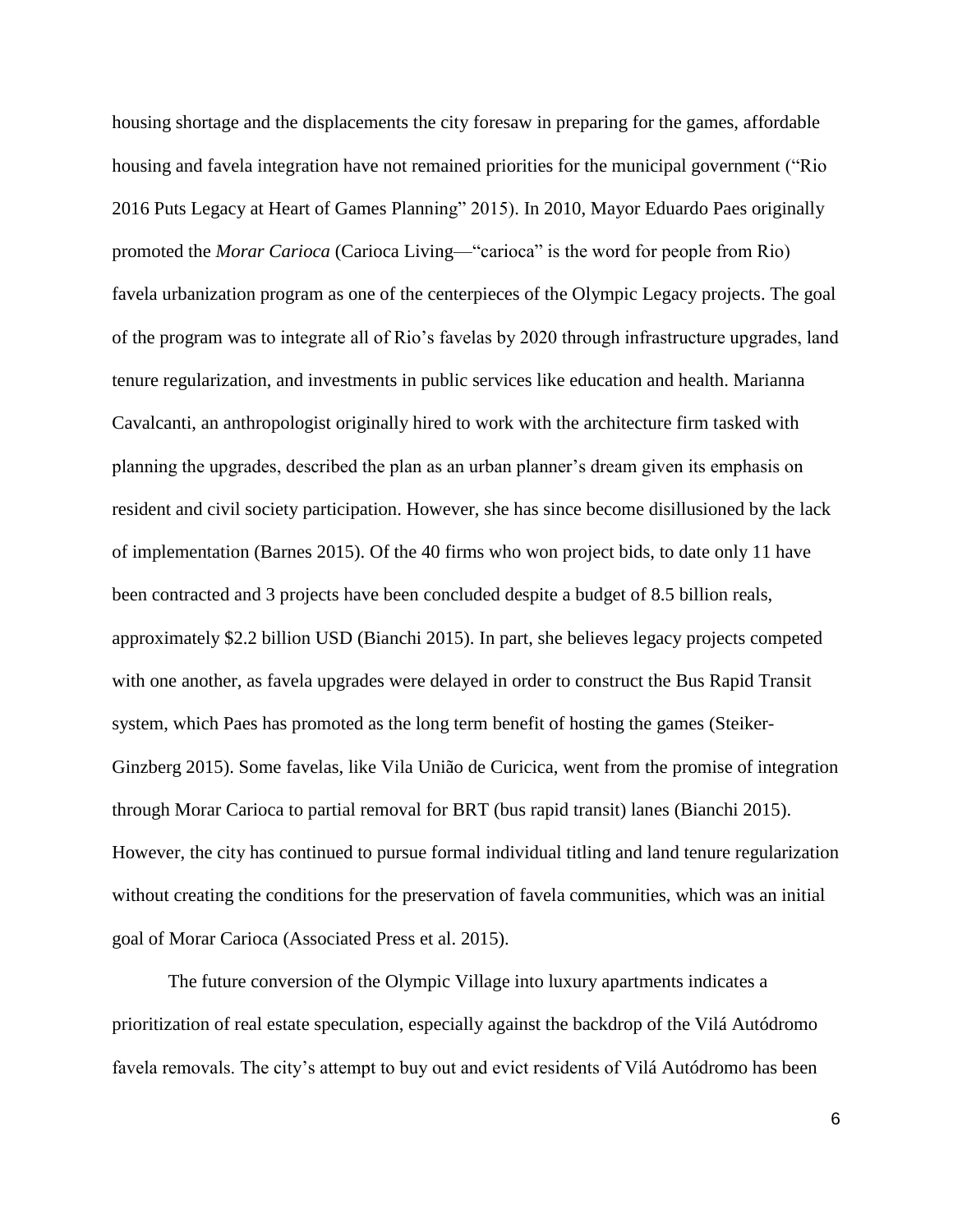widely covered by both the national and international press due to its proximity to the Olympic site and the fact that the community had a 99 year use concession to the land (Bonesteel 2015). Due to cases like Vilá Autódromo and the Olympic Village luxury houses, many favela residents and researchers have argued that the Olympics are simply a pretext to push poorer, often blacker, residents out of the city's center. The Comitê Popular da Copa e Olimpíadas do Rio de Janeiro (the Popular Committee of the World Cup and Olympics in Rio de Janeiro)—a group of local activists that came together in 2011 to document human rights abuses caused by mega-events estimates that 4,772 families, or 16,700 people have been removed as of its June 2014 report. More specifically, the Committee links the removal of 3,506 families directly to projects related to mega-events and estimates that an additional 4,916 families from 16 different communities are under threat of removal (Comite Popular da Copa e Olimpíadas do Rio de Janeiro 2014).

Even programs that ostensibly aim for some measure of the affordable housing are dictated by market forces. The Minha Casa Minha Vida (My House My Home) federal housing program incentivizes developers to construct houses as cheaply as possible, so they often build units on less desirable lands outside city centers (Lara 2015). After mapping those zones with the highest rates of removals with Olympic development areas and new MCMV constructions, Faulhaber and Azevedo illustrate the ways in which the Olympics have accelerated removals and real estate speculation, forcing families to live over 20 miles from their original homes (Faulhaber and Azevedo 2015). Using data from the Secretaria Municipal de Habitação (Municipal Secretary of Housing), they calculate that more than 20 thousand families, or 60 thousand individuals, were removed from their homes in the city between January 2009 and December of 2013 (Faulhaber and Azevedo 2015). The city's own numbers back up this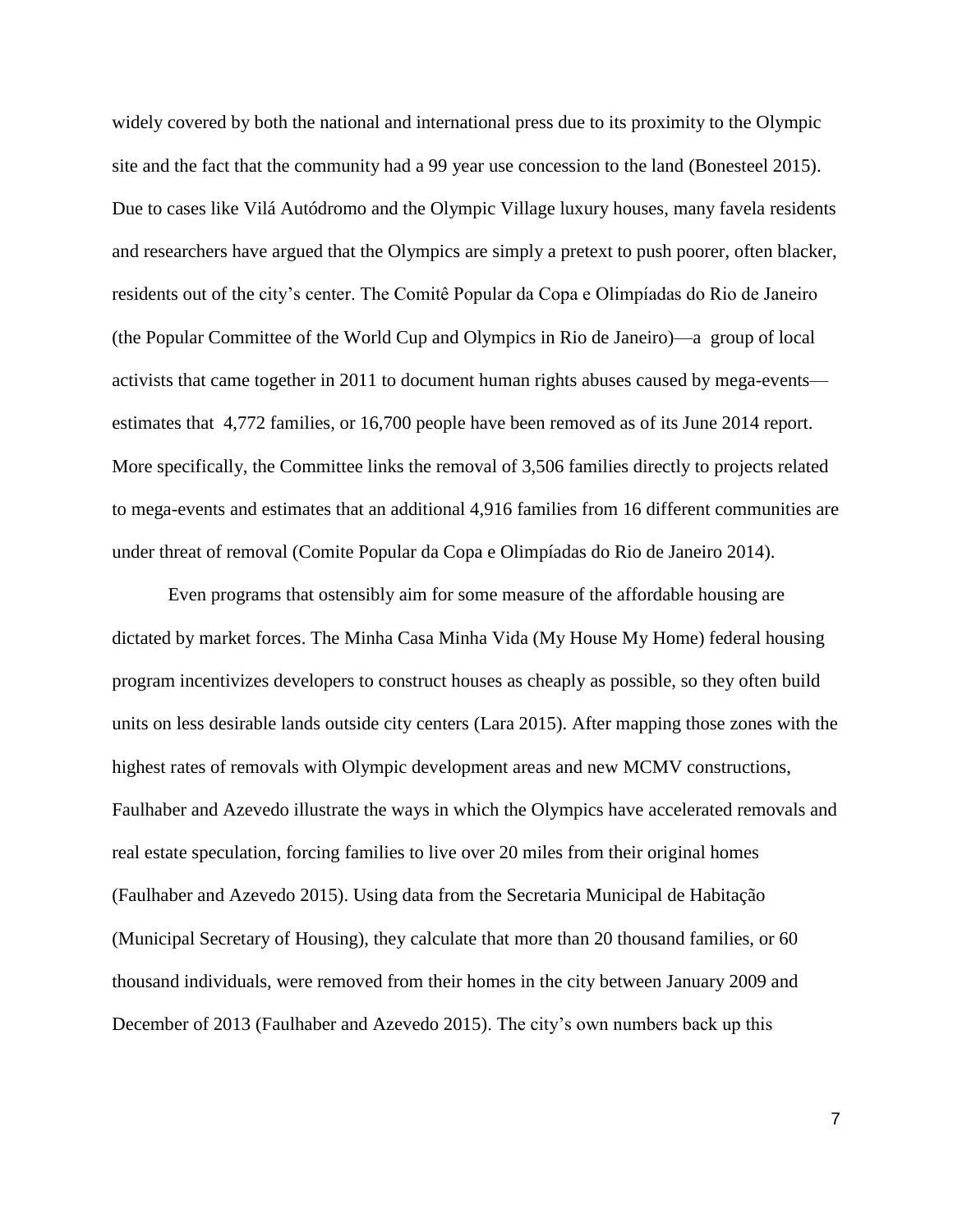assertion although Mayor Paes has repeatedly claimed that only the removals in Vilá Autódromo would be directly linked to the games (City of Rio de Janeiro 2015).

Smith suggests that city governments would attempt to compete with each other through increased privatization. While in some sectors this has been the case for Rio, the problem of gang violence, particularly in favelas, spawned a highly visible state response in the form of Pacifying Police Units (UPP). Beginning in 2008, the State of Rio de Janeiro began installing UPPs in favelas, starting with the smaller ones that are closer to urban centers (Ashcroft 2015; Freeman 2012). The stated goal of the Pacifying Units is to re-take territorial control of Rio's favelas from drug trafficking factions, however, Secretary of Public Security for the State of Rio de Janeiro José Mariano Beltrame touts the program as having much broader repercussions on the lives of favela residents: "It is not just a project of security, it is a State policy of valuing life and of generating hope for the people of Rio and its surrounding areas" ("UPP - Unidade de Polícia Pacificadora" 2016) Freeman argues that as the "invisible hand of the market" ushered in rising rents in Rio, the very visible hand of the military police descended on Rio's favelas, especially those that were most prime to urban renewal given their proximity to more upper class neighborhoods and beaches (Freeman 2012). As the UPP have expanded to larger favelas with numerous gang and paramilitary factions, the success of the units has come under question (Ashcroft 2015). A recent Amnesty International report highlighted the human rights abuses generated by the so-called "policy of hope" and it's disproportionate effects on Rio's young, black favela residents (Amnesty International 2015).

The emergence of Rio's favelas as "developmentalizable entit[ies]" (Escobar 2008; Oslender 2007) that have become "chic" both within and outside of Rio (Cummings 2015), in part result from the liberal market driven primacy of private property in international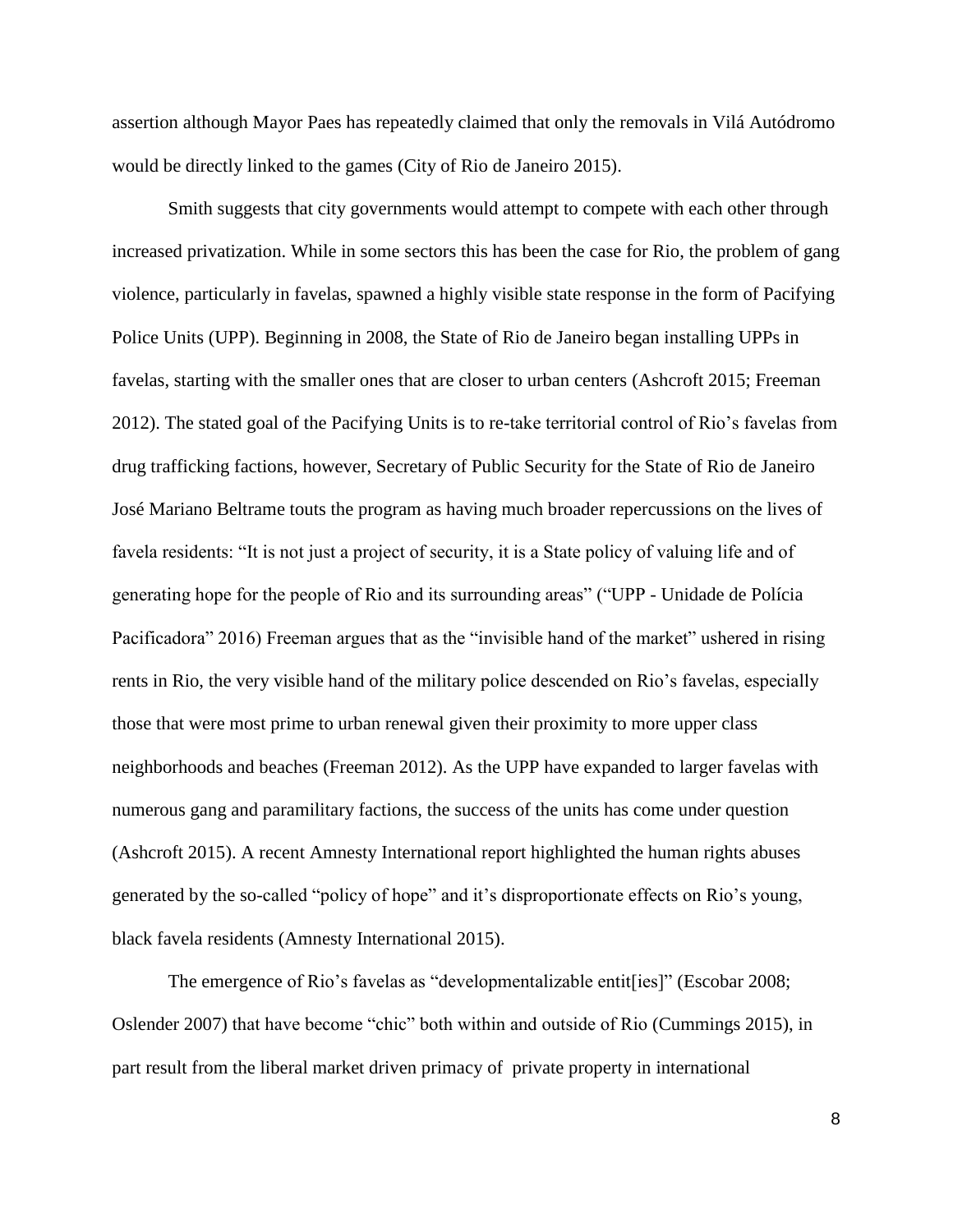development. Individual property titles, advocated by World Bank and the International Monetary Fund, called for favelas to "fit [themelves] to the grooves" of integration with the rest of the city and the global market. However, formality has not been the equity building panacea for poverty in Rio's informal communities that development banks had postulated; some residents argue it has even exacerbated inequality (Payne 2001; Fernandes 2011). This is in part because public security trumps other policies and infrastructure improvements in health, sanitation, and education, making the rising prices within favelas unsustainable for poor residents ( Freeman 2012). However, at the same time, the city seeks to promote favelas as a viable, bohemian, housing and tourism option, as well as Afro-Brazilian culture, particularly in the Porto Maravilha revitalization projects (Cummings 2015).

## <span id="page-12-0"></span>Collective Land Titles and Quilombos

Collective titling already exists within the Brazilian policy frame work. The 1988 Constitution recognizes the collective land rights of Afro-descendant communities known as quilombola communities. Within a historical context, quilombos were the territorial settlements of run-away enslaved Africans and their descendants, while the term "quilombola" refers to the communities themselves. A 2003 presidential decree (No. 4887) grants communities the right to self-identify as quilombos in both rural and urban contexts and lays out the criteria and bureaucratic obligations for recognition and titling. This legislation is supported by the International Labor Organization's Indigenous and Tribal Peoples Convention 169, which Brazil ratified in 2002. ILO 160 established the norm of self-identification for indigenous and/or tribal communities,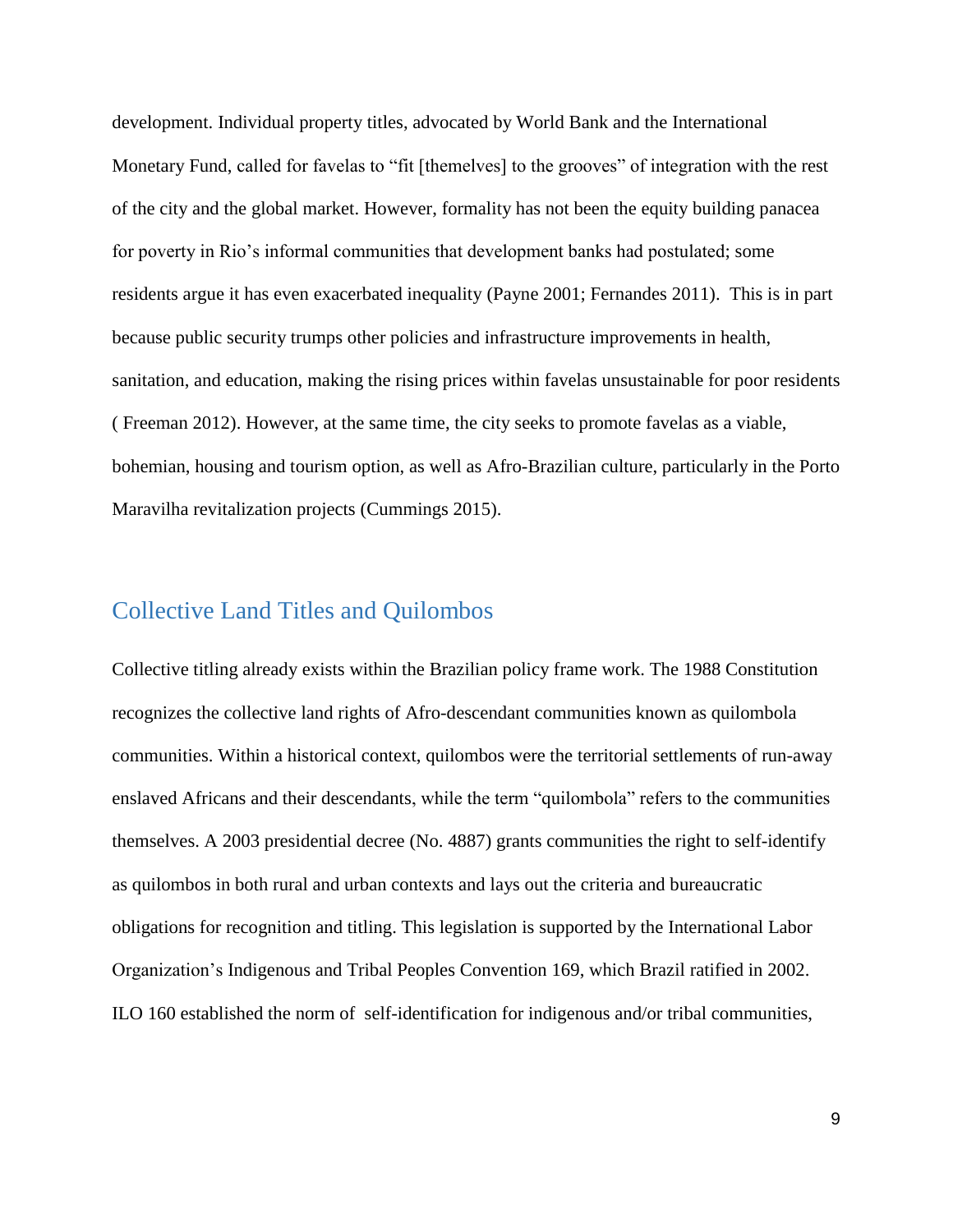which quilombola communities are considered within both the national and international legal framework.

As of 2015, Rio de Janeiro has two urban quilombos that are in the process of receiving titles from the Instituto Nacional de Colonização e Reforma Agrária (National Institute for Settlement and Agrarian Reform-INCRA): Pedra do Sal in the Saude neighborhood in the Port Zone and Sacopã near the wealthy South Zone neighborhood of Lagoa. Two communities have had their quilombola community status authenticated (the first step in the process) by the Fundação Cultural Palmares (Palmares Cultural Foundation-FCP): Camorim Maciço da Pedra Branca and Cafundá Astrogilda both located in the West Zone of the city near the Barra de Tijuca neighborhood—site of the nearly completed Olympic Park. Two more, Dona Bilina and Chácara do Céu dos Dois Irmãos, are awaiting authentication from FCP ("Quilombola | Palmares" 2016).

In addition to ethno-racial territorial rights, the Constitution and the Federal 2001 Estatuto da Cidade (City Statute) recognize both individual and collective adverse possession for those inhabiting private buildings or lands. However, most of Rio's favelas are located on public lands owned by either the city or state government. Thus, collective titling similar to those granted to quilombo communities may provide a policy option to address favela residents' lack of formal tenure in the face of removals without the real estate speculation associated with individual titles (Payne 2001). In order to explore alternative titling systems within Rio's favelas—and in particular systems that mirror those of quilombos, this research addresses the following questions: What are the criteria for quilombo status, especially in urban contexts? How are favelas and quilombos similar? How are they different? How does land tenure function, both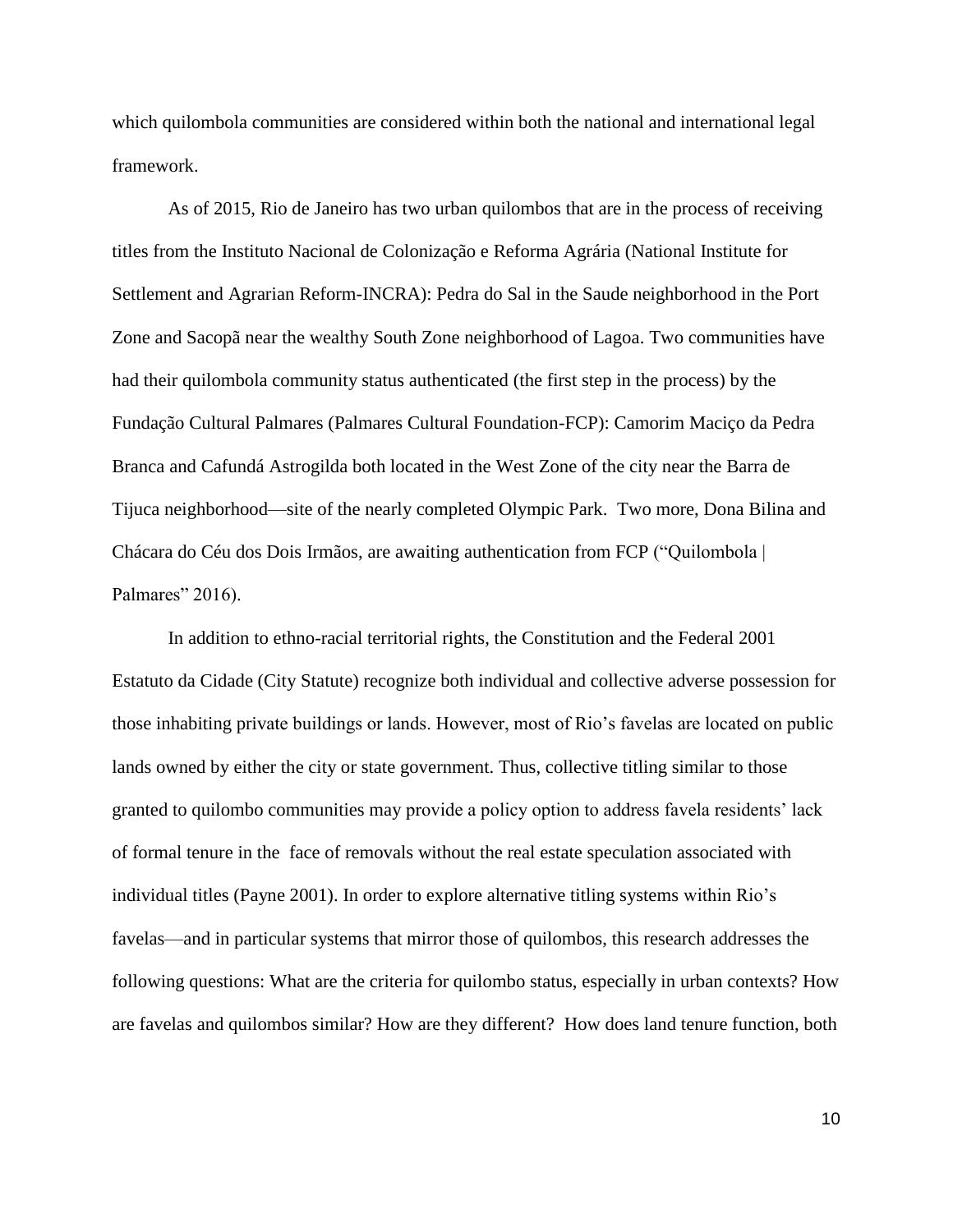at the individual and collective level, once titles have been issued? Once demarcated and titled, what are the limitations of collective titles similar to the quilombo model?

# <span id="page-14-0"></span>Literature Review

## <span id="page-14-1"></span>The Problem of Formal Land Titling

In her multigenerational ethnography of a handful of Rio's favelas, *The Myth of Marginality: Urban Poverty and Politics in Rio de Janeiro,* Janice Perlman (1976) asserts that granting land titles to favela residents would afford legality, legitimacy, and political and social capital to favela inhabitants. However, four decades later, she is not so convinced of the policy recommendation, especially because favela residents themselves already feel they own their land by virtue of inhabiting it. Land titling and regulation is often followed by taxation, generating more revenue for the city without necessarily providing similar infrastructure and services to the favelas that residents of the formal city enjoy, leading Perlman to another policy recommendation:

A policy idea here is to allow a grace period during which property taxes are waived and then gradually phased in if title is conferred. The second point is that if and when land and service taxes are imposed on favela communities, they should be entitled to the same package of services and the same quality of services as any other area of the city. That means not just better schools, health centers, and garbage collection but protection from violence and extortion as well. (Perlman 2010, 297)

The opportunity for this grace period has already passed in Rio de Janeiro. Urban planners initially heralded previous favela upgrade programs, like the inter-American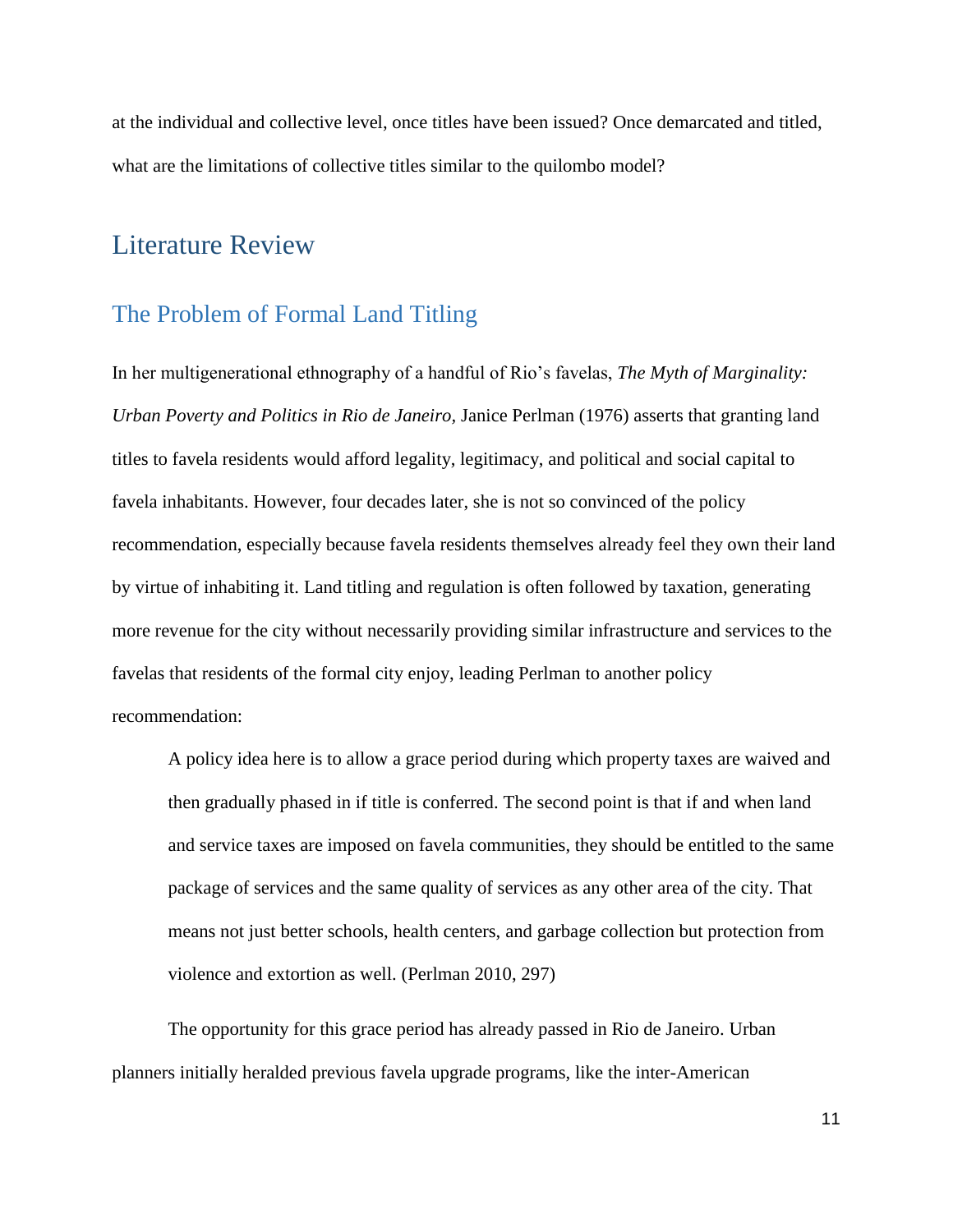Development Bank backed Favela Bairro as models for other informal settlements because they allowed for this grace period through a focus on use rights rather than property titles, thus allowing residents to benefit from infrastructure upgrades (Fernandes 2011; Handzic 2010; Inter-American Development Bank 2011; Payne 2001). While the UPPs ostensibly provide the protection that Perlman recommends, the Paes administration has not prioritized infrastructure and service investments as evident in the dismantling of the Morar Carioca Program. Thus, public security makes favelas "fit the grooves" of the market without providing that security to long term residents (Freeman 2012). International development agencies have long considered regularization and land tenure to be pro-poor policies in informal settlements, enabling residents better access to services and a potential line of credit (Handzic 2010). Burgess attributes this rationale to the influence of Turner's notion of self-help, though he and others have argued that such schemes, as Perlman also pointed out, simply serve to integrate informal settlements into the tax base rather into full access to municipal life and services (Burgess 1978; Davis 2006; Harvey 1976). Moreover, in an analysis of World Bank policy, Payne argues that

formal tenure status to informal settlements raises their commercial value and can therefore actually reduce tenure security for the most vulnerable social groups, such as squatter tenants. It also creates new, or intensifies existing, land and property market distortions because households in tenure categories with more existing security suddenly find that squatters have received full titles. (Payne 2001, 9)

Though informality appears to be the fundamental policy problem, policies that address that informality without addressing underlying problems of inequality often serve to push affordable housing for low income residents into the real estate market and thus poor residents out of their communities.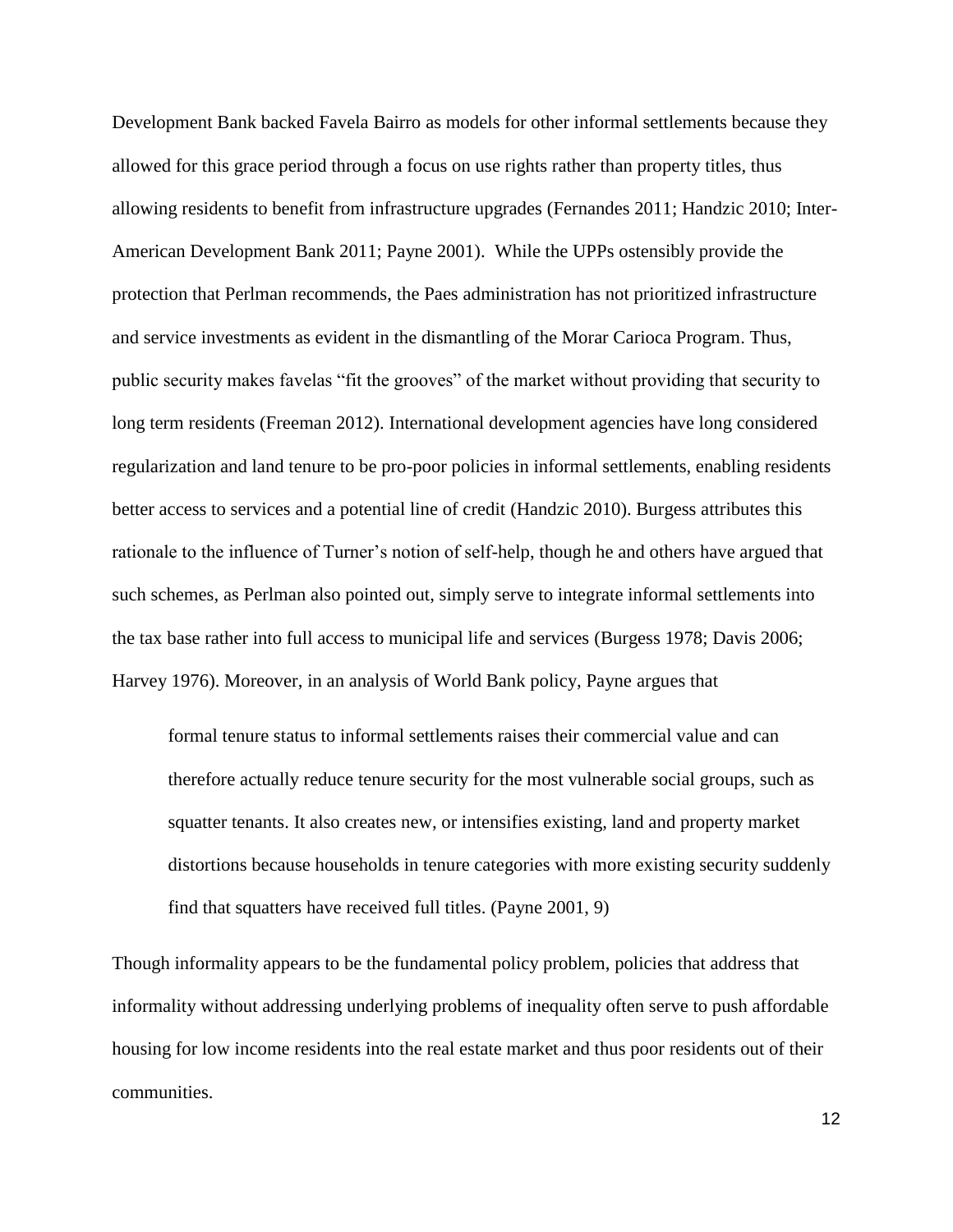## <span id="page-16-0"></span>Collective Titling in Rural Communities

In rural settings, international development banks have touted collective land titles as a silver bullet policy solution that would generate positive side effects in other socio-economic outcomes (Deinlnger and Binswanger 1999; Escobar 2008; Offen 2003). Since the late 1980s and early 1990s, Latin American countries have granted long marginalized ethnic groups a myriad of ethno-racial rights ranging from official recognition in constitutions and the granting of collective land titles to ethno-education and affirmative action quotas in higher education and hiring practices. Juliet Hooker refers to these recent changes in Latin American countries as new "multicultural citizenship regimes" in which states that long ignored and excluded Afrodescendants have begun crafting and implementing public policies seemingly to address centuries of outright and tacit discrimination against afro-descendant individuals and collectives (Hooker 2008). The recognition of the collective territorial rights of quilombos in the Brazilian constitution are an example of these new "multicultural citizenship regimes" (Hooker 2008; Leite 2015).

However, across Latin America, 21<sup>st</sup> century social movements have expressed increased dissatisfaction with the outcomes of these policies. These "neoliberal multicultural" policy reforms have done little to end discrimination and guarantee an equitable livelihood for indigenous peoples and Afro-descendants across the region (Hale 2005). Some social movements and academic believe that these policies have either served to co-opt leaders into government bureaucracy without advancing any real change, or, at worst, have actually served to exacerbate inequalities between afro-descendants and other, often whiter, sections of society due to the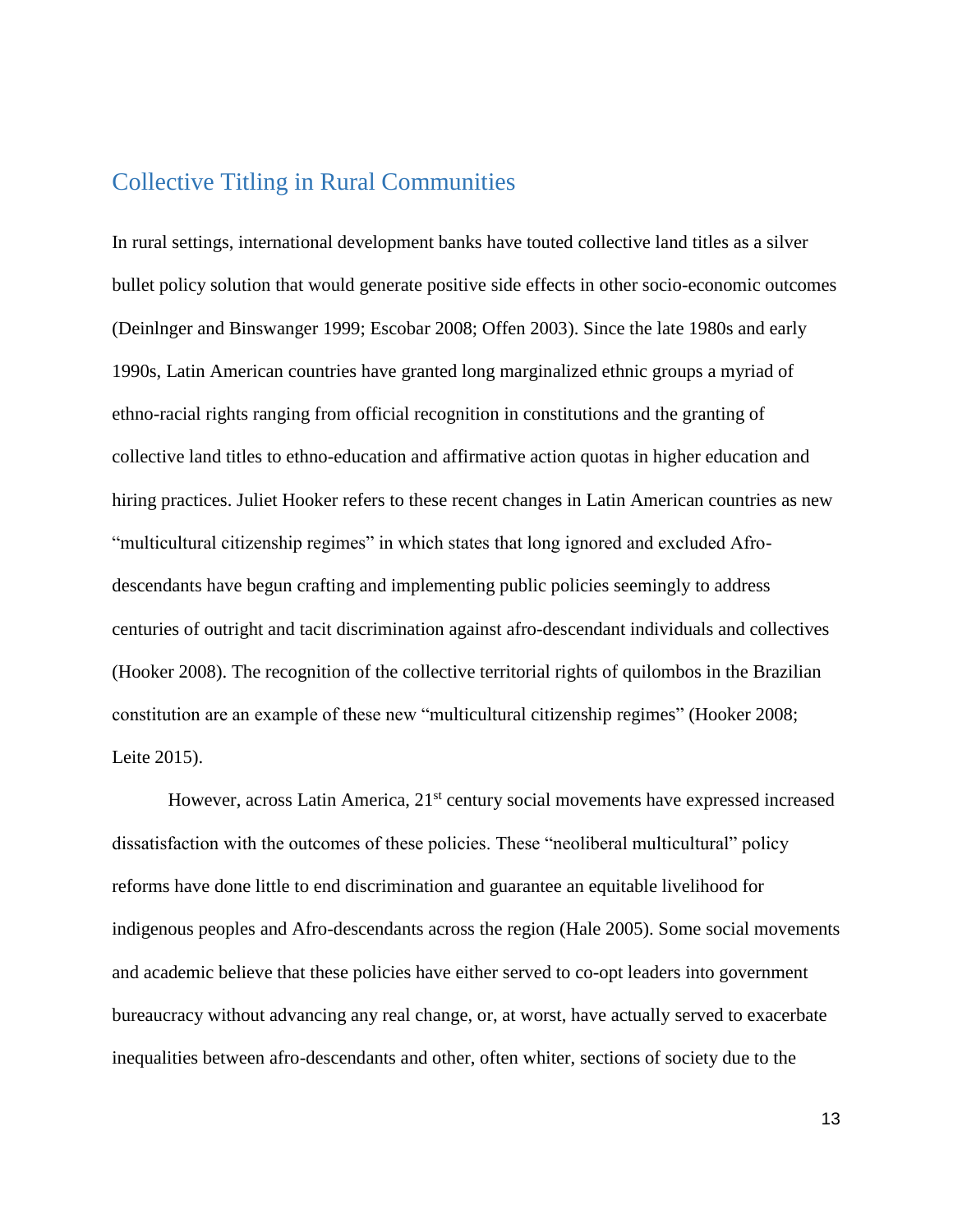"authenticity" recognition required by the state (Povinelli 2002; French 2009; Farfán-Santos 2015; Greene 2007; Ng'weno 2007; Restrepo 2007; Anderson 2007). As in the case of Rio's favelas (Cummings 2013a), other actors become interested in and compete for land when a space is deemed what Escobar calls a "developmentalizble entity" (Escobar 2008; Oslender 2007; Esteva, Babcicky, and Babones 2013). However, this research on collective titling has often focused on the recognition and titling processes vis-à-vis the state without considering how social organization and other dynamics, such as gender, may exacerbate local inequalities. Quilombos, and to a certain degree favelas, are often portrayed as "traditional" and thus egalitarian, making collective land titles seem favorable despite potential local conflicts and exploitative practices. In their study of conservation and community-based initiatives, Brosius, Tsing and Zerner ask: "What is the impact of granting, for example, collective titles to land (vested in village elders or "traditional community leaders") on relatively powerless or voiceless groups and members of the community—the less affluent and women?" (Brosius, Tsing, and Zerner 1998). Through interviews with quilombo communities that plan to receive titles from the state, this research asks what are the opportunities and limitations of a tenure system for quilombo residents similar to the quilombo model.

### <span id="page-17-0"></span>The Need for Alternative Modes of Tenure

Though the use rights based approach may have worked within prior favela upgrade programs, the pace with which the Paes administration has removed and evicted residents demands a more sustainable land tenure model. Though both individual titles that integrate irregular settlements into the municipal tax base without necessarily providing services and collective titles that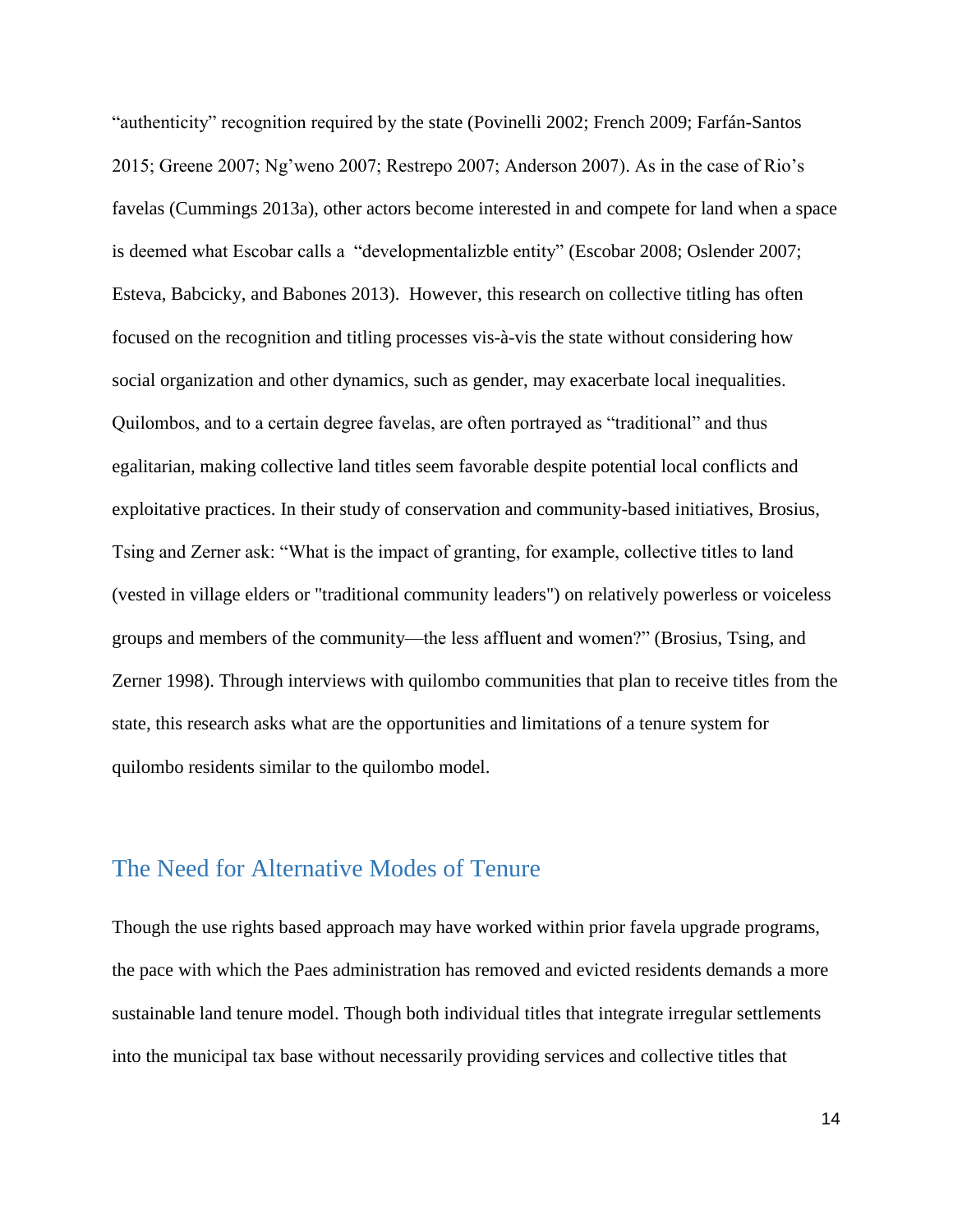require claimants to prove some sort of cultural authenticity to the state have their limits, urban planners consistently point to the potential of collectively based long term tenure as a solution for the precarious tenure of residents of informal settlements (Compans 2003; Fernandes and Smolka 2004; Williamson 2015). As Fernandes and Smolka contend, governments need to "contemplate the existence of more than one mode of tenure regularization, including collective legal solutions to collective social problems" (Fernandes and Smolka 2004). One collective problem that real estate speculation and other development forces ignore is the belief of many informal settlement and lower class neighborhood inhabitants of their "collective entitlement…to the use and occupation of the *neighborhood as a whole*" (Blomley 2004). In his study of gentrification and collective land rights in Vancouver, Blomley notes the importance that residents place not only on access to public service within their community, but also to maintaining and reclaiming the history that went into the neighborhood's construction and maintenance, especially when the city was absent (Blomley 2004, 52).

Prior studies of favelas that focus on the issue of regularization have looked at the existing legal framework within Brazil in order to propose a collective or community based land and housing alternative for Rio's favelas (Fernandes 2011; Compans 2003; Williamson 2015). Because collective use and memory are an important aspect of favela identity (Perlman 1976; Perlman 2010; Carril 2006; Timerman 2013; Maddox 2014; Cummings 2013a), the quilombo model offers several possibilities to favela residents to both secure affordable housing at the house-hold level and maintain their neighborhoods at the community level. However, due to the potential power dynamics of collective titling, community land trusts, in which the holding entity is a non-profit corporation, present another possibility to favela residents seeking both individual and collective rights to housing and land (Cummings 2013b; Williamson 2013). However, little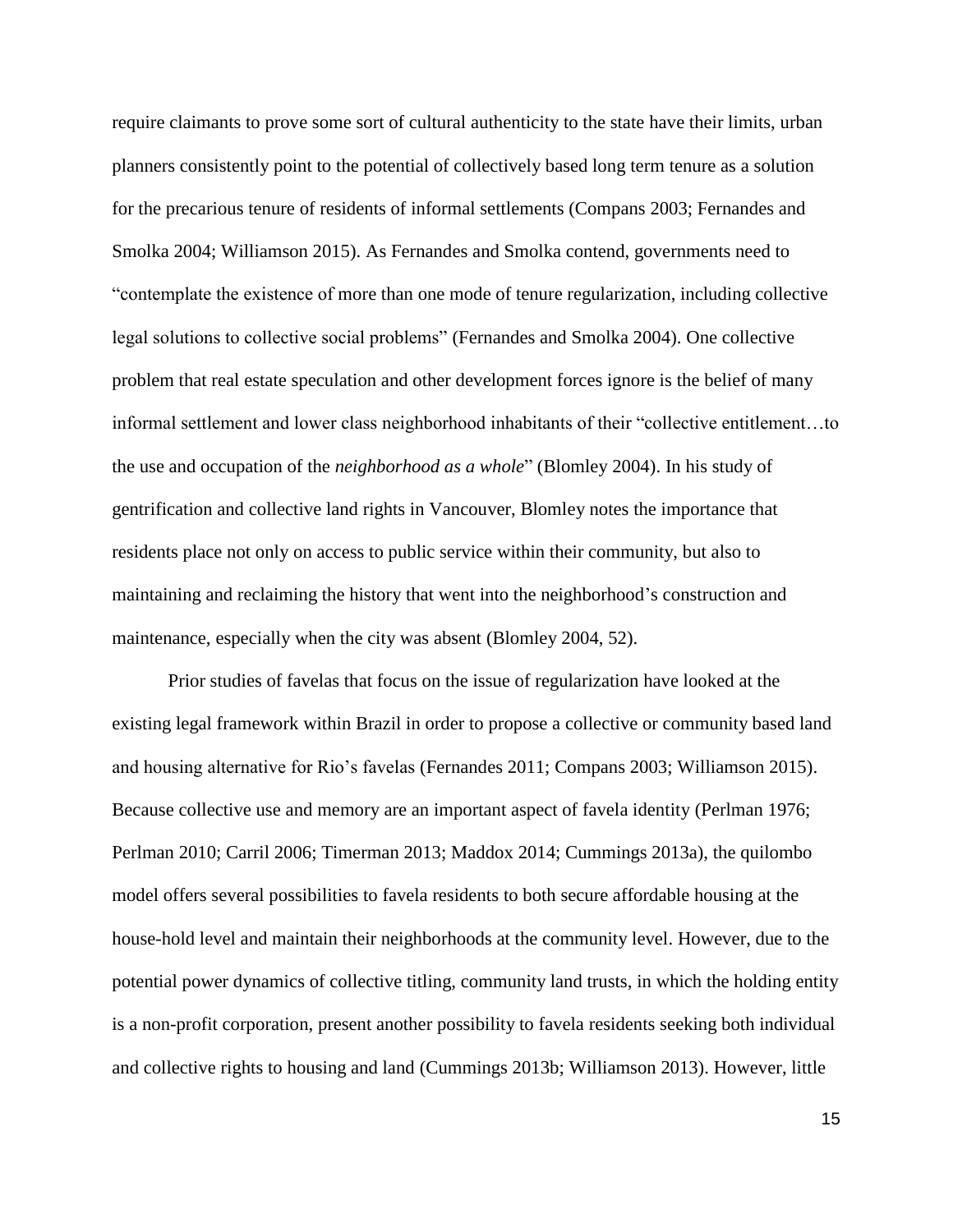research exists on community land trusts in the Global South and informal communities, with Voi, Kenya being the most studied example (Bassett 2005). Through an analysis of the policies that govern quilombos recognition and implementation, along with an investigation into the outcomes of previously successful claims, this research analyzes the ways in which quilombo status facilitate or foreclose access to affordable housing and community preservation for residents of Rio's favelas.

## <span id="page-19-0"></span>Design and Data Collection

## <span id="page-19-1"></span>Research Design

Departing from a social constructivist world view in which "[t]he goal of the research is to rely as much as possible on the participants' views of the situation being studied" and "to make sense of (or interpret) the meanings others have about the world" (Creswell 2014, 8), this research deployed a grounded theory approach to my client's question of advocating for affordable housing through collective means. By grounded theory, this research strove to "derive a general, abstract theory" of the benefits and limitations of collective forms of tenure for Rio's favela residents "grounded in the views of participants" and of the analyzed documents (Creswell 2014, 14). Because grounded theory requires "a process […] using multiple stages of data collection and the refinement and interrelationship of categories of information," the data-collection was conducted through a mixed-method, non-nested, concurrent design.

By mixed method, I follow Small in his definition of mixed data-collection studies as "those based on at least two kinds of data (such as field notes and administrative records) or two means of collecting them (such as interviewing and controlled experimentation)" (Small 2011a,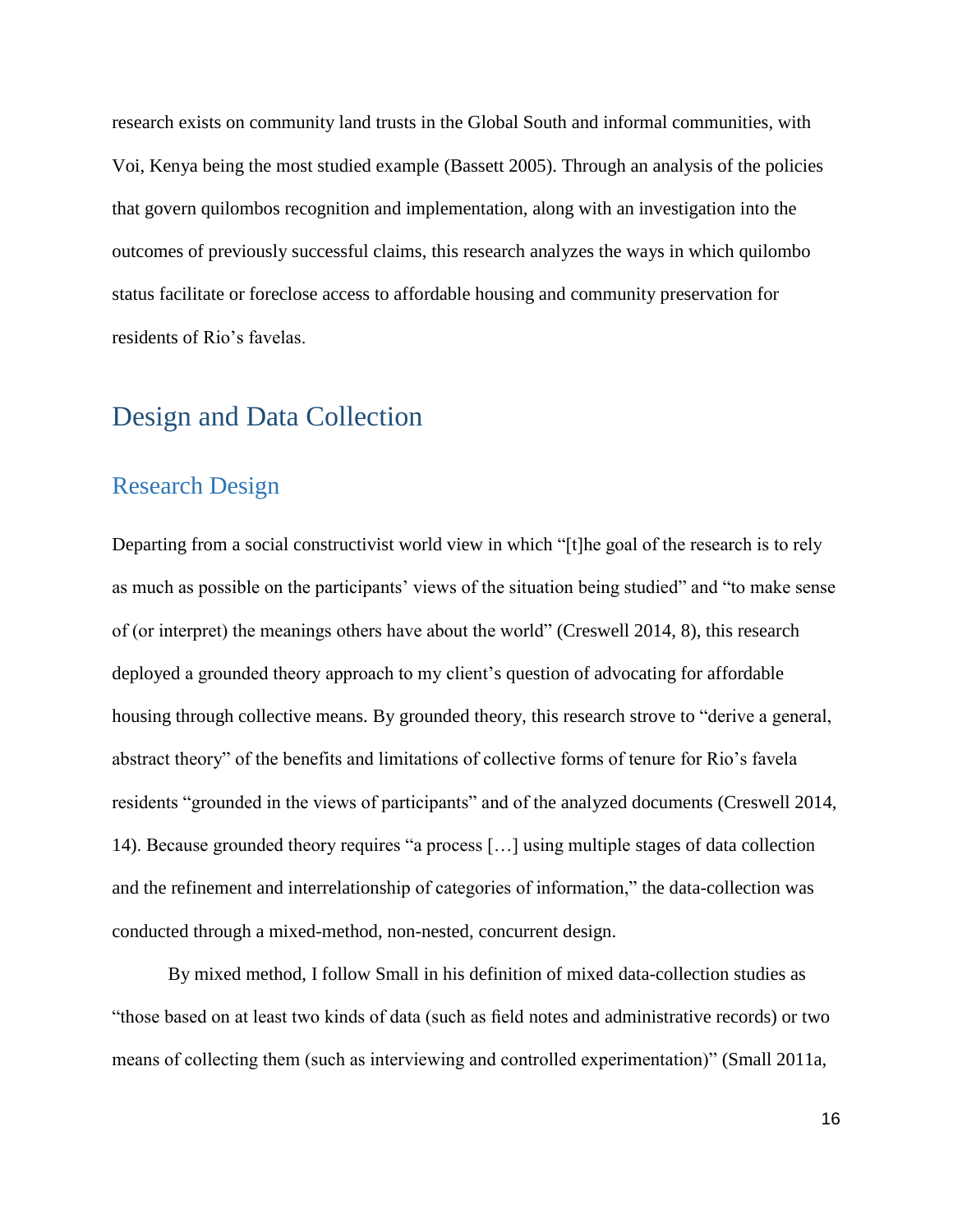60). Because these data were not collected from the same groups, either due to issues of access and because I want to "understand the totality" of the recognition and titling process, this research will be non-nested (Small 2011a, 70–71). In addition, due to time constraints, and because of the iterative process of a grounded theory approach, I gathereded data concurrently (Small 2011a, 68). The goal of this approach is complementarity, as "different types of data produce inherently different types of knowledge" about collective forms of tenure (Small 2011a, 66).

This research relied primarily on document analysis and participant observation with some informal interviews during observations. The initial research plan had been to conduct interviews with key informants, such as quilombo and favela residents. Though a few informal interviews were conducted, 2 with quilombo residents and 7 with favela residents, participant observation proved to be a more viable research method given the time of my arrival in Rio de Janeiro during the summer holiday, and the schedules of would be key informants. The lack of interviews with quilombo community memebers limits my ability to make conclusive claims about certain impacts of titling on community dynamics; howeverI refer to academic research to fill the gaps. I plan to continue to pursue interviews throughout my time in Rio to complete the quilombo titling section of the policy dossier that Catalytic Communities will present ahead to Rio's 2016 mayoral elections.

#### <span id="page-20-0"></span>Method 1: Document Analysis

Document analysis serves primarily to answer the fundamental research question: What are the criteria for quilombo status, especially in urban contexts? And related sub-questions: What is the process for recognition? What is the process for titling? To answer these questions, I analyzed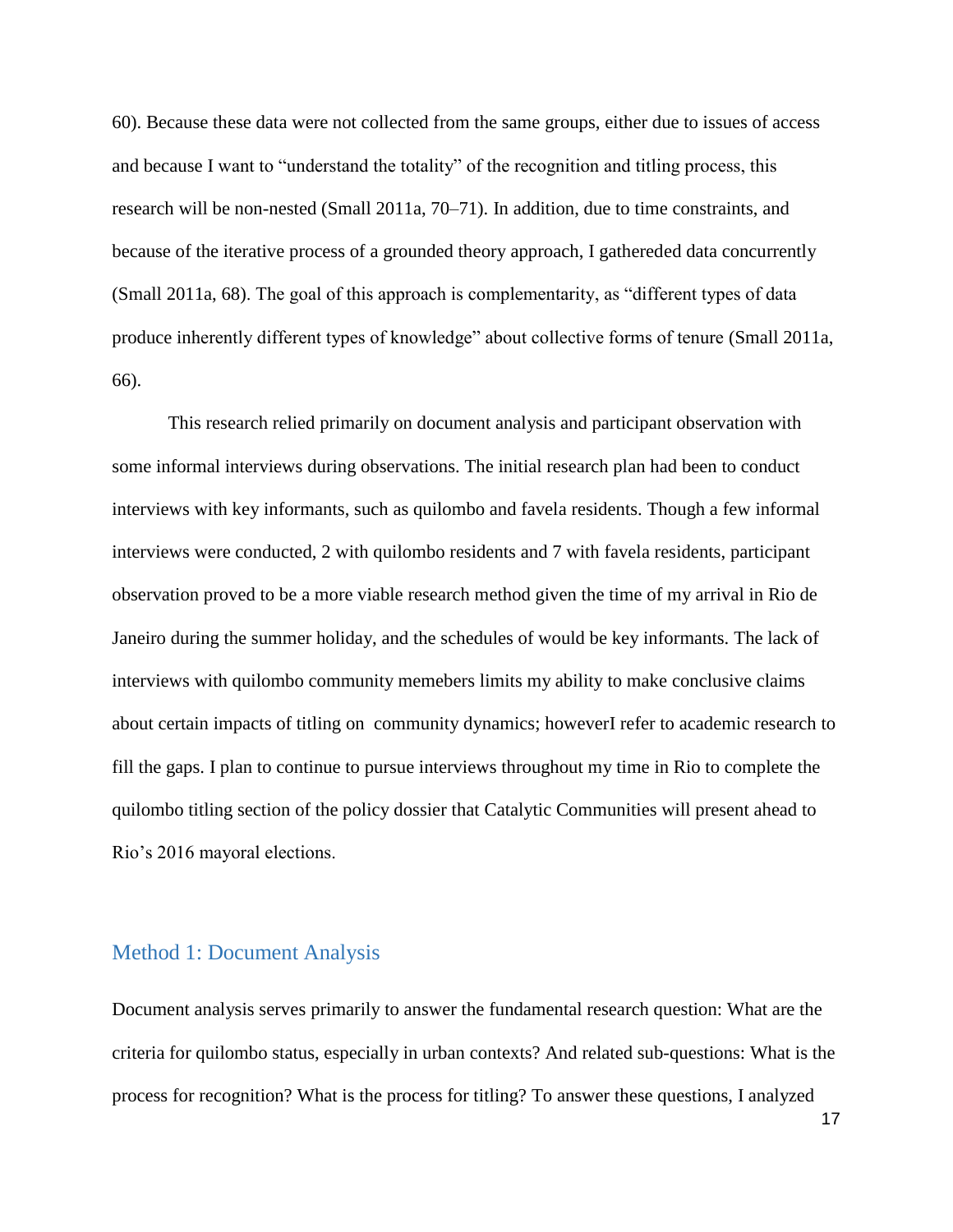Brazilian legislation and bureaucratic procedures for the Palmares Cultural Foundation (FCP) and National Institute for Settlement and Agrarian Reform-INCRA (INCRA) related to quilombo recognition and titling as well as the anthropological reports submitted by communities to INCRA to begin the request for formal collective titles. The legislation and anthropological reports should to some degree confirm to each other in establishing the criteria for quilombo recognition and titling. Similarly, though many quilombos have had their self-identification authenticated by FCP few have been titled by INCRA, despite this process being laid out in the legislation. For example, FCP authenticated the Sacopã community's claim to quilombola status in 2007, but the community was only granted dominium of their lands 2014—they have yet to receive the final title. Academic research complemented by an interview with a member of the Cultural Association of Camorim, a quilombo in Rio that has been authenticated by FCP but has not begun titling procedures with INCRA, reveal gaps in the process from recognition to titling.

In addition, by comparing these documents to favela histories, my analysis also reveals how quilombos and favelas are similar and different in their self-presentation and identification. These documents were complemented by data available from INCRA and the Brazilian Census on the demographic composition of quilombos and favelas.

#### **Data:**

- Federal Constitution of Brazil of 1988
- Presidential Decree 4887 of 2003
- Instructional Norm FCP n.º 98 of 2007
- INCRA Website on Quilombolas
- Instructional Norm INCRA n° 57 of 2009
- Identification and Delimitation Technical Report-Pedra do Sal
- Identification and Delimitation Technical Report- Sacopã
- Ministerial Decrees from the Rio de Janeiro Superintendent of INCRA
- Favela History-Vilá Autódromo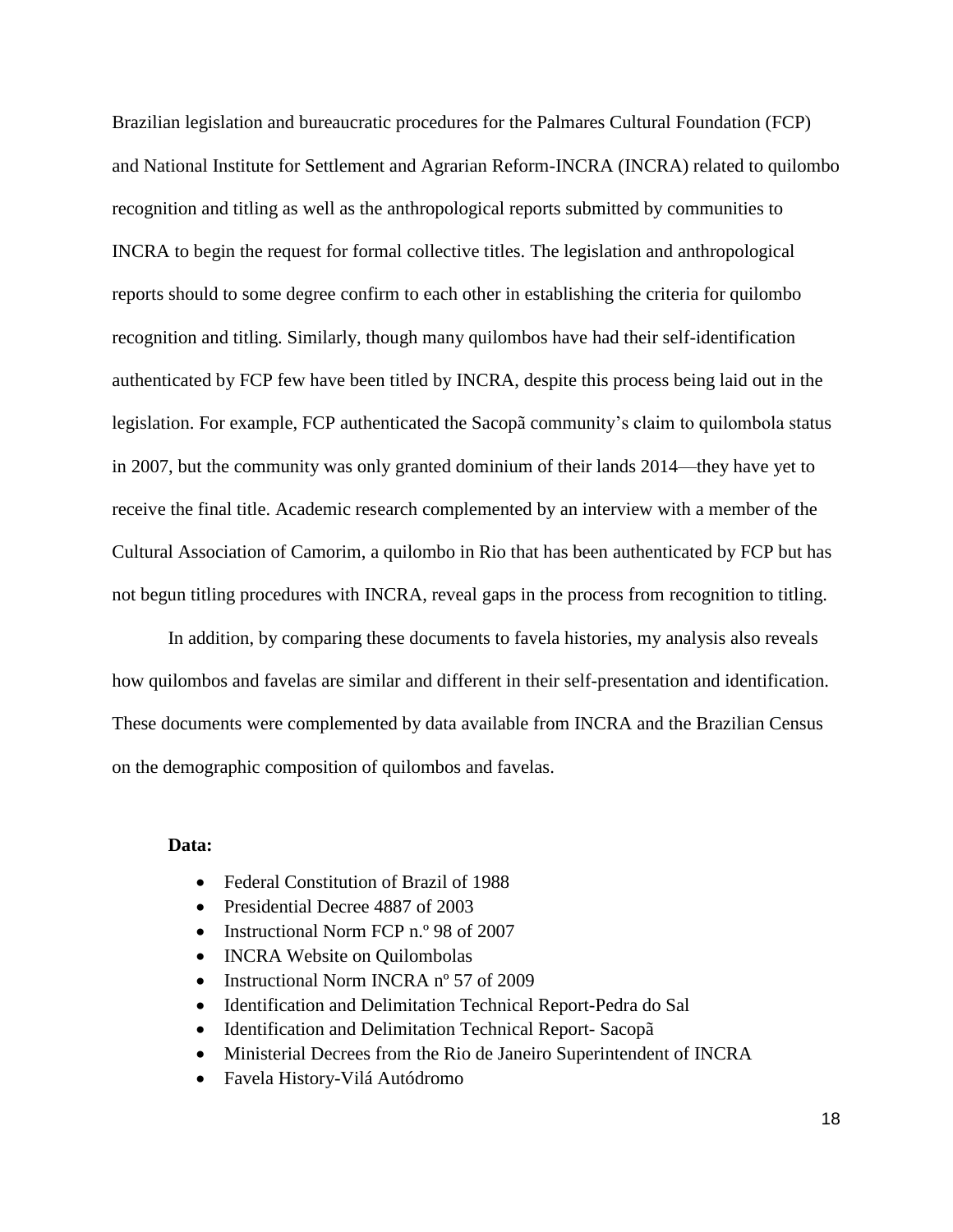- Favela History- Arroio Pavuna
- Favela History- Morro da Providência
- Favela History-Vila Cruzeiro
- Favela History-Horto
- Demographic data from INCRA and the Brazilian Institute of Geography and **Statistics**

#### **Data Collection**

Prior to travel to Brazil, I was already able to access on line many of the documents that form the basis of this analysis, such as the legislation related to quilombos available through INCRA and presented as the "legislação condensada quilombola," as it includes relevant articles of the 1988 Brazilian Constitution, Presidential Decree 4887, and ILO 169. I have also obtained the anthropological report filled by researchers at INCRA and the Federal Fluminense University in Greater Rio on behalf of the Sacopã community seeking community land titles within the municipality of Rio (Alves and Neder 2007). Upon arrival I also obtained the anthropological report for Pedra do Sal through search on the website of the Regional Superintendent for the State of Rio de Janeiro of INCRA. I selected these documents because the Sacopã and Pedro do Sal quilombola community reports served as a case study for other urban communities seeking to make collective territorial claims. However, those claims need to be recognized by the state through the process set up by the legislation. Though the legislation is clear that communities self-identify as a quilombos, it also asks for them to "authenticate" that self-identification.

Most of the favela histories were obtained through either community websites, such as the virtual territorial museum for the favela of Horto, or in the case of Vila Autódromo, during a site visit to the favela. Though some of these histories have been produced with the support of local historians and academics, many favela histories are produced by the communities themselves. This perceived lack of academic rigor, or the fact that many of these histories are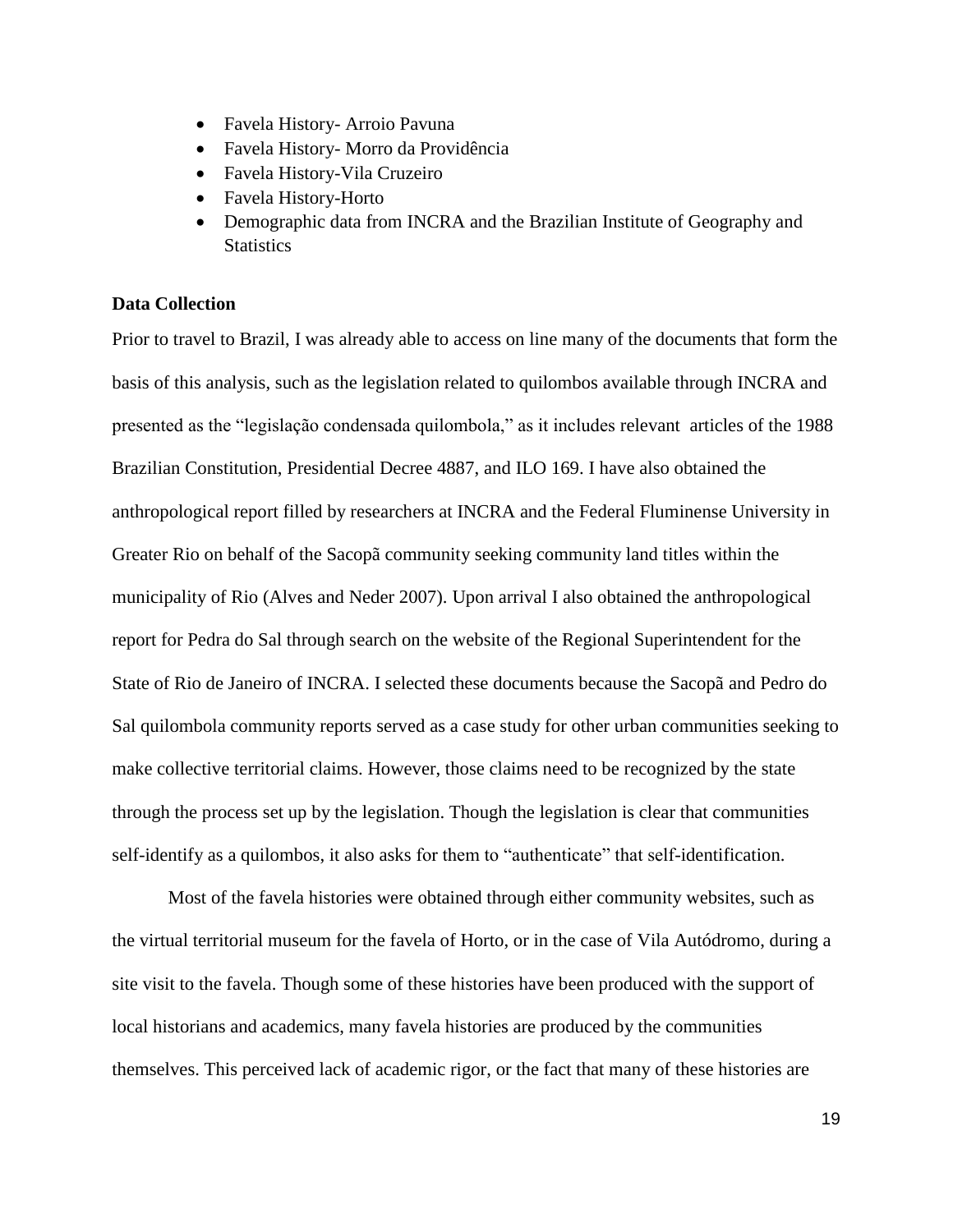available through blog posts, should not discredit their validity. Indeed, O'Dwyer, one of the leading scholars on quilombo recognition and coordinator for the Sacopã RTID, insists on the role of the community in constructing its own history (O'Dwyer 2002). This sentiment is also echoed in the spirit of self-identification found in Decree 4887.

#### <span id="page-23-0"></span>Method 2: Participant Observation and Informal Interviews

Because this was an iterative research design, I was able to modify my initial plans for a large part of my data to be interviews with key informants. I initially employed participant observation in part to introduce myself to community members in both quilombos and favelas and to generate contacts in the hope of acquiring more informants through a snowball strategy (Small 2009). Though I was able to talk to community members informally during events hosted in both quilombos and favelas, securing more semi-structured interviews with key informants proved difficult, especially in the case of quilombo residents. I also reached out to community members through social media as both titled quilombos in Rio, Sacopã and Pedro do Sal have active Facebook profiles. While some potential informants seemed eager initially, securing an interview, either by phone or in person, proved difficult given the timing of my arrival and the schedules of potential interviewees. Because of these difficulties, even my participant observations were primarily at scheduled events, given IRB protocols of community engagement and my desire to respect communities by not simply entering them uninvited.

#### **Data:**

- Favela site visit- Santa Marta
- Favela site visit (multiple)- Vila Autódromo
- Favela site visit (multiple)- Morro da Providência
- Favela site visit- Complexo do Alemão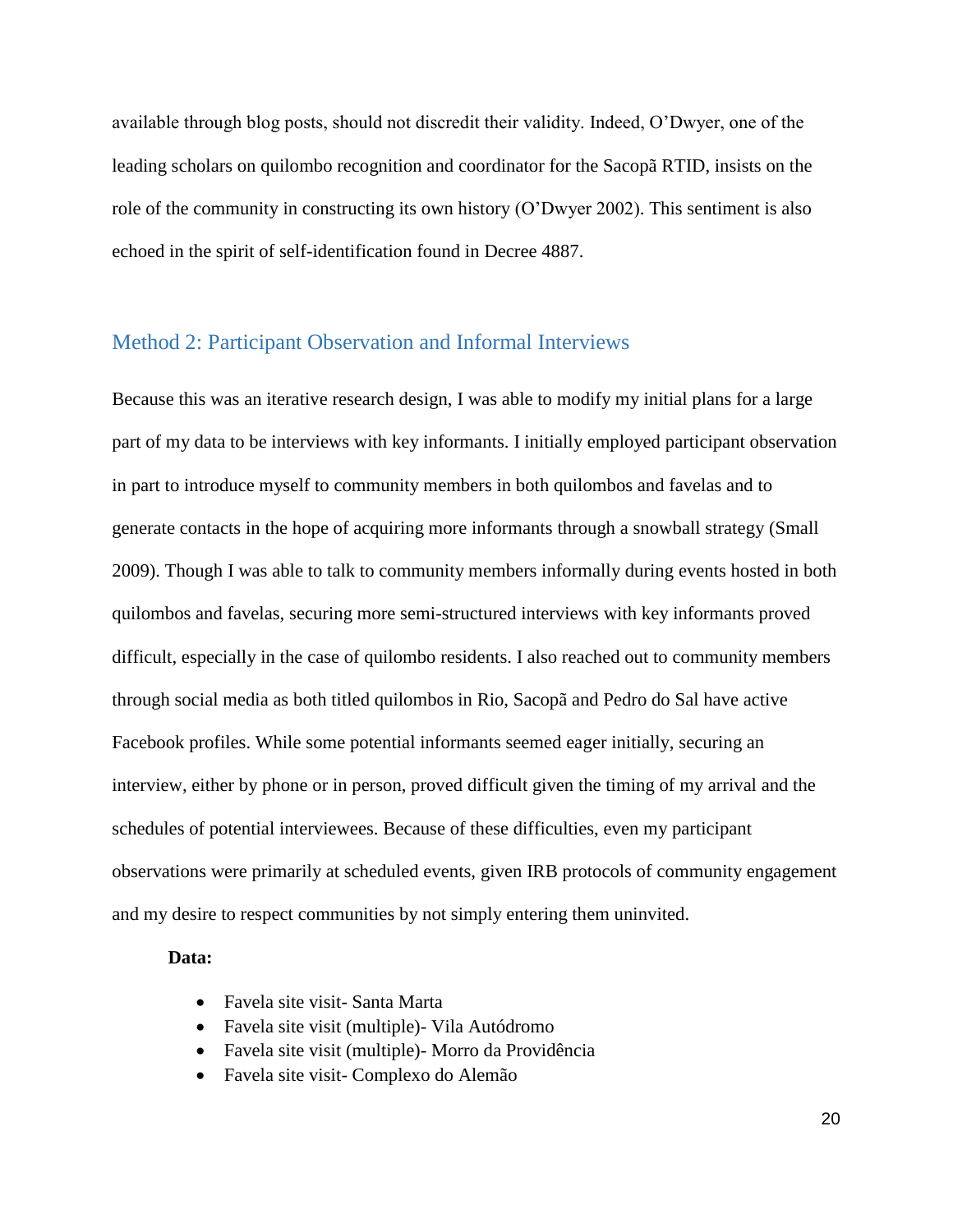- Favela site visit- Babilônia
- Favela site visit- (multiple) Manguerinha (in Duque de Caxias, a suburn of Rio de Janeiro)
- Favela and quilombo site visit- (multiple)- Porto Maravilha (includes Pedra do Sal, Saude, Gamboa and Morro de Conceição neighborhoods)
- Favela site visit- Rocinha
- Favela site visit- Vidigal
- Conferences and community events with favela activists (multiple)
- Site visit and interview with member of the Cultural Association of Camorim
- Informal interviews with favela residents-7

The document analysis helped informed the role of participant observation and informal interviews in answering those sub-questions related to the recognition and titling process. The few informal interviews, conducted typically while engaging in participant observation, served to enable me to "understand […] interviewees' views of processes, norms, decision-making, belief systems, mental models, interpretations, hopes and fears" (Guest, Namey, and Mitchell 2012, 116). Many of the site visits informed my analysis of the "hope and fears" of both quilombo residents in the case of Camorim and favela residents as they confront threats to their permanence, as well as their "interpretations" of their communities and neighborhoods.

I obtained IRB approval to conduct this research. Following IRB protocol, I sought prior consent before visiting communities unless the site visit was part of a public event. During public events, such as round table discussions, I sought prior verbal consent to audio-record. Similarly, for the interviews conducted with favela residents and the one quilombo resident, I sought prior verbal approval to record the interviews. In cases when a participant did not consent to being recorded, I asked if I could take notes. I also asked community members about how they would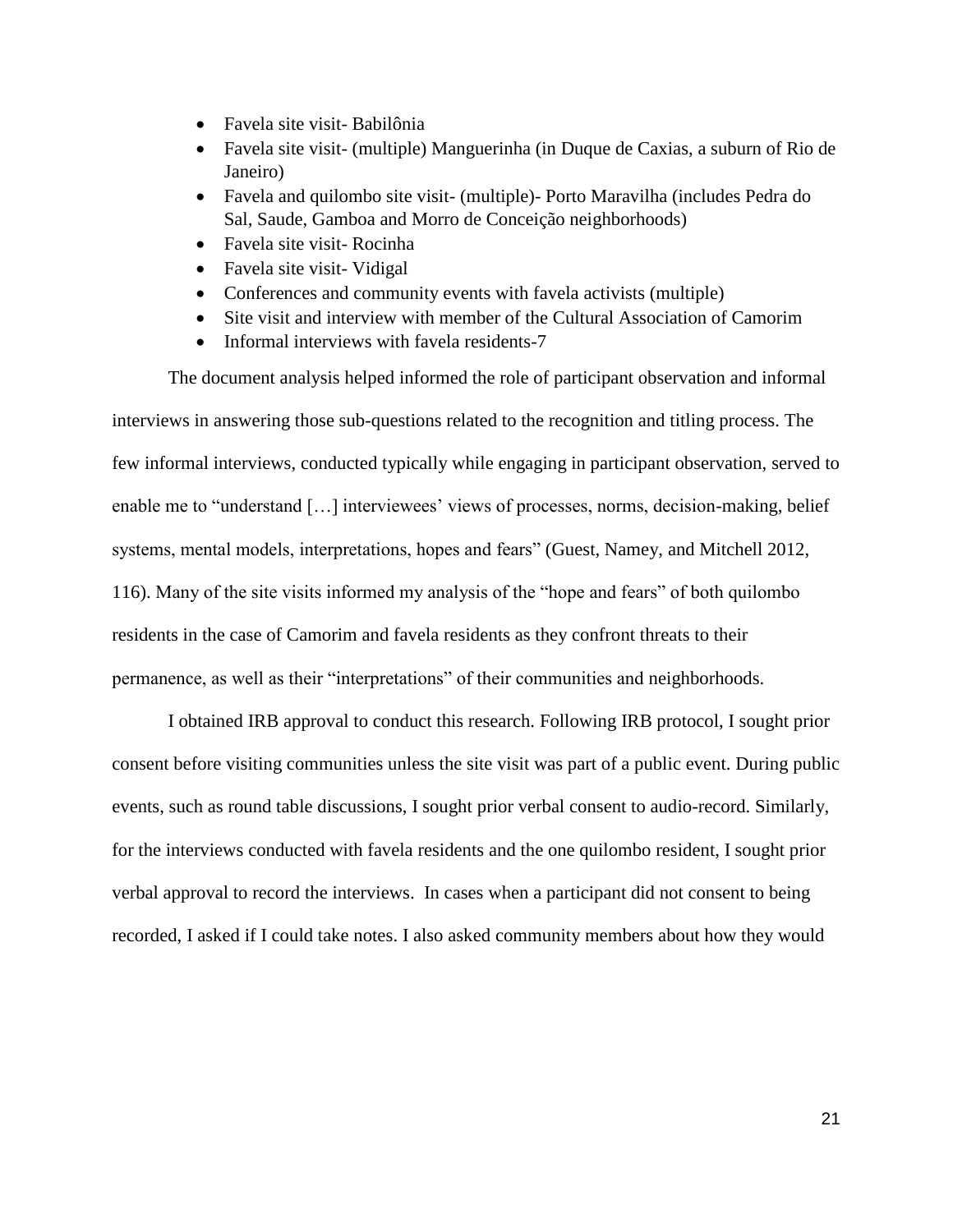like to be attributed. For the purposes of confidentiality, all informants will only be attributed by their gender and place of residence.<sup>1</sup>

## <span id="page-25-0"></span>Analysis

My analysis was informed by Shore and Wright and their notion of an anthropology of policy, in which policy, broadly defined, can be read as "cultural texts, as classificatory devices with various meanings, as narratives that serve to justify or condemn the present, or as rhetorical devices and discursive formations that function to empower some people and silence others" (Shore and Wright 1997, 7). As research on collective titling demonstrates, the state's demand for 'authenticity' carries with it certain cultural assumptions about what it means to be sufficiently a distinct 'people' from the dominant society (Greene 2007). Part of the discrepancy between the number of recognized quilombos and the number of quilombos that have received formal titles may stem from differing notions of property and territory. Or a general lack of political and bureaucratic will, as one informant mentioned.

Complementarity was the analytical goal of the mixed-method design, as I sought to "compensate for the weakness" of any one source of data (Small 2011b, 64). This was especially the case in my use of both favela histories and site visits in order to better understand the dynamics at play on the ground since ultimately they would be the potential beneficiaries of collective titling for my client Catalytic Communites.

To perform this analysis, I employed a coding strategy following Saldana (Saldana 2009). For both documents and interviews I used a mix of In Vivo, lumping and focus coding in the first

<sup>&</sup>lt;sup>1</sup> All data, interviews, transcripts and translations, field notes, and documents, were stored on an encrypted external hard drive.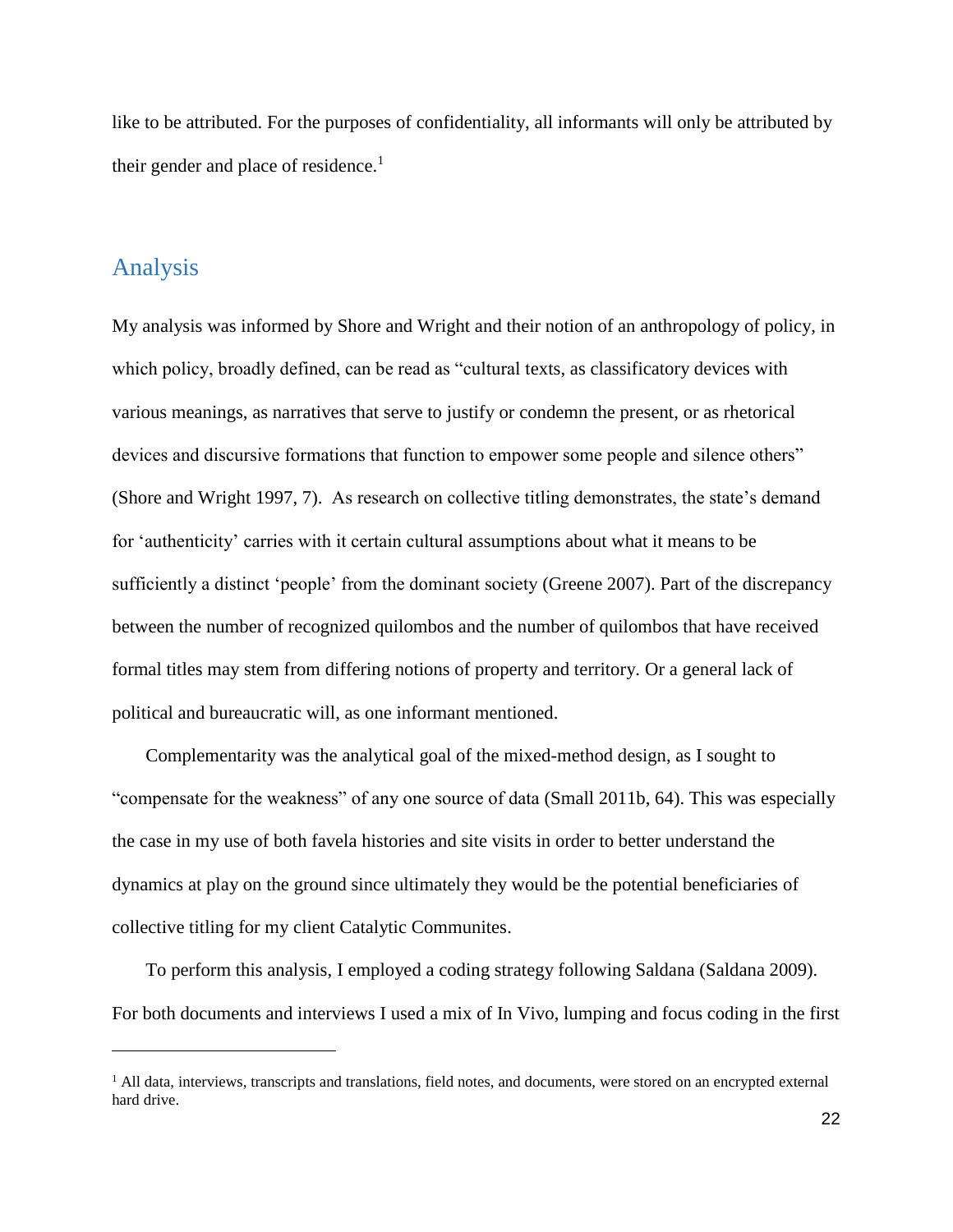cycle in order to arrive at a pattern coding strategy in the second cycle "to search for rules, causes, and explanations in the data" (Saldana 2009, 152). This coding strategy analyzed what criteria (memory, longevity, history, resistance, legal status) are used to determine quilombo status, how those criteria are explained within the legal documents, and how they are addressed in the communities' anthropological reports. I also applied this coding strategy to my analysis of favela histories, as a crucial question for my client and research is the similarities and differences between quilombos and favelas. The codes (see Appendix 1) also served to develop my interview protocols and the fieldnotes I took during participant observations. This iterative process of coding and data collection required me to not only constantly refine my instruments, but also to modify my research design, as I strove to build a theory of collective tenure for Rio's favela inhabitants.

# <span id="page-26-0"></span>Findings

# <span id="page-26-1"></span>Quilombo Recognition and Titling Steps: The Role of Anthropologists and Bureaucracies

The legislative documents related to quilombo recognition and titling formed the initial basis of my analysis since ultimately any claims of quilombo status would have to meet the criteria set out by said legislation in order to benefit from the full range of tenure rights conferred by that status. Prior to Presidential Decree 4887 of 2003, the Fundaçao Cultural Palmares (FCP) was responsible for the primary steps in the quilombo titling processes: authentication, recognition, and titling. The decree handed over to INCRA responsibility for the final two, recognition and titling.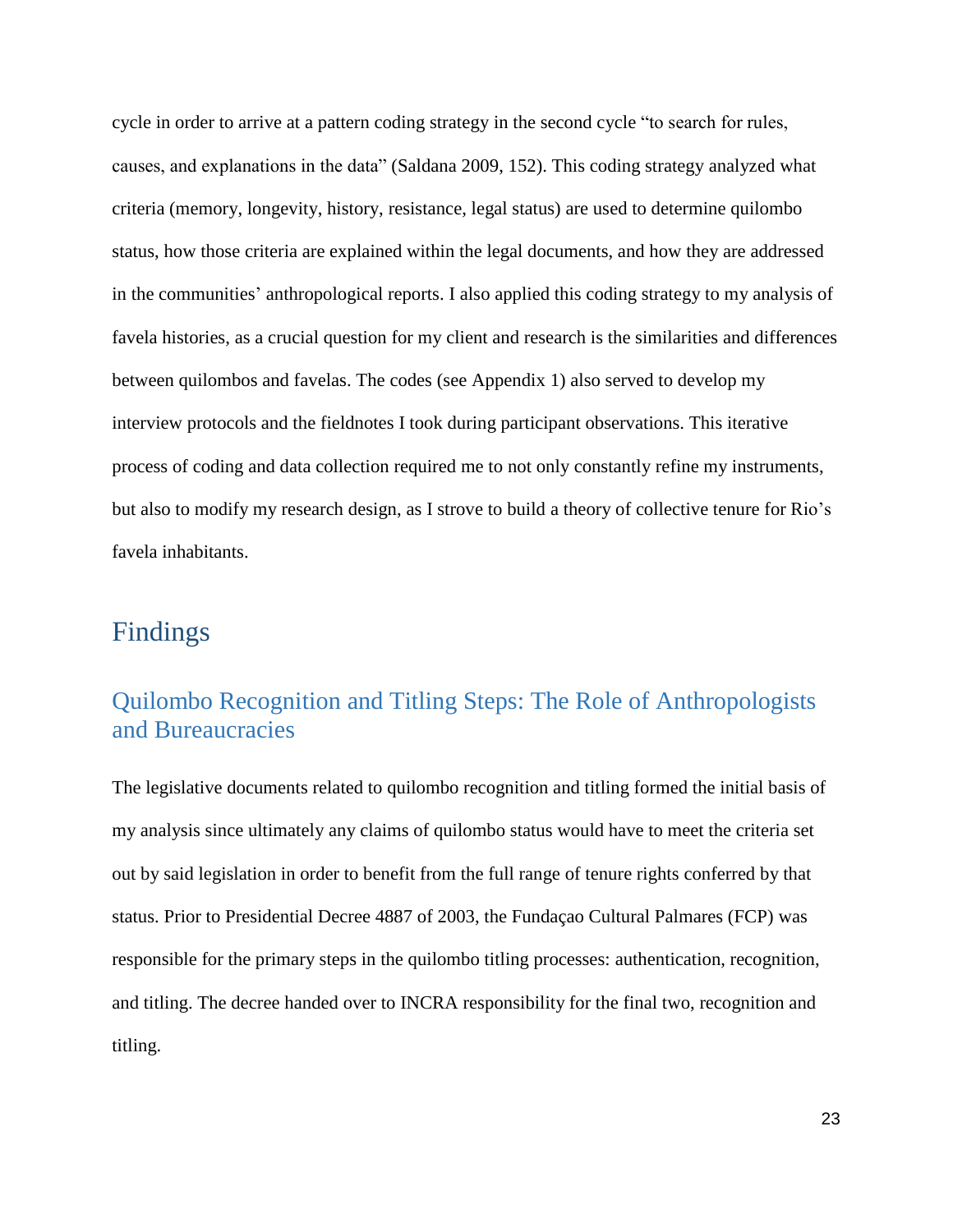Decree 4778 states that quilombo communities have the right to "self-identification." Findings from this analysis suggest, however, that bureaucratic steps complicate the path between self-identification and state recognition of the right to collective titles granted by quilombo status. There are three broad steps in the process: authentication, recognition, and titling. The first step in the quilombo recognition process is for communities to obtain a "Certificate of Self-Identification" from the Palmares Cultural Foundation (FCP). This certificate serves to authenticate the community's claims to quilombo status. According to FCP's own institutional instructions, FCP No. 98, a prerequisite to recognition is legal status as a residents', cultural, or workers association. This is the entity that will be authenticated by FCP and may eventually be the holder of the collective land title. They must also produce a history of the community accompanied by any relevant supporting materials such as photos, news reports, and prior studies of the community that "attest to the shared history of the group or its cultural manifestations" (Fundação Cultural Palmares 2007, my translation). The largest hurdle is a document with signatures from the majority of residents affirming that they would like the community to be recognized as a quilombo. After providing these documents to the regional FCP office, the FCP evaluates the claim, typically within a month though this process can take and to a year, and issues communities a "Certificate of Self-Identification."

According to research conducted by Elizabeth Farfán-Santos on quilombo communities in Bahia, a state in the Northeast of Brazil, this documentation, though necessary, is largely symbolic in nature and "as long as all the required paperwork is submitted, theoretically any community can obtain cultural recognition as a quilombo, even an urban neighborhood" (Farfán-Santos 2016, 117). The relative ease with which communities can obtain Certificates of Self-Identification in part explains the discrepancy between the number of communities that have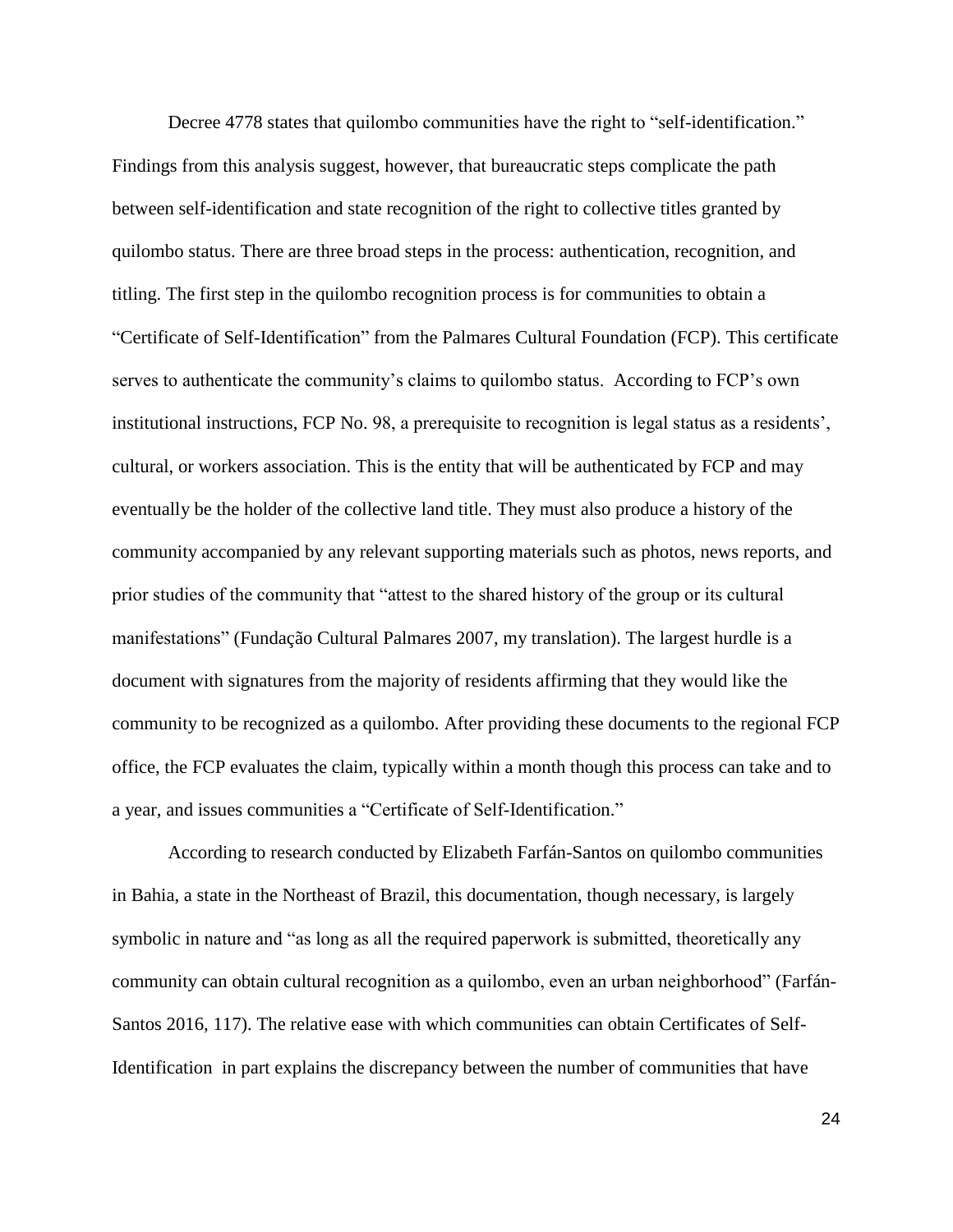been recognized by FCP, more than 2600 ("Comunidades Remanescentes de Quilombos (CRQ's) | Palmares" 2016), and the number of communities that have been titled by INCRA, 207 ("Incra | Quilombolas" 2016), according to both agencies' latest figures. According to FCP data on certified communities, this process typically takes a few months, though it can take up to a year or more. In an interview with a member of the Cultural Association of Camorim, he reiterated this sentiment of the relative ease of obtaining authentication from FCP—Camorim obtained the certification of self-identification in 2014—and the difficulties in continuing the process through INCRA, especially given the lack of political will from the former Superintendent of INCRA for the State of Rio de Janeiro. In fact, the day that we had met, he was going to a ceremony to welcome the new Superintendent for the State of Rio, who has already begun to work with organizations that support quilombo claims within the state of Rio (INCRA 2016).

Once communities have obtained a Certificate of Self-Recognition, quilombo communities can formally begin the process of requesting titles through INCRA. This is often a long and difficult bureaucratic process consisting of six steps according to Instructional Normative 57: identification, recognition, delimitation, demarcation, de-occupation, and titling and registration of lands. The first three steps of the process are carried out by communities working with an INCRA appointed "interdisciplinary technical group composed of an anthropologist, agronomist, analyst and land surveyor" in order to develop a "Technical Report of Identification and Delimitation" (Relatório Técnico de Identificação e Delimitação-RTID) (Farfán-Santos 2016, 121). This report serves as the basis for recognition, the next broad step in the process, of both the community and its members and the specific geographical boundaries of the territories that they inhabit. According to Farfán-Santos, this process can take anywhere from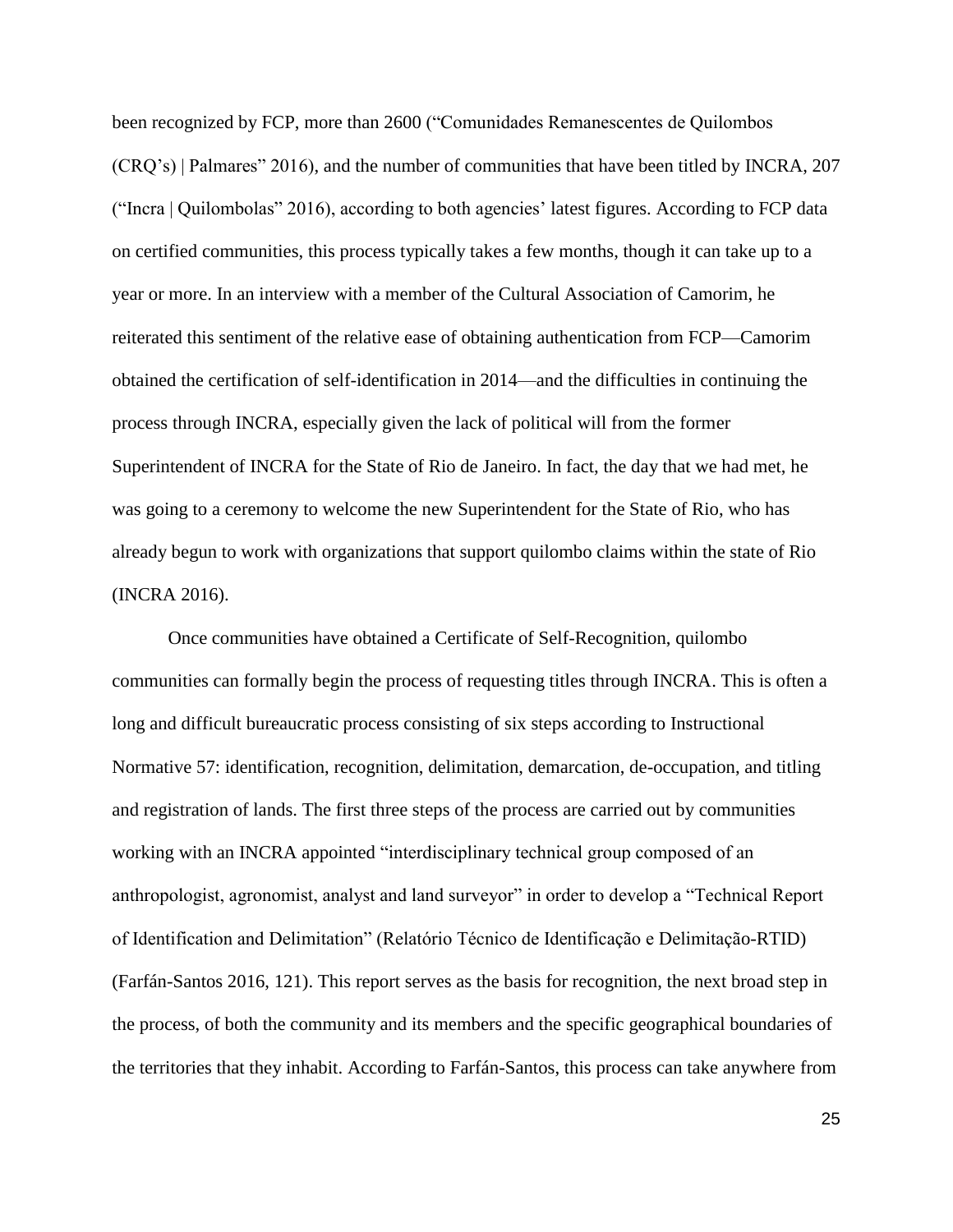2-5 years or more, with the later typically being the case due to underfunding (Farfán-Santos 2016, 120).

Though the legislation is clear that communities self-identify as quilombos, it also requires for them to delimit that self-identification. That is, communities must document their specific members and the boundaries of the territory to which they seek to claim collective rights. The technical team, and most significantly anthropologists—who are often contract workers with little training in the field—are thus tasked with much of the burden of validating that self-identification (Farfán-Santos 2016). The role of the anthropologist is a theme that does not escape those who wrote the Sacopã RTID. Though they claim a very participatory ethnography, which employed participant observation and structured and unstructured interviews, the RTID, at least in its introduction, is very academic, and in some sense is speaking to the field in terms of how ethnicities are constructed, shaped, and imagined, both by the state and by communities themselves. Their theoretical framework could at once acknowledge and question the criteria for recognition used by the State bureaucracies. One of the leading researchers for the report, Elaine Cantarino O'Dwyer, literally wrote the book on Quilombo recognition used by the field, *Quilombos: identidade étinica e territorialidade* (O'Dwyer 2002). Though the Pedro do Sal RTID is less concerned with the anthropological implications of the report, it does make reference to the role of the anthropologist in understanding how historic and current socio-cultural dynamics shape group identity.

Because anthropologists, or untrained contractor workers hired by INCRA to fill the role of the anthropologist, play such a central role in defining, delimitating, and documented the community's identify, a future line of research may look into what gaps exist between the community's own self-identification and that produced by the technical team. Communities may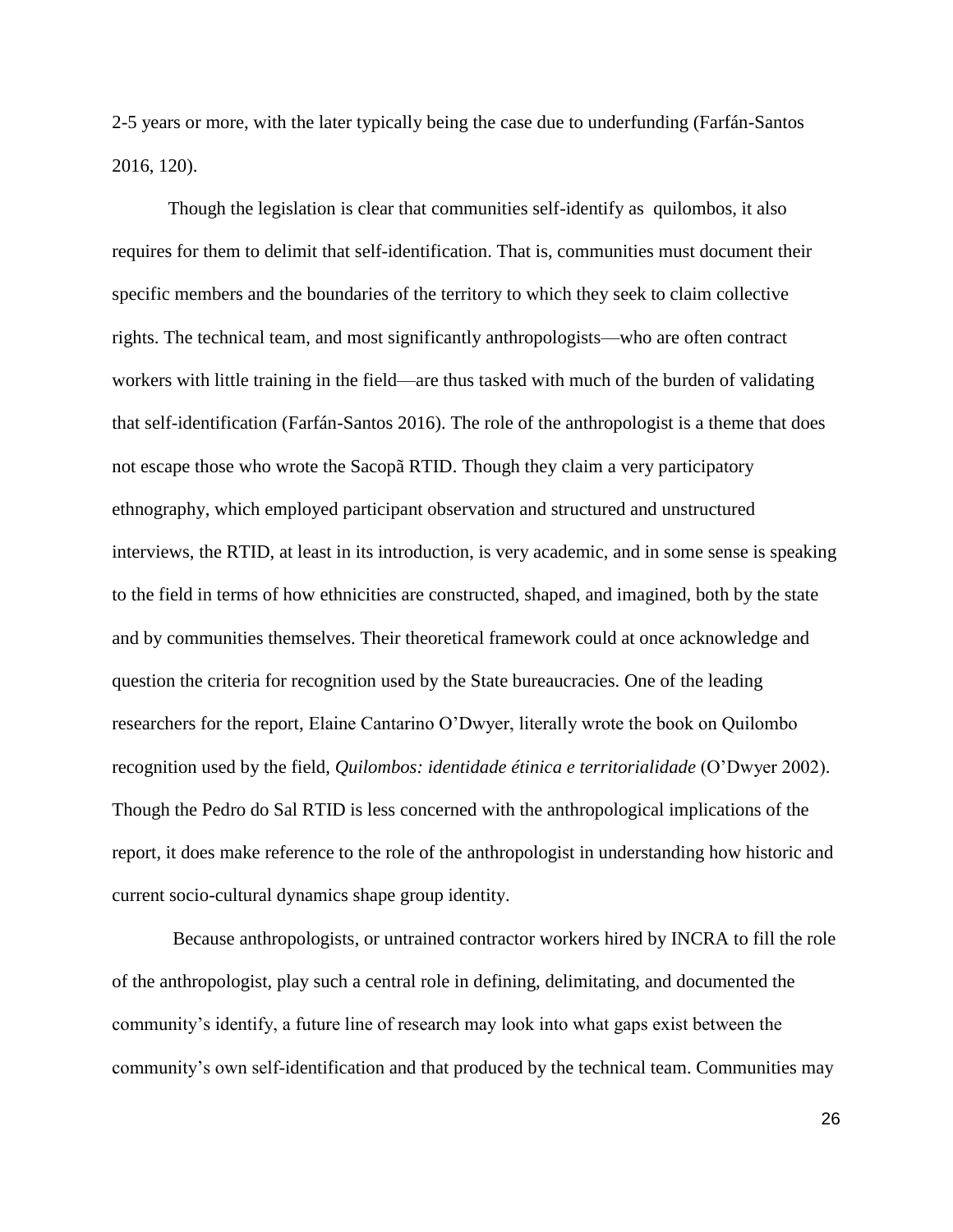differ in how they interpret the legislation and their own history thus impacting how they present their eligibility, leaving open opportunities for complementarity that reveal other 'criteria' not necessarily related to legislation but to how communities recognize and identify themselves. Future research could look at these potential difference between how quilombo communities self-identify and how that identification is ultimately documented in the technical reports. However, the contracted anthropologists must ultimately contend with and respond to the criteria laid out in the legislation. Farfán-Santos points to the possibility of NGOs and anthropologists exploiting this role that they have in developing the technical report, or even when seeking the initial certificate from FCP, as communities that do not necessarily identify as quilombos may be coerced into that status by parties interested in the territorial rights that it conveys (Farfán-Santos 2016).

Once the report has been finalized, it is submitted to INCRA's Regional Committee of Decisions (Comitê da Decisão) for review. In the case of irregularities in the elaboration of the RTID, the Committee can recommend additional steps or reject the RTID and archive it. If the Committee accepts the RTID, the regional Superintendent of INCRA will publish a notice in the "Diário Oficial da União," a juridical publication for federal and ministerial announcement and decrees, and in the local official juridical journal, detailing the geographic limits and property holdings claimed by the community. Once published, the community and other private persons and entities will have 90 days to contest the delimitations. The Regional Superintendent of INCRA will work with public entities at the Federal, state, and municipal level to ensure that the lands do not conflict with indigenous territories, areas of conservation, areas of national security and other territories of state interest. Once counter-claims have been submitted, the Managing Council of INCRA has 30 days to issue its ruling, though this phase often takes much longer.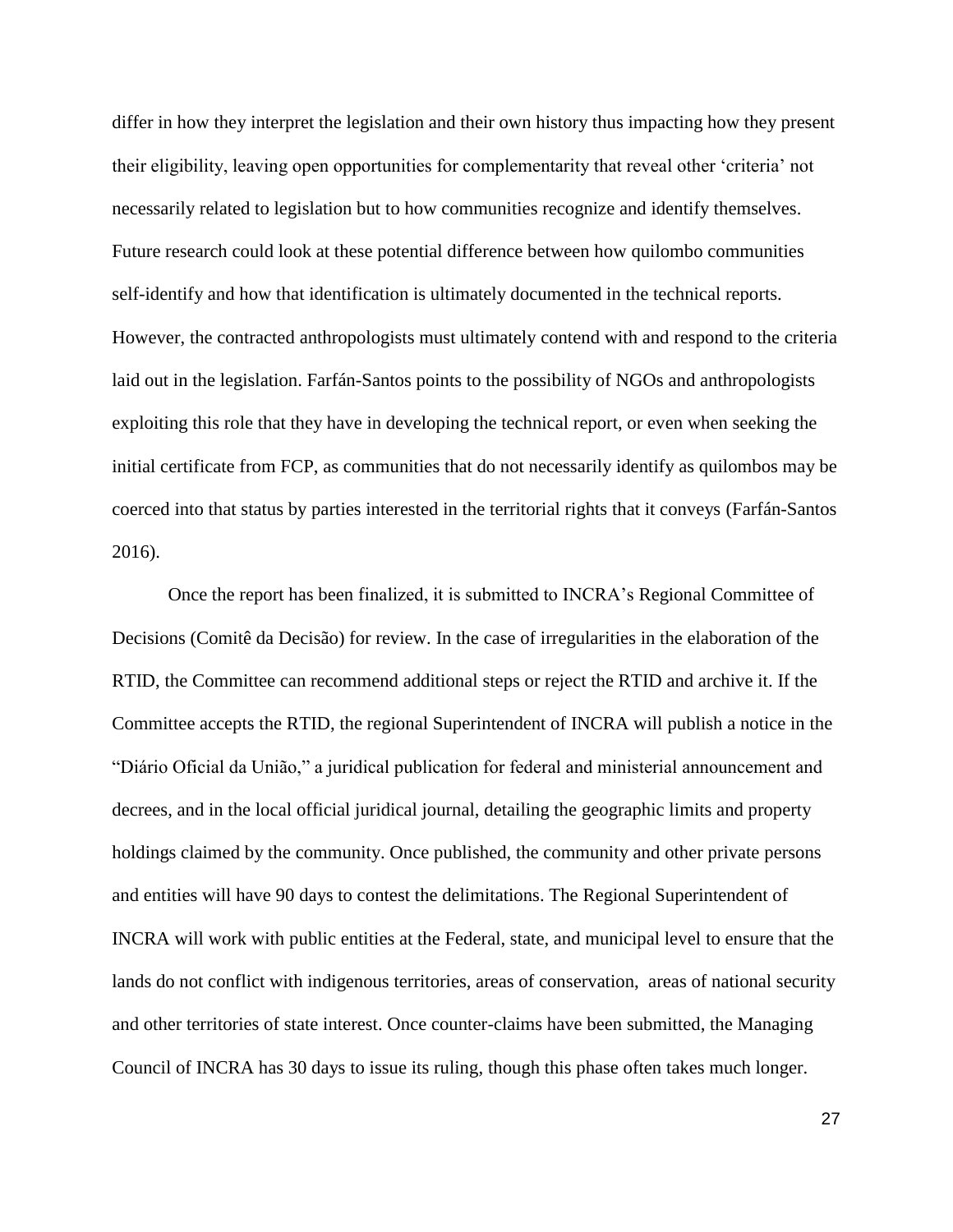The Office of the President of Brazil will then issue a "Portaria de Reconhecimento do território," a federal decree detailing the final territorial identification and delimitation in the "Diário Oficial da União." This presidential decree is in some sense the most important form of recognition in the process, as it recognizes the rights to a specific and geographical bound territory, thus enabling INCRA to begin the process of dispossession and dis-occupation of private property holders from the quilombo territory.

After the authentication and recognition steps are complete, the process may often slow to a crawl, as INCRA must begin the actual work of demarcation, which includes potential conflicts with private landholders. When quilombos are on public lands, INCRA has the power to simply demarcate the limits of the territory in question; however, when private parties are involved, lengthy bureaucratic and legal procedures are set into motion that can result in years between recognition and titling phases, despite the fact that INCRA and the Federal government through the Presidential Decree have ultimately declared the community's right to these lands. In the dis-occupation phase, INCRA must compensate local private land owners based on claims held with in the municipal land registry. These titles, at times going back to the colonial period, are often poorly kept, adding to the delays. Private land owners with proper titles can be compensated at market value for their lands, and in certain circumstances may be compensated with other titles. If they lack titles, they are removed only compensated for any improvements to the land. Once private holders have been compensation, the association under which the community sought recognition and title, rather than any private individual is issued collective title to the land (Helfer 2010). At this phase, INCRA and other entities must also contend with public claims to the territory, such as areas of national security. Once INCRA compensates and dis-occupies all private property holders and demarcates around public lands, it will issue a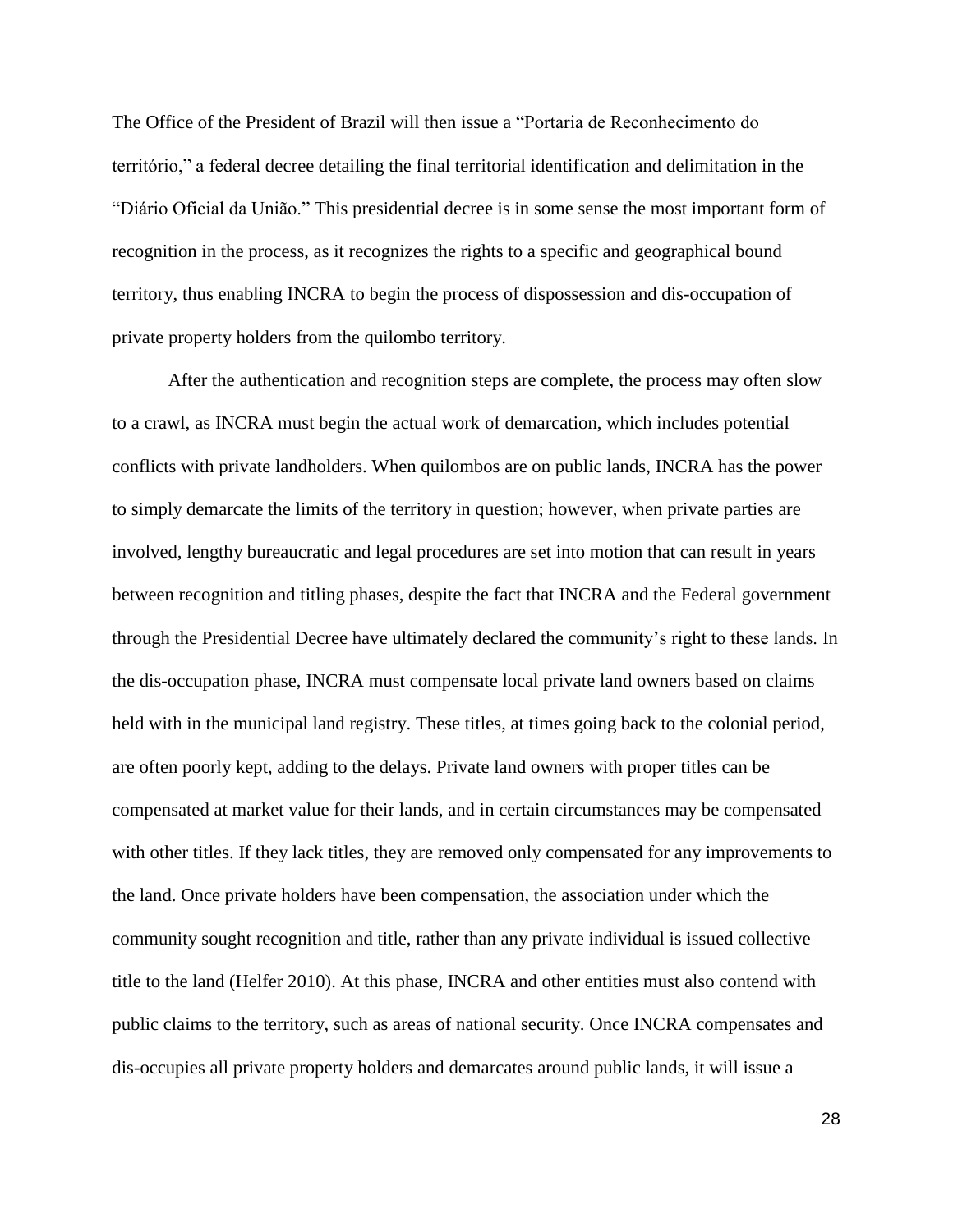collective title to the association that represents the community and received the initial "Certification of Self-Identification."

There is currently a constitutional challenge in the Brazilian Supreme Court to the Decree 4887 since 1) it enables INCRA to dispossess private land owners of their lands, 2) it uses public funds to compensate private property owners, 3) "self-identification" enables false claims of quilombo status, and 4) the regulation for demarcation is too broad. The Supreme Court has yet to rule on the case, and legal scholars doubt the decree will be found unconstitutional, but a report from Duke University Law students from 2010 argues that the case itself reflects a tendency among certain parts of Brazilian society to view quilombos negatively (Helfer 2010, 51–54). A 2007 opinion article in the right-leaning weekly magazine *Veja* claimed that the purpose of quilombos was to "de-miscegenate" Brazil and naturalized black racism toward whites, portraying this an affront to the national myth of racial conviviality and racial democracy (Azevedo 2007). Similarly, Farfán-Santos has documented that way that *Journal Nacional*, part of the similarly right-leaning media conglomerate Rede Globo, in 2007 sought to paint Grande Paraguaçu, a then recently titled quilombo, as conspiring in an opportunistic land grab (Farfán-Santos 2015).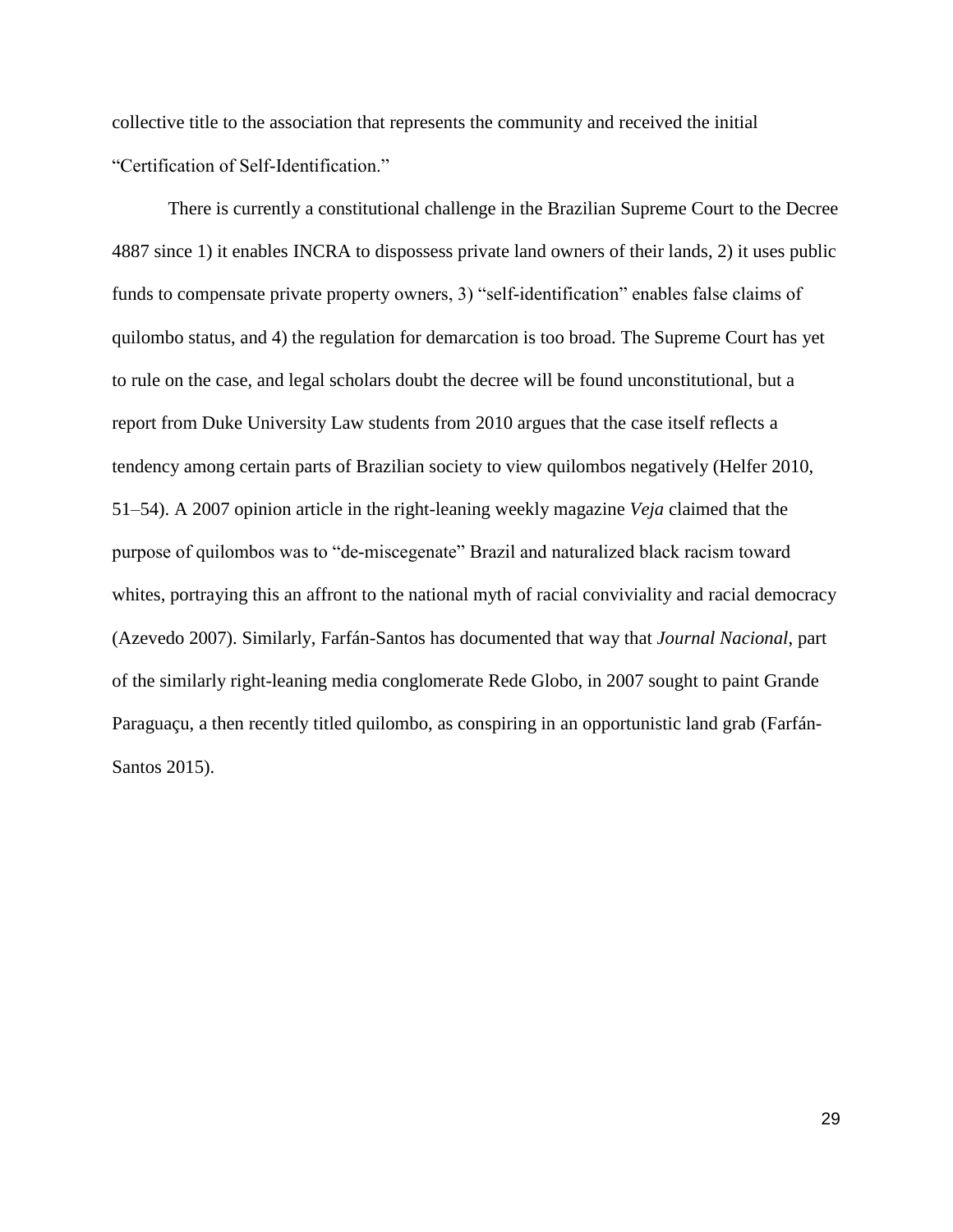|                            | Dasie Outnie of the Quilombo Accognition and Trang I Foccss |                                                        |                        |
|----------------------------|-------------------------------------------------------------|--------------------------------------------------------|------------------------|
| Phase                      | Procedure                                                   | Necessary Documents and<br><b>Supporting Materials</b> | <b>Agency Actions</b>  |
| 1. "Certificate of Self-   | - (Prior) Register as an                                    | -Registration as an                                    | <b>FCP</b> Issues      |
|                            |                                                             |                                                        |                        |
| Identification" from FCP   | association                                                 | association                                            | certificate barring    |
|                            | -Submit necessary                                           | -Any relevant historic                                 | any irregularities     |
|                            | documents to regional FCP                                   | documents-photos,                                      |                        |
|                            | office                                                      | newspaper articles                                     |                        |
|                            |                                                             | -Signatures from the                                   |                        |
|                            |                                                             | majority of residents                                  |                        |
|                            |                                                             |                                                        |                        |
|                            |                                                             | affirming the desire to seek                           |                        |
|                            |                                                             | self-identification as a                               |                        |
|                            |                                                             | quilombo                                               |                        |
| 2. Open process with       | -Present "Certificate of Self-                              | -Certificate of Self                                   | INCRA opens the        |
| <b>INCRA</b>               | Recognition to Municipal or                                 | Identification                                         | process and assigns    |
|                            | State Superintendent of                                     |                                                        | a case number to       |
|                            | <b>INCRA</b>                                                |                                                        | each community         |
| 3. Development of          | - Interdisciplinary team                                    | -Interviews, photos, family                            | -INCRA appoints        |
| <b>Technical Report by</b> | (Anthropologist, land                                       | histories, any proof of                                | technical team         |
| interdisciplinary team     | surveyor, agronomist and                                    | individual titles                                      | -Technical team        |
|                            | analyst) works with                                         |                                                        | identifies,            |
|                            | community in elaboration of                                 |                                                        | recognizes, and        |
|                            |                                                             |                                                        |                        |
|                            | report. $(2-5+)$ years)                                     |                                                        | delimits the           |
|                            |                                                             |                                                        | geographic             |
|                            |                                                             |                                                        | boundaries of land     |
|                            |                                                             |                                                        | as well as the         |
|                            |                                                             |                                                        | members of the         |
|                            |                                                             |                                                        | community              |
| 4. Submission of RTID to   | -Interested parties have 90                                 | -Land titles of interested                             | -Reviews Claims for    |
| Committee and              | days to review the claims                                   | parties                                                | irregularity           |
| Superintendent publishes   |                                                             |                                                        | -Publishes territorial |
| territory bounds for       |                                                             |                                                        | boundaries in          |
|                            |                                                             |                                                        |                        |
| contention                 |                                                             |                                                        | official juridical     |
|                            |                                                             |                                                        | journal                |
| 5. Presidential Decree of  | -Reviews boundaries with                                    | -Land titles of private                                | -Demarcation           |
| Recognition of quilombo    | public lands                                                | property owners                                        |                        |
| territory outlining final  | -Reviews claims of private                                  |                                                        |                        |
| demarcated lands           | land holders                                                |                                                        |                        |
| authorizing dis-occupation |                                                             |                                                        |                        |
| of other entities          |                                                             |                                                        |                        |
| 6. Dis-occupation          | -Compensates private land                                   | -Land titles                                           | -Dis-occupation        |
|                            | holders                                                     |                                                        |                        |
|                            |                                                             |                                                        | process                |
|                            |                                                             |                                                        |                        |
| 7. Titling                 | -Collective land title                                      | -Collective land title                                 | -Collective land title |
|                            | submitted to community                                      |                                                        | submitted to           |
|                            |                                                             |                                                        | association            |

**Basic Outline of the Quilombo Recognition and Titling Process**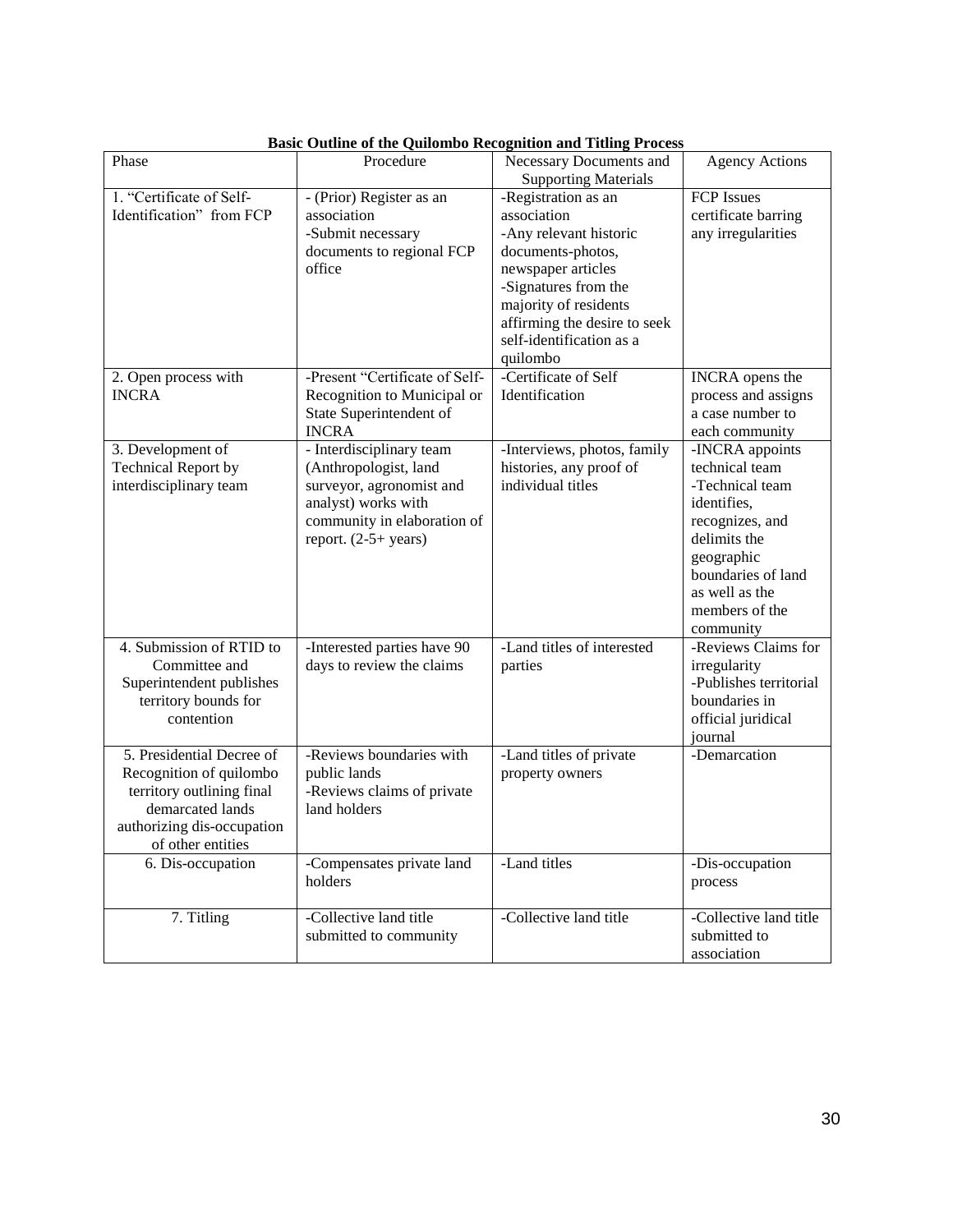## <span id="page-34-0"></span>Cases of Sacopã and Pedro do Sal

 $\overline{a}$ 

I selected the Sacopã and Pedro do Sal community anthropological reports because they serve as case studies for other urban communities seeking to make collective territorial claims within the municipality and state of Rio de Janeiro. Both communities received their "Certificates of Self-Identification" from FCP in 2005. Pedra do Sal's anthropological report was finally completed in September of 2010 and shortly thereafter the Superintendent of INCRA published the boundaries of the quilombo in the "Díario Oficial da União"--the community's petition has yet to move beyond this phase. Sacopã, though similarly without official title, received the official presidential decree of recognition only in 2014, though their anthropological report was completed in 2007. Again, these reports,elaborated by a technical team contract by INCRA, delimit the bounds of both the members of the community and the territory that they occupy. As a quilombo in one of the wealthy urban neighborhoods of Rio de Janeiro, Lagoa, Quilombo Sacopã shares many of the characteristics with other favelas and informal settlements in Rio occupation began in the early  $20<sup>th</sup>$  century, primarily black, extensive family ties throughout the territory, history of resistance to evictions. Similarly, the quilombo of Pedro do Sal, located in the colonial and contemporary Port area of the city, has co-existed with and resisted the changes in the city since it was first occupied by recently arrived enslaved Africans. Sacopã serves as a case for more isolated communities within the hills that surround Rio, while Pedro do Sal points to the experience of a community in the heart of the city. $2$ 

<sup>&</sup>lt;sup>2</sup> Because these anthropological reports needed to contend with the normative framework established by legislation, particularly the Constitution and Decree 4887 my coding strategy and analysis began with the legal texts. During my first cycle of coding, I employed a mixture of In Vivo and a pattern coding in order "to search for rules, causes, and explanations in the data" (Saldana 2009, 152). I employed an In Vivo strategy, or verbatim coding (74) because in a legal document the particular words that are used, or not, can have a specific normative quality. For instance, Article 68 of the Constitution on quilombo recognition and titling makes no reference of an explicit racial or ethnic identity; while Article 215 on cultural patrimony specifies that it is the duty of the State to protect Afro-Brazilian culture, as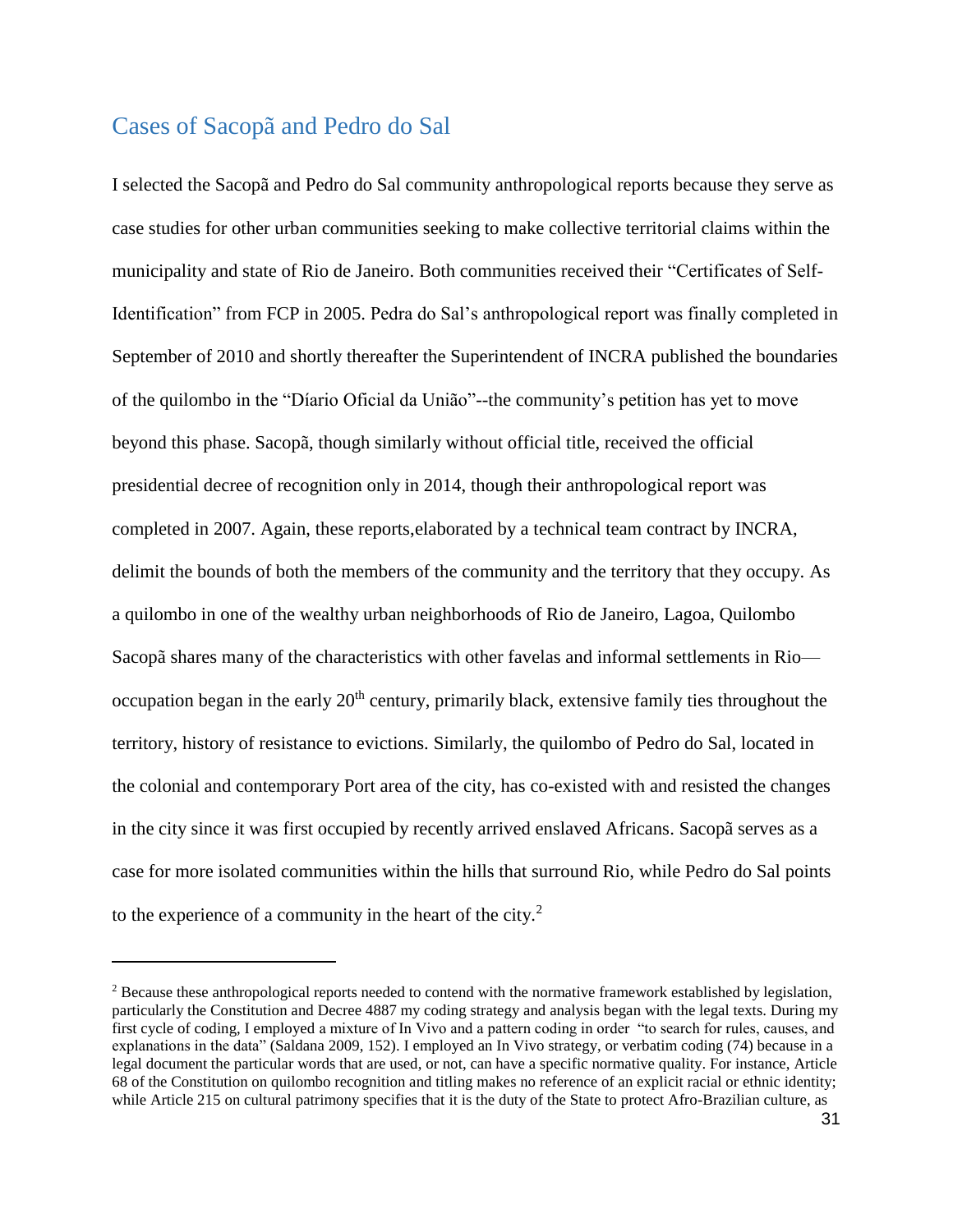A fundamental research question of this study is what are the criteria for quilombo status, especially in urban contexts. In essence, the question is what is a quilombo in the eyes of the state and its bureaucracies. Article 68 of the 1988 Constitution states that "to the remaining communities of quilombos that have been occupying their lands definitive property is recognized" (República do Brasil 1988, my translation). Presidential Decree 4887 is more specific, with Article 2 stating that: "The remaining communities of quilombos are considered those ethno-racial groups, according to criteria of self-identification, with their own historical trajectory given their relationship with specific territories, with a presumption of black ancestrality related to resistance to an endured historic oppression" (Presidência da República

well as Indigenous culture. In a sense, the In Vivo codes established the patterns of usage of certain key words and phrase that might reveal the "rules" or criteria needed for quilombo status.

 $\overline{a}$ 

Though I also began coding the anthropological reports with an In Vivo strategy, I soon found that due to the lengthy passages, "lumping" was a more worthwhile strategy (19), though I did look for the In Vivo codes that also appeared in the legislative documents, as the objective of the anthropological document was to highlight how the Sacopã and Pedra do Sal communities meet the criteria for quilombo status. In Vivo codes were still useful in the anthropological text to think about the nuances of such terms as "memory," which were taken as a given in the legislative documents. For example, the kitchen of Tia Neném is a frequent site through which the family recuperates and practices living memory through feijoada (the Brazilian national dish of beans and pork) and samba (Alves and Neder 2007). Similarly, the Afoxé Filhos de Ghandi carnival group is just one of many cultural groups in Pedra do Sal that enact the memory of Afro-Brazilian cultural expression in the community (Ministério do Desenvolvimento Agrário 2010) However, I tended to use holistic codes—to find themes within larger sections of the data (118). In my analysis, I also noted how the anthropologists mobilized the data, that is, what types of data (primarily interview responses) served as evidence for the status claim since a favela seeking quilombo status would need to produce a similarly collective and coherent narrative to makes claims to quilombo status. The primary codes, and also criteria, that emerged during this round of coding in both documents were: selfidentification—of an ethno-racial collective group identity, relationship with territory, history of resistance, and black ancestrality and memory. These were all In Vivo codes within the legislative document, but they also appeared in the anthropological reports as well. However, in the Sacopã anthropological report, an additional catergory emerged as a criterion within their own analysis, the question of citizenship. In some sense this category was present in the legal texts as they outline the State's duty to guarantee and protect the rights of quilombo residents, as part of the post dictatorship "multicultural citizenship regime" that the Constitution sought to establish by recognizing historically stigmatized and marginalized groups (Hooker 2005). Within the Pedra do Sal anthropological report, cultural production and patrimony, in the form of Samba and Candomblé (a syncretic Afro-Brazilian religion that incorporates parts of Catholicism into religious practices that stem from those of the Yoruba people in Nigeria) played a significant role in their claims to continuity and citizenship within the territory.

In the second round of coding, I adopted a theoretical strategy, once I perceived that many of the codes/ criteria converge around the notion of continuity (Saldana 2009, 164). Many of the broader categories like territory, cultural practice, and social organization seemed to stress a continuity of those relationships, through continuous collective occupation of a space or social relationships that persist within the present-day community seeking status.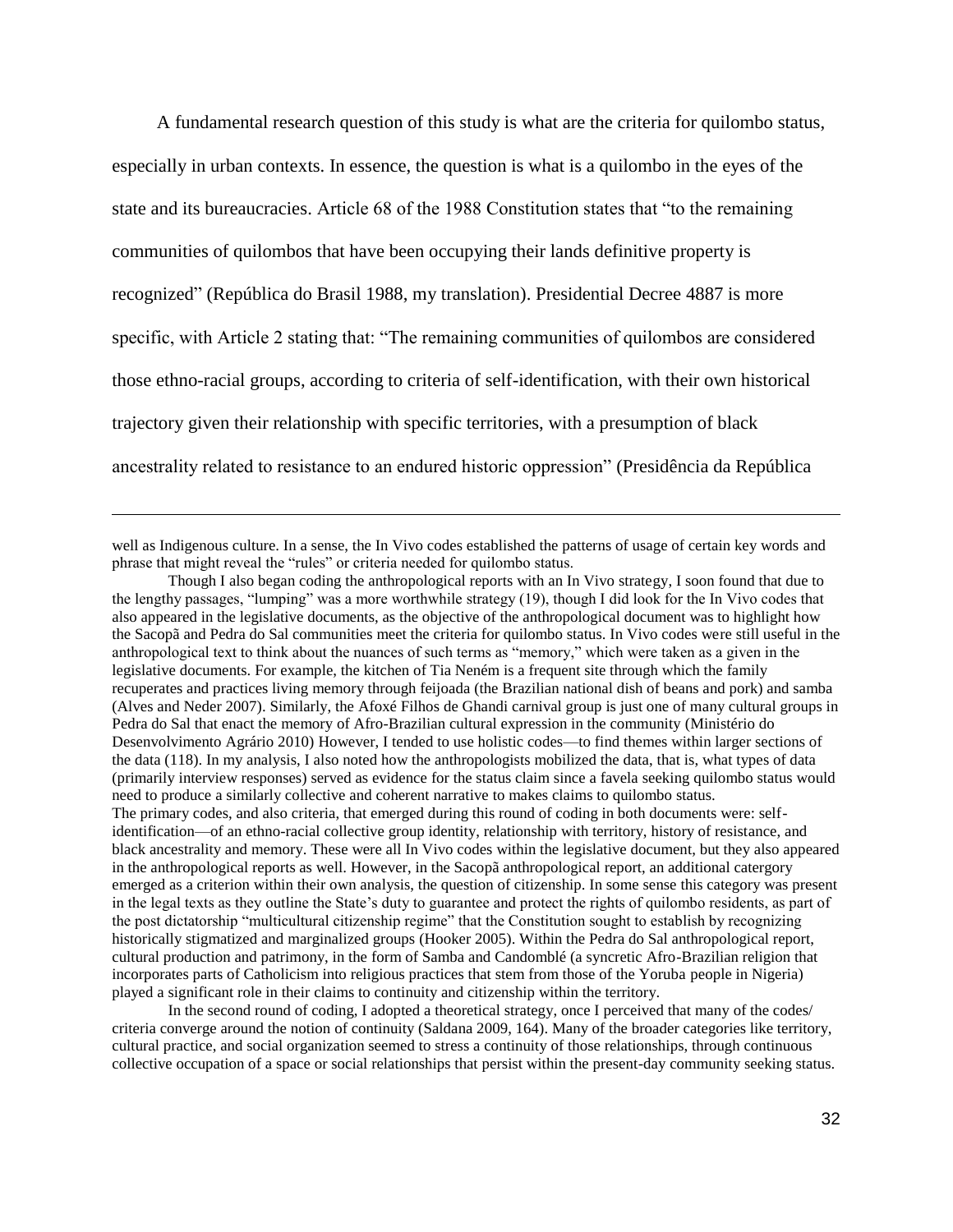2003, my translation). Black ancestrality in a territory that has resisted some "historic oppression" are the primary criteria on which self-identification should be based and will be recognized by that state. As implied by the word "remaining" the question of continuity with the past—either through territorial occupation, continuous resistance (to slavery, territorial encroachment), cultural practices, and a certain way of life or cosmology—is both fundamental to quilombo status, but also ambiguous. The implication is that "remaining quilombo communities" have existed since slavery, even though the legislation makes no explicit reference to slavery. Quilombos are thus settles communites that started in the past, often in the context of "resistance to an endured historic oppression"—that may or may not be slavery—and that to some degree continue to exist to present day in specific territories by a specific, somewhat delineable community. This issue of a delineable community, of in-group out-group, of belonging, will be addressed further on, though it is related to the notion of continuity as family ties are registered by INCRA as part of its evaluative process. Foundational figures of Manoel and Dona Eva are central to the Pinto family's territorial claims in the Sacopã anthropological study, as is Pedra do Sal's proximity to Rio's principal slave port and its subsequent evolution into a hotbed of Afro-Brazilian cultural expressions including samba and Candomblé religious practices.

The question of continuity is tied to the culture and social organization of afro-descendants in Brazil that the quilombo legislation is attempting to preserve. In Brazil, to varying regional degrees, the colonial state did not attempt to wipe out African cultural practices among newly arrived enslaved Africans from numerous nations to the same extent as in the Antebellum South of the United States. In fact, some colonial administrators recommended allowing diverse groups to continue their cultural practices to create divisions amongst the numerous ethnic groups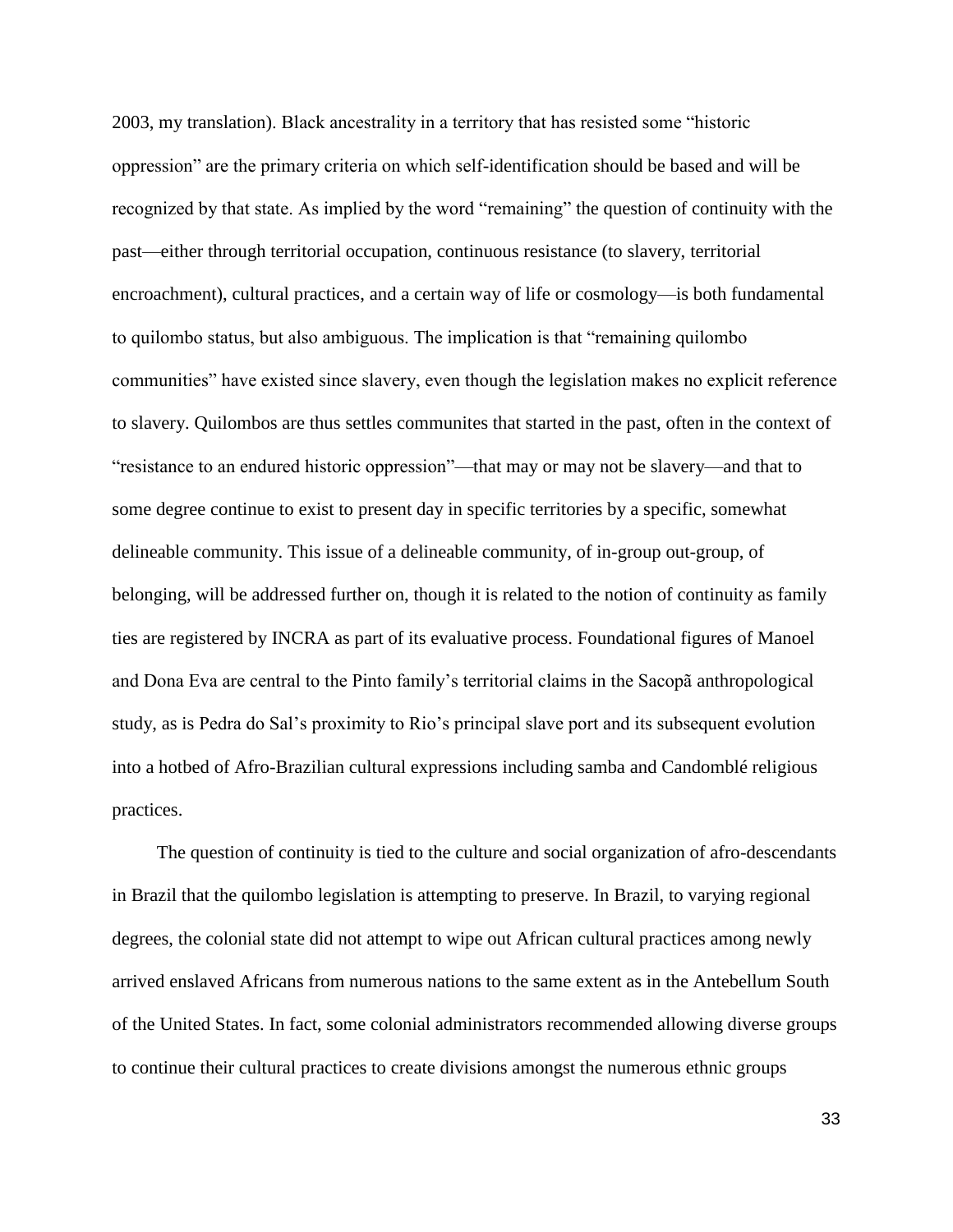(Conrad 1994; Schwartz 1985). However, with the end of the Atlantic Slave Trade in 1850, and the arrival of fewer Africans, and the later abolition of slavery in 1888, experience of slavery became a unifying memory for Afro-Brazilians, though it was often silenced due to its trauma and stigma. Members of the Sacopã community recall how the topic was taboo within the house hold (Alves and Neder 2007, 6).

Resistance among enslaved Afro-Brazilians also has a continuous history, with quilombos being relatively common throughout the colonial period (IBID 75). However, most quilombos only lasted a few years at most before being destroyed by the colonial administration. Several sections of the Sacopã anthropological report seek to tie the Pinto family, the primary inhabitant of the territory, to slavery and slave resistance by reference to both family memory and a histographic study of quilombos in the Lagoa neighborhood of Rio (Alves and Neder 2007, 6, 81). Similarly, Pedra do Sal's proximity to the historic slave port, the largest in the Americas, and the community members' continuous history in labor associated with the port as stevedores and transporters serves to establish its continuity with the colonial institution (Ministério do Desenvolvimento Agrário 2010). The legal documents, however, only make reference to historical oppression; that is, they do not mention the history of slavery at all, though they do recognize a continuity of resistance. A frequently asked questions reference guide on quilombos, recently publish on the INCRA site, does however make reference to the period of slavery in its definition of quilombos: "The term quilombo is a juridical category used by the Brazilian State since the ratification of the 1988 Constitution with the purpose of ensuring the definitive property rights to black rural communities with their own historical trajectory and relationships with specific territories, as well as black ancestrality related to the period of slavery" (INCRA, n.d.). Many of the attacks against quilombo communities' validity frequently appeal to a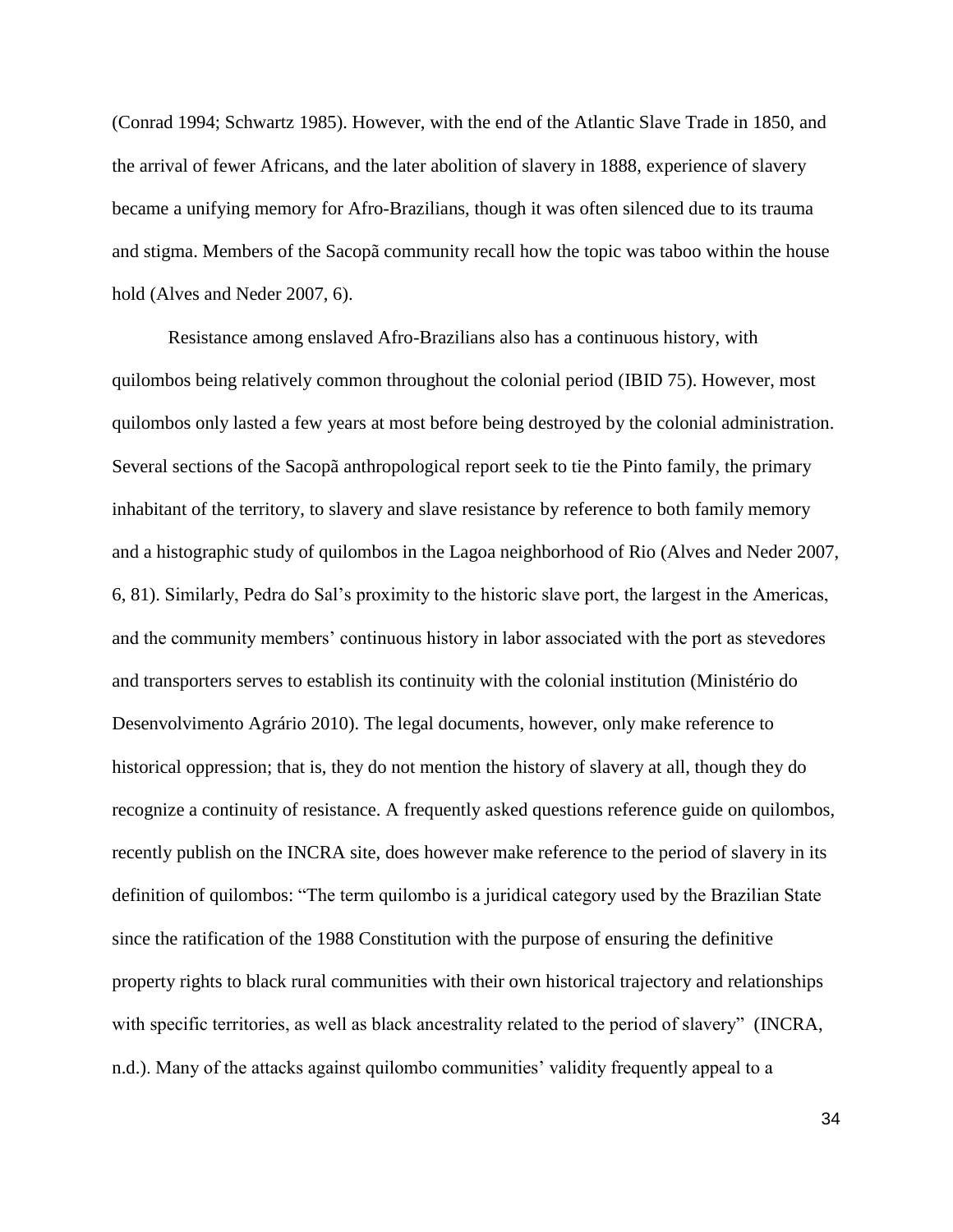perceived lack of continuity with the history of slavery for both community members and the territory, reflecting a societal association between the quilombos and the colonial institution that also appears in the anthropological reports and INCRA's own simplified language (Farfán-Santos 2015; Helfer 2010). .

This continuity of resistance, ultimately, is based on a territorial resistance. In both reports, what is at stake is the question of quilombos as places imbued with meaning through continuous occupation by a family or community, through continuous, though changing, "ways of life" and cultural practices. Within the Sacopã anthropological report, collective memory serves as the primary evidence of this continuity, as the family had little documentation of their territorial claims until the 1970s when they were under threat of eviction. The families' struggles against eviction as real estate prices rose in the Lagoa neighborhood play a central role in documented the families continual resistance to endured oppression;however, it is no longer "historic" in the sense that it is tied to colonial forms of oppression, particularly slavery (Alves and Neder 2007,  $57-60$ ).

Coding these anthropological reports reveals that religious and cultural practices and the quilombola communities' resistance serve as the primary base for both Pedra do Sal's and Sacopã's claims to continuity. Like the community members of Sacopã, the Pedra do Sal quilombo also actively fought against rising prices within the Port Zone. Throughout the  $20<sup>th</sup>$ century, much of the area being claimed by the community was administrated and owned by the Venerável Ordem Terceira de Francisco da Penitência (VOT), a religious order associated with the historic Portuguese presence in the area that rented out many of the buildings to Afrodescendants. Much of Pedra do Sal's conflicts in the region center around the community's tenuous relationship with VOT, both as a property lender and as a religious institution that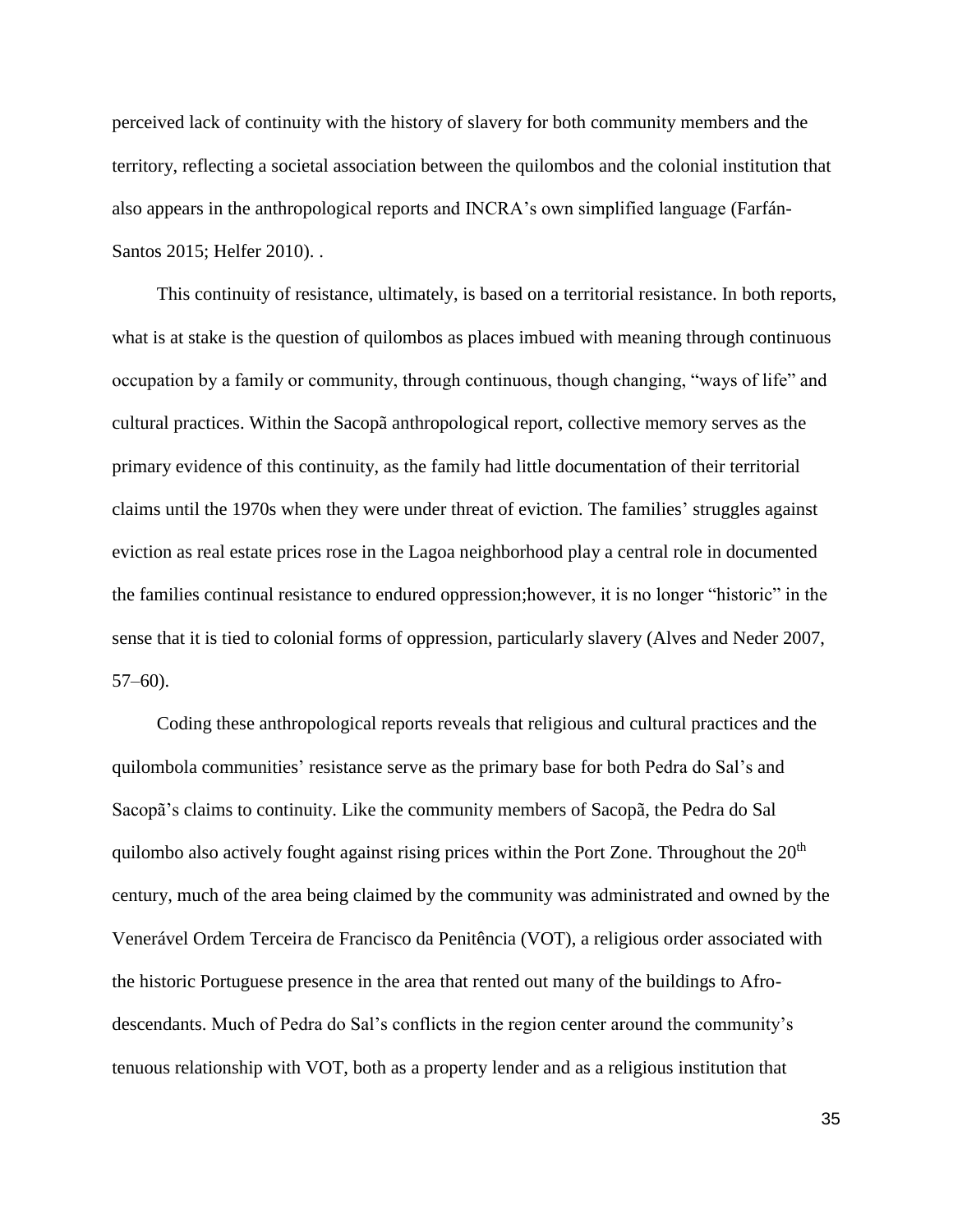threatened Candomblé practice. In 1987, the State of Rio de Janeiro recognized Pedra do Sal as a site of cultural patrimony for its relationship to Candomblé practices, samba music (Pedro do Sal is widely considered to be the birth place of the form), and the long history of black labor in the port area. Though VOT had initially only charged residents a symbolic prices as low as 2 reals, shortly after this recognition prices began to rise within the region, and the Catholic order began charging market prices in the 1990s. VOT even went through a legal battle to have 30 families removed from their homes in 2005. In response, community members organized to occupy buildings vacant VOT owned buildings. The constant struggles with real estate in the region in part led the community to seek recognition from FCP in 2005 (Ministério do Desenvolvimento Agrário 2010).

Continuity, be it of cultural practice or resistance, ultimately serves to make the case for a localized ethnic identity, making in-group and out-group dynamics important. Who belongs to a community seeking quilombo status is a fundamental question of the Decree 4887. The first step in the process, obtaining the certificate of self-identification, requires a majority of signatures from members of the legal association representing the community in order to combat false claims or coercion. At the second recognition stage, in which both the community and the territory is recognized, the legislation tasks the technical team contracted by INCRA with the responsibility of taking a census of the community seeking status and mapping its relationship with the other nearby actors. Within the Sacopã report, this process of ethnic identity formation is ultimately a political one (O'Dwyer 2002, 7), as the Pinto family seeks to define its own social boundaries in order to secure their territorial claims. They achieve this by connecting the family to the history of slavery and slave resistance through the family and the community's founders, Manoel Jr. and Dona Eva Pinto, who moved to the area in 1929. José Luiz Pinto, known as Luiz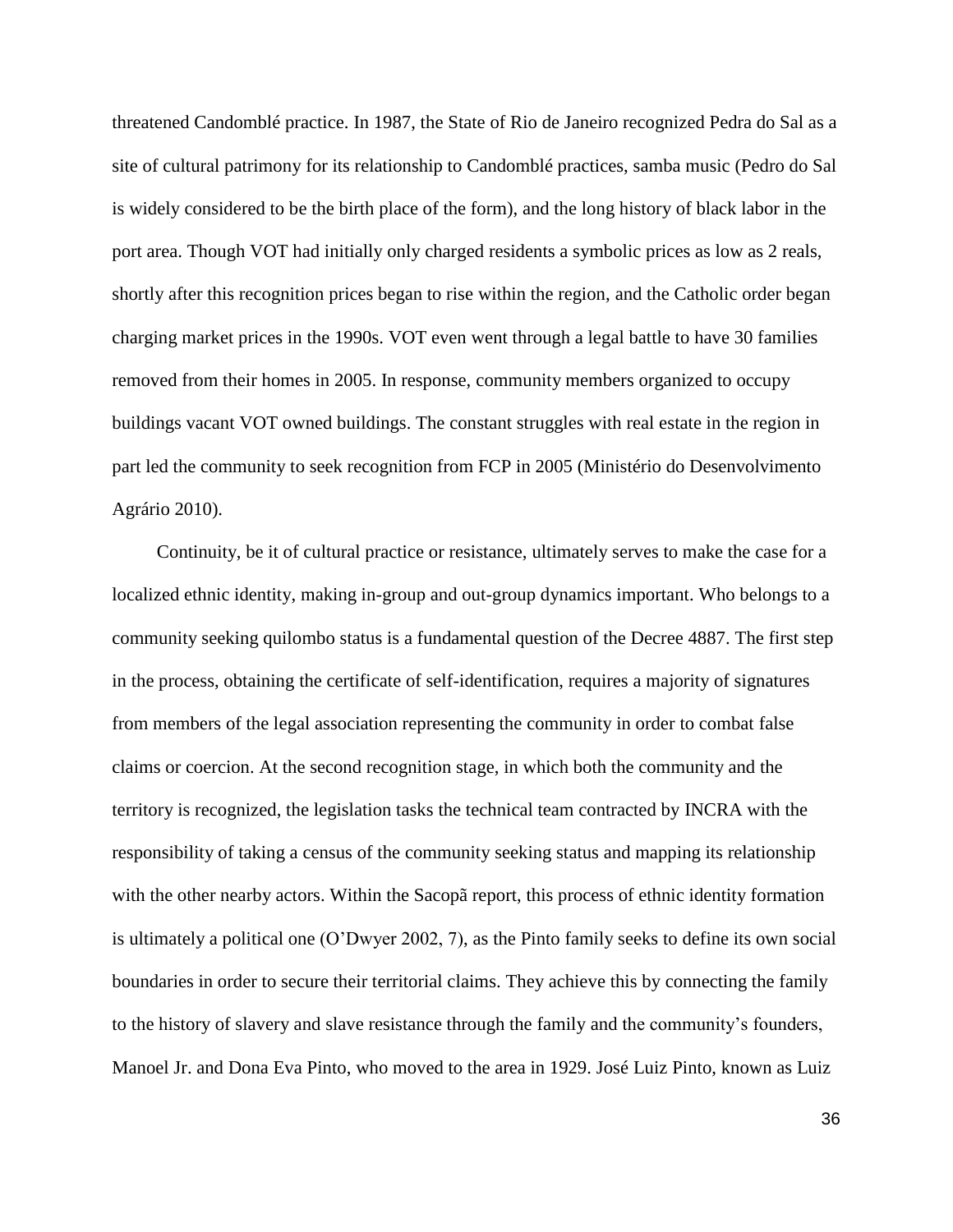Sacopã, is one of Manoel and Eva's seven children and a prominent leader in the community who has even been profiled by the Huffington Post (Planas 2014). According to data from INCRA, the quilombola community constitutes 13 families for a total of approximately 50 people, 20 of whom presently reside in the territory (Carvalho 2015; INCRA 2015)

Throughout its occupation, the family fought against the expansion of condominiums in the area, which would claim 14,000 square meters of the territory that originally constituted 32,000 square meters (Carvalho 2015), and actively prohibited other people from settling in the fear that it would "turn into a favela" (Alves and Neder 2007, 62). This fear was in part informed by their cultural practice of preservation and a continuous way of life, as they actively sought to conserve the native forests and brush around their houses (63). Turning into a favela could mean increased urbanization at the expense of the environment, a clear threat to the Pinto family's way of life. Conservation, while typically more probable in rural quilombos, is also actively sought by the legislation, citing traditional forms of relationships with land as an important reason to preserve quilombo communities. Ultimately, however, the Superintendent of INCRA for the State of Rio de Janeiro only recognized 6,404 square meters of the Pinto family's claimed territory in its ministerial decree; claims that appear not only in the official anthropological report but also in an annotated version featuring Sacopã for ICNRA's "Terras dos Quilombos" (Quilombo Territories) booklet series showcasing quilombola communities.

For Pedra do Sal, the cultural and religious practices of the area and their links to foundational figures in the history of samba like João da Baiana and important candomblé practitioners like Mãe do Santo Rosa Olé e Sadata, give the community a distinct Afrodescendant character and forms the basis of much of their claims to continuity The nucleus of the community consists of the family members of Luiz Torres, Dona Tereza, Damião Braga, and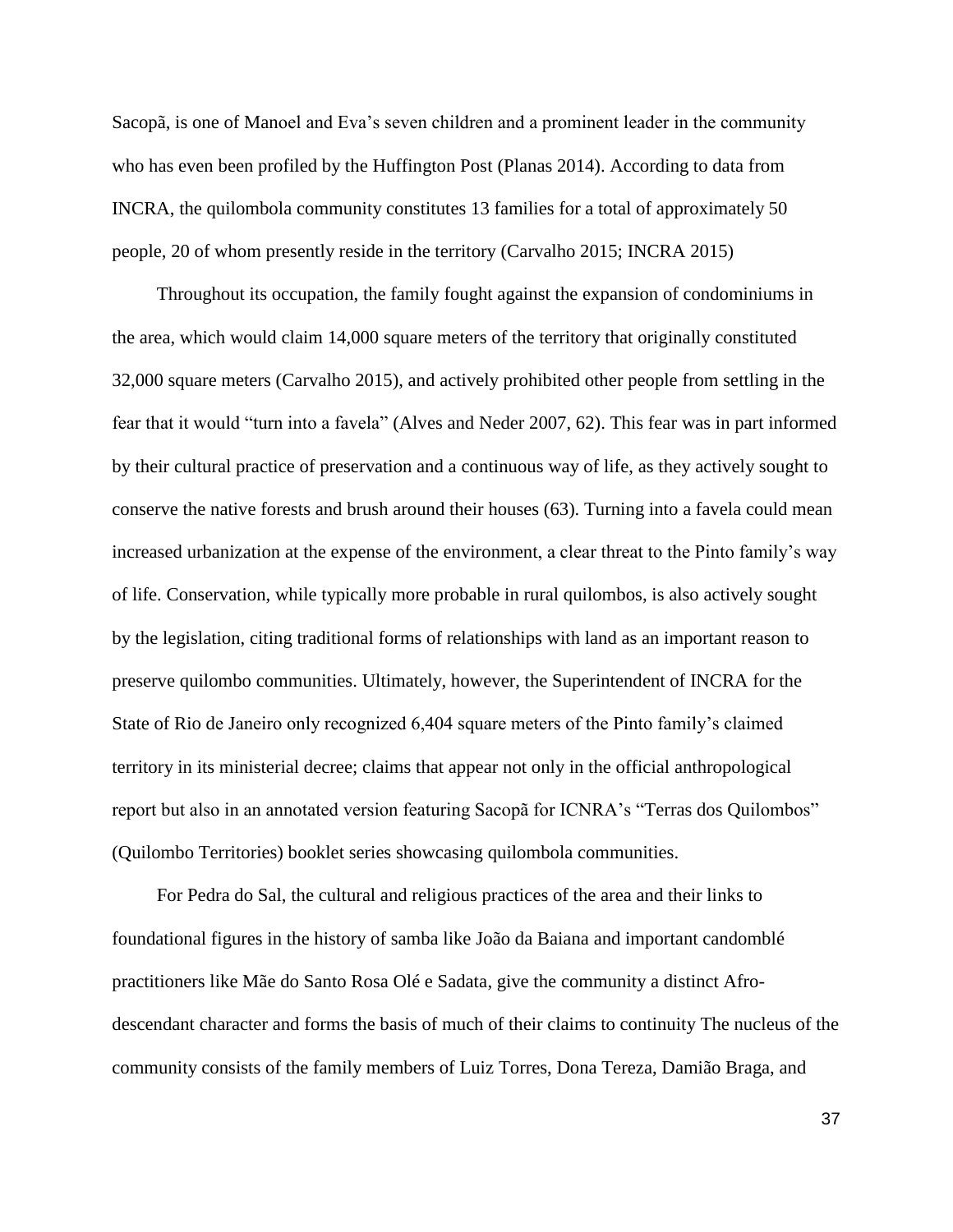Marilúcia Luzia. The report underlines that "they are all militants of black and community movements...they are all "do santo" [practitioners of candomblé]" and "they are all [play] samba" (Ministério do Desenvolvimento Agrário 2010, 66). Data from INCRA states that there are 25 families that identify as belonging to the quilombo community (INCRA 2015).

While the boundaries of Pedra do Sal's "black ancestrality" are somewhat clearly defined by these cultural practices, those of Pedra do Sal's territory are less so. Though INCRA official recognizes the area as 3,534 square meters in the Port Zone at the base of Morro da Conceipção, the community routinely claims that the territory is 9 hectares, a figure that has even been used in a Rio de Janeiro Municipal Report (Municipio do Rio de Janeiro 2013). In an informal conversation with a Pedra do Sal community member during a site visit to nearby Morro da Providência, he stated that the actual territory of the quilombo includes the neighborhoods of Saude—where Pedro do Sal is located, Gamboa, and Santo Cristo, an area known as "Pequena Africa" or "Little Africa." Indeed, the Pedro do Sal anthropological report frequently makes references to the entire region as an important site of Afro-Brazilian cultural expression and resistance within Rio.

Through an analysis of these documents, the central criteria for quilombo status is a bounded continuity, meaning that a particular, delineable community, with a continuous identification with and expression of black ancestrality, has occupied a similarly particular and delineable territory, and that that territory is essential to the continuous expression of that black ancestrality. The centrality of territory in expressions of black ancestrality and cultural practices is often evident in the community's resistance to outside actors that would either make claims to the territory and/or try to quell those cultural practices. Maintaining territory allows for the continuation of the community's differentiated "historical trajectory." For my client, Catalytic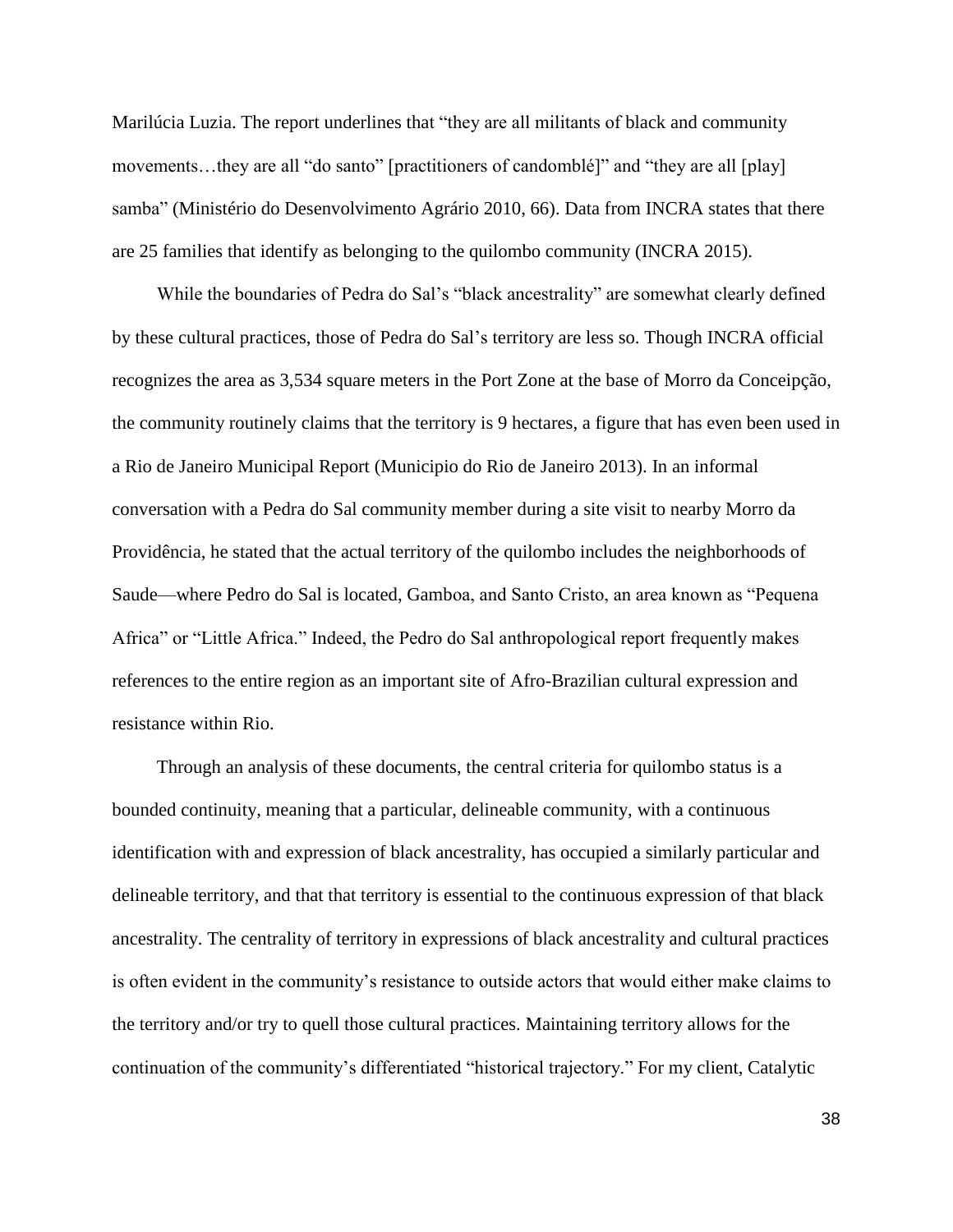Communities, for any given favela to have their claim to quilombo status authenticated, recognized, and eventually titled by the state, a majority of the members must self-identify as a black ethno-racial collective that has continually occupied the territory and prove that selfidentification to the state.

### The Importance of the Timing of Titling

Given that the process can be convoluted and often involves delays between original certification, recognition of demarcated land, and receiving the official title, other actors could vie for claims within quilombo territories. Delays in the process are especially significant for urban quilombos given the high likelihood that other actors may own property within the claimed territory—as is the case with the VOT in Pedra do Sal—and that they must contend with the real estate market and urban revitalization plans of the city. Though symbolically significant, the "Certificate of Self-Identification" issued by the FCP has little legal weight. The official recognition comes with the publishing Presidential Decree of Recognition in the "Diário Oficial da União," as it serves to announce the official boundaries and properties demarcated by the state to which the quilombola community has gained exclusive collective property rights. However, the steps between the elaboration of the technical report, which itself can have significant delays, and the Presidential Decree depends on funding and the political will of bureaucrats (Farfán-Santos 2016).

While a history of resistance against rising rents and real estate encroachment forms part of the basis of their claims to a continuous relationship with their territory, both Pedra do Sal and Sacopã faced threats to their territory and cultural practices following authentication. Because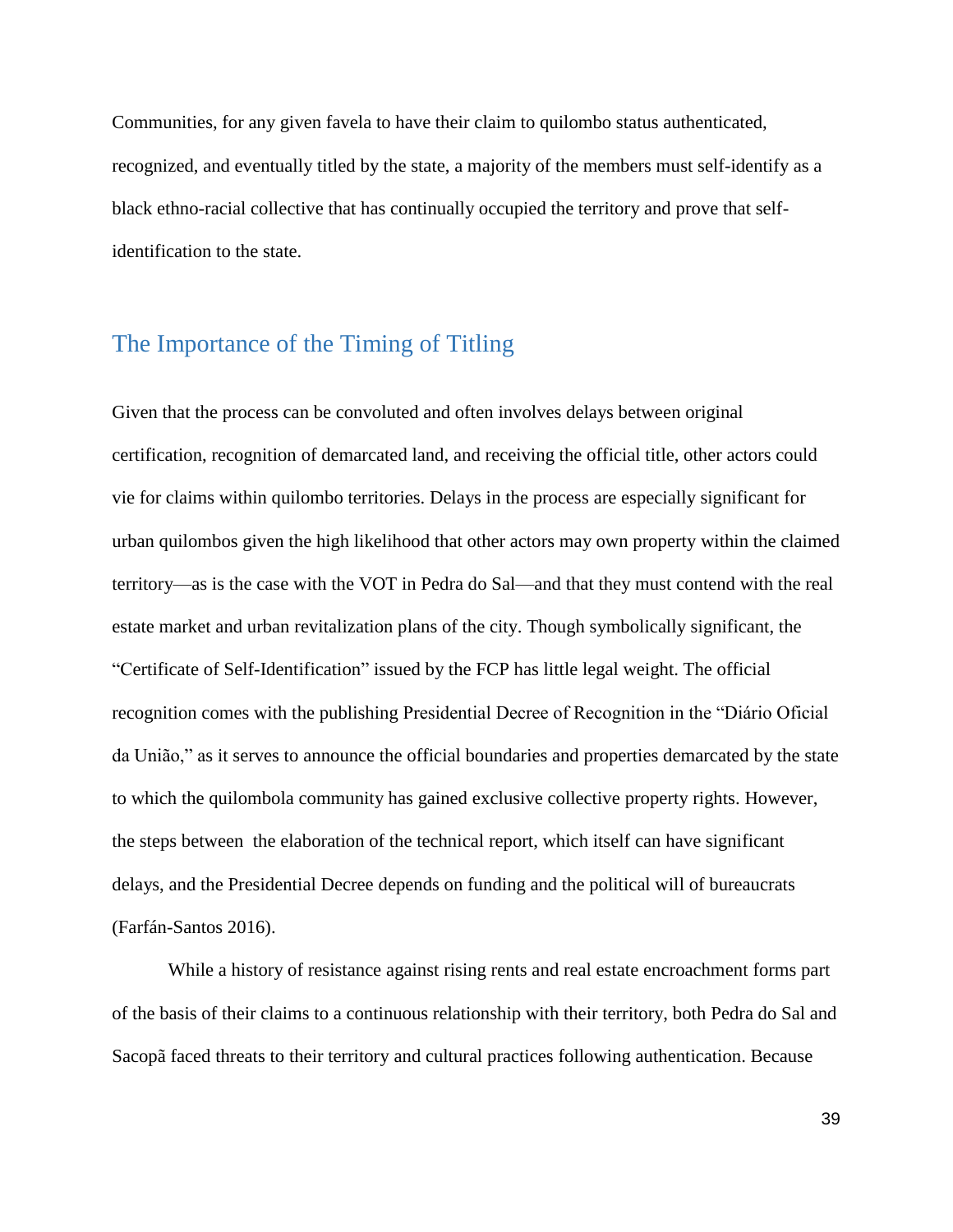the "Certificate of Self-Identification" authenticates the right of communities to "self-identify," it serves to legitimize the community and its members but not the territory that fosters that identification. While the territory of the Sacopã quilombo has been formally recognized by Presidential Decree, the community has yet to receive the final title and members continue to feel threated by their much wealthier neighbors as their land is valued over \$130 million (Brunhuber 2016). In 2013, a judge banned the community from hosting the popular samba and feijoada events that have been a tradition for the community for over 40 years (Gordon 2014). Similarly, Pedra do Sal has been locked in a legal battle with VOT over the final demarcation of its territory (Raquel Rolnik 2010). Data from INCRA lists the community as having finished the RTID stage—which was submitted in 2010.

The importance of timing is especially evident when one visits the Quilombo of Camorim. After turning off the main road lined with gated-condominiums toward the Pedra Branca state park, one takes a narrow road that eventually ends in front of the blue  $17<sup>th</sup>$  century chapel that welcomes you to the Quilombo of Camorim. Yet the quaint image of small houses covered in vegetation as the community continues into the vast forest is interrupted upon turning around and seeing a gated-condominium complex that will house media for the 2016 Rio Summer Olympics. The member of the Camorim Cultural Association that I spoke to views the condominiums as a clear encroachment on the community's historic territory: "They say they bought the land, I don't know from whom." The President of the Cultural Association echoed this in an interview with *O Globo* newspaper. While the condominiums are likely to stay even if Camorim receives an eventual title, the President of the Cultural Association would like the company responsible for the condominiums to eventually build a cultural center within the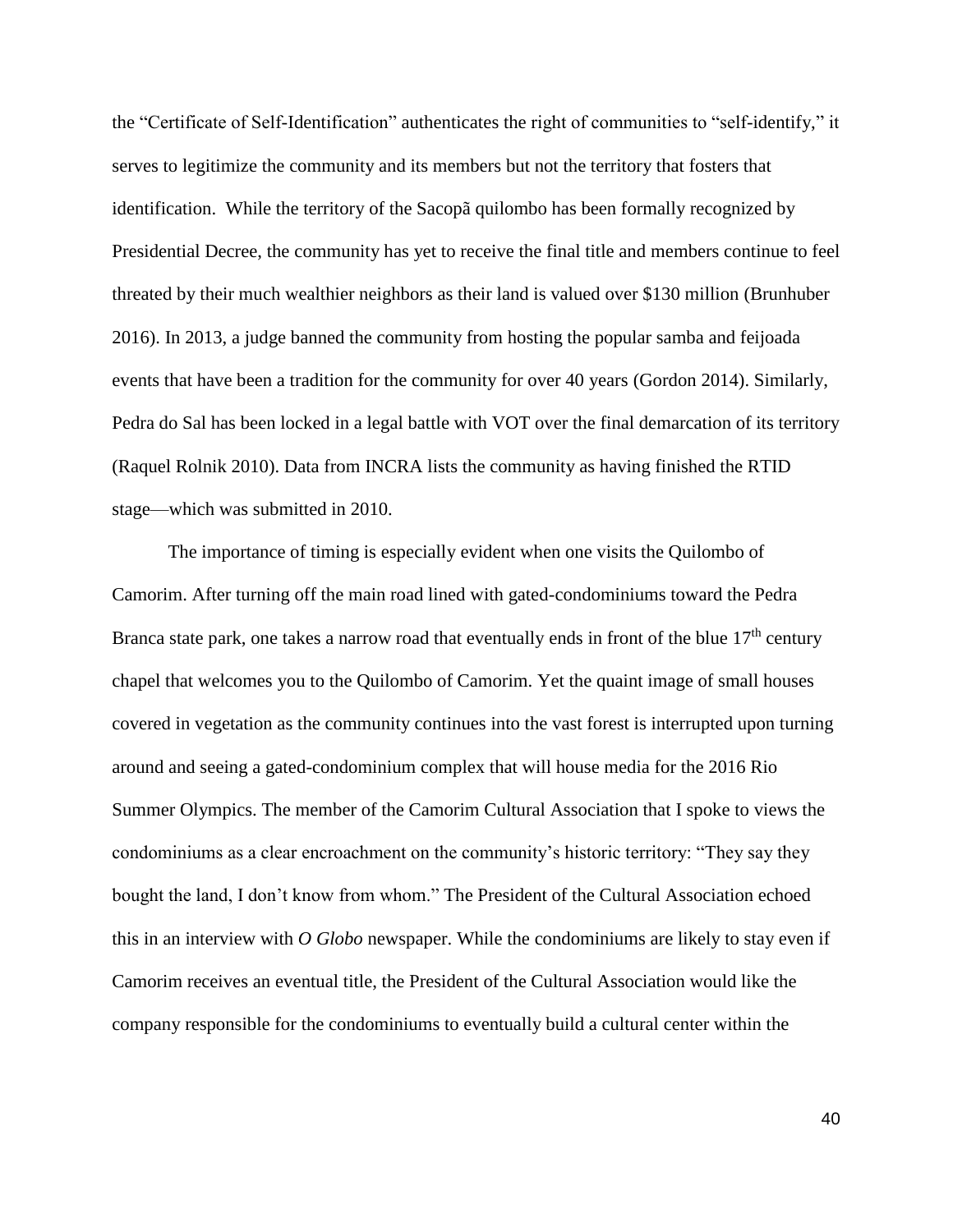community as a form of recognition of its encroachment on the territory to which the community has constitutional rights (Rubim 2015).

### Similarities and Differences between Favelas and Quilombos

Since the question of quilombo status ultimately rests on the definition of what is a quilombo, this study also investigated how favelas identify themselves and are identified and how those identifications are similar to and different from those of quilombos. These similarities and differences would inform how Catalytic Communities could best advocate for quilombo status for favelas that fit the state criteria. Though Rio's over one thousand favelas prohibits any one definition of a what a favela is—and quilombos are also vastly different—Catalytic Communities initially proposed the study due to the numerous similarities between the two: both are historically, practically, and even conceptually black spaces; both are incubators of Afro-Brazilian cultural expression, and both resist territorial encroachment. Some favelas even claim their origins in quilombos from the colonial period. That even policy makers in Rio have debated the similarities between the two speaks to the potential for favela residents to claim territorial rights as quilombos. However, the overwhelming perception of quilombos as rural coupled with the overwhelming perception of favelas as the neighborhoods of the urban working class poor, complicates the possibility of the state recognizing a given favela as a quilombo. Similarly, the overlaps between property claims within favelas would make the practical matter of demarcation incredibly burdensome and time consuming for state bureaucracies, delaying any eventual title.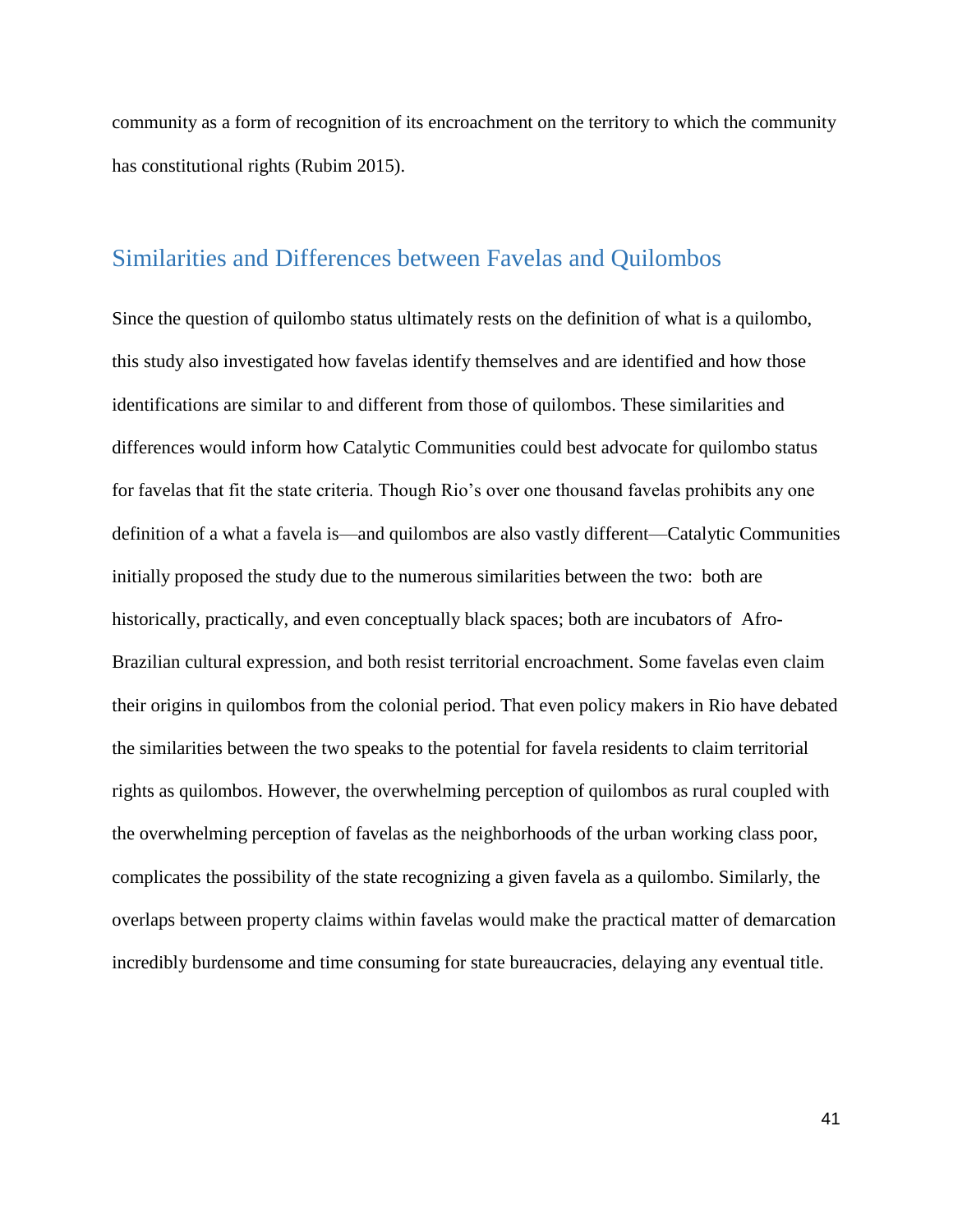#### Founding and History of Resistance

While the policy framework regarding quilombos is interested in preserving "remaining communities," it is unclear what or from when they are "remaining." The historic, popular and even somewhat official—as evident in the INCRA FAQ text —conception is that quilombos are inhabited by communities that have "remained" with their own "historical trajectory" since slavery. It is quite common to hear favela community members say that the earliest inhabitants of their present-day neighborhoods where run-away slaves. Academic research attests to the presence of quilombos in Rio during the colonial period (Machado 1994). As the largest slave port in the Americas, an estimated 2 million of the 5 million enslaved Africans that were forcibly brought to Brazil came through Rio, it is hard to doubt that such claims are true. Newly arrived, Brazil-born, emancipated and run-away enslaved Africans and their descendants as well as their supporters created complex networks of support and resistance within the city (Karasch 1972). Brodwyen Fischer's research points to the roots of Rio's informality in mocambos, wooden shacks typically constructed and inhabited by people from poor and marginalized groups, typically run-away or recently emancipated slaves in urban areas throughout Brazil during the colonial area and well into the 20<sup>th</sup> century (Fischer 2015). People built mocambos in a variety of locations—on public lands, on properties of the Catholic Church, on the properties of former slave-owners, and near construction sites as the city rapidly urbanized in the early  $20<sup>th</sup>$  century. In some parts of Brazil, quilombos are also referred to as mocambos, showing both that informality has long historic roots in Brazil prior to  $20<sup>th</sup>$  century urbanization, and that that informality has clear links to the history of slavery given the precarious social position that both run-away and freed slaves found themselves in (Fischer 2015).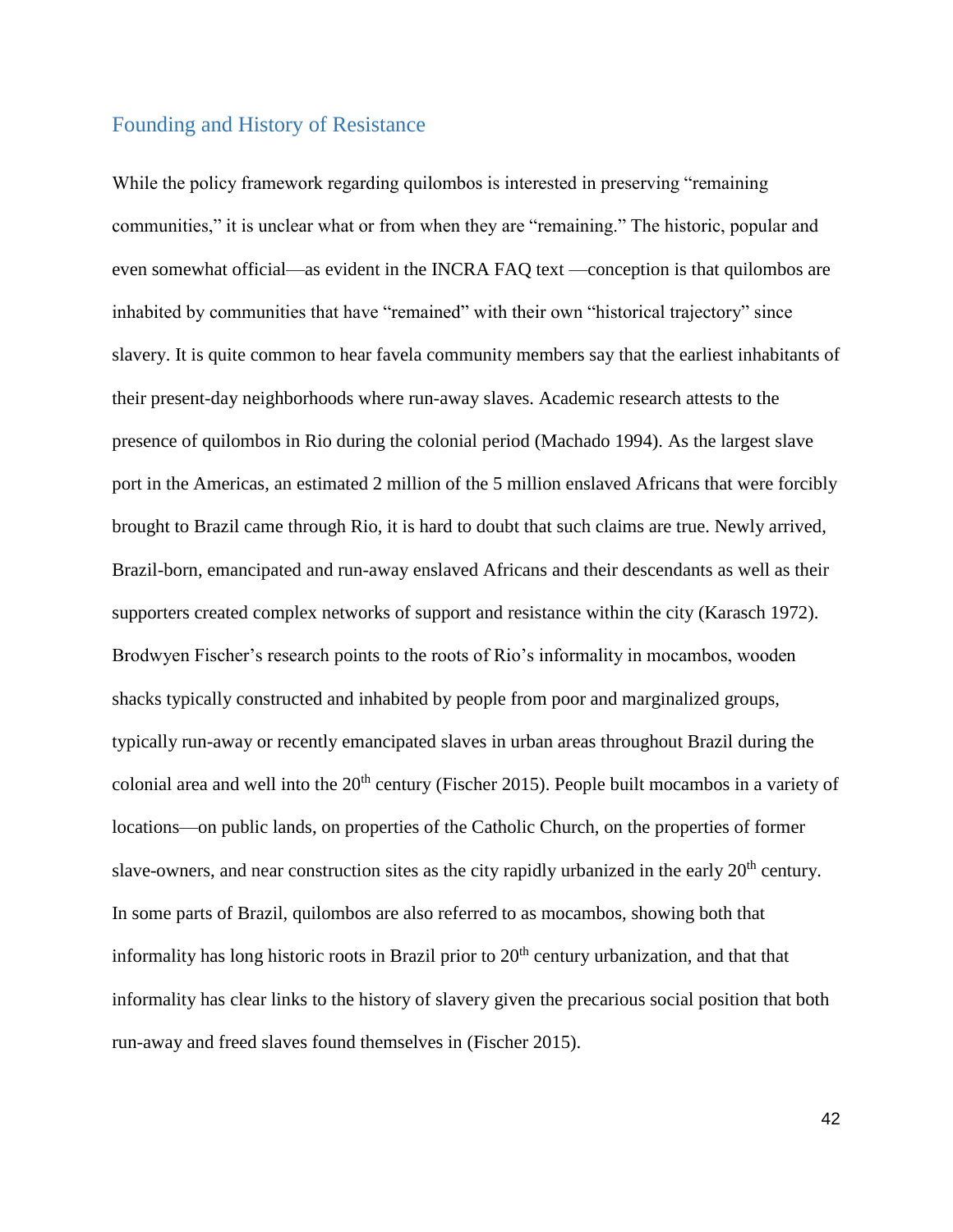The Pinto family derives both the community's and the territory's claims to quilombo status from a family lineage directly linked to slavery. Manoel and Dona Eva were the first occupants of the land, and although they were not themselves enslaved, their own lineage and their arrival in the area near Lagoa a few decades after emancipation, points to a continual occupation of the territory by a particular family (Alves and Neder 2007). According to the then president of the nearby Lagoa residents association, the territory near Sacopã was linked to both a plantation and a quilombo during the pre-emancipation, colonial era (Alves and Neder 2007, 21). The members of the Pedra do Sal quilombola community similarly trace their ancestral lineage to enslaved Africans who labored both in the port area and in the Vale da Paraíba Fluminense coffee plantations outside of Rio when the economy shifted from port activities to coffee cultivation in the mid-19<sup>th</sup> century (Ministério do Desenvolvimento Agrário 2010, 39).

The Quilombo of Camorim- Maciço da Pedra Branca, which received a Certificate of Self-Identification from in FCP 2014 and has recently re-initiated the process of seeking titles from INCRA, traces its origins to both a local plantation from the  $16<sup>th</sup>$  century located near and within what is now the Pedra Branca State Park and to run-away enslaved people who used the vast forest as a place of refuge. The still-standing São Gonçalo do Amarante Chapel, built in 1625, is a testament to the labor of enslaved Afro-descendants and has been recognized as cultural landmark by the State Institute of Cultural Patrimony (Instituto Estadual do Patrimônio Cultural). On a site visit to Camorim, one member of the community showed me numerous slave hideouts that extended into the hillside forest allowing those enslaved at the Camorim plantation to flee deeper and deeper into what is now a state park.

The foundational moments of favelas are nearly as numerous as the number of favelas, one thousand, themselves. Veterans returning from the "War of Canudos" (1896-97) in Brazil's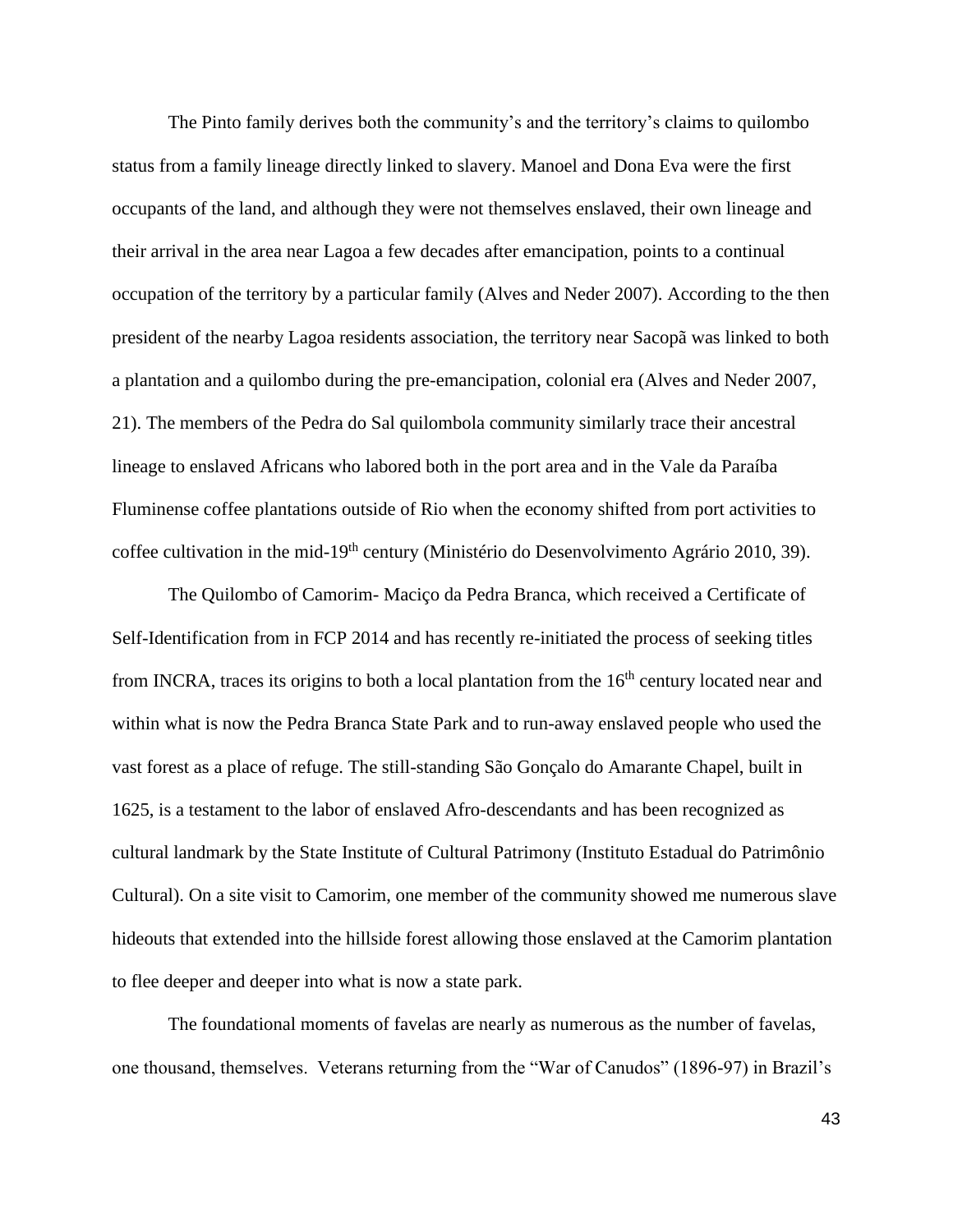northeastern state of Bahia, founded Providência—considered Rio and Brazil's first favela after the young republican government failed to keep its promise of providing them with housing (Ill-Raga, 2015; Douglas 2016). Like Camorim and Sacopã, the favela of Horto, located in the present-day Botanical Gardens traces its origins to a  $16<sup>th</sup>$  century sugar plantation and mill originally in the area, evident in the archeological remains of the site where enslaved women would wash laundry (Museu do Horto 2016). Different waves of occupation, one in the early 19<sup>th</sup> century of workers in a nearby factory and another in the early  $20<sup>th</sup>$  century of workers in cotton mills, attest to the continual occupation of the area since before the abolition of slavery in 1888. During an informal interview, one resident of the Complexo do Alemão, a conglomerate of many favelas, stated that the nearby favela of Vila Cruzeiro has its origins in the Quilombo da Penha, something that many quilombo and black social movements similarly claim ("RJ - Vila Cruzeiro Tem Origem No Quilombo Da Penha" 2016).

Other favelas have much more recent histories. Vila Autódromo traces its origins to fisherman who occupied the area around the Lagoa Jacarepaguá in the 1960s. This was prior to the real estate boom in the Barra de Tijuca neighborhood of the 1980s and 90s. The community has fought against removal since the 90s, and received a lease from the State of Rio de Janeiro as an area of special interest for housing in 2005. Residents of Camorim, less than 3 miles away, have consistently supported Vila Autódromo in recent years against their struggle to remain in the area as the Olympic site is constructed around them. A member of the Camorim Cultural Association linked their fight to that of quilombos: "For me as a resident of the quilombo of Camorim, for me they are our brothers, they are within our territory. We need to unite forces for the same goal [the right to stay]."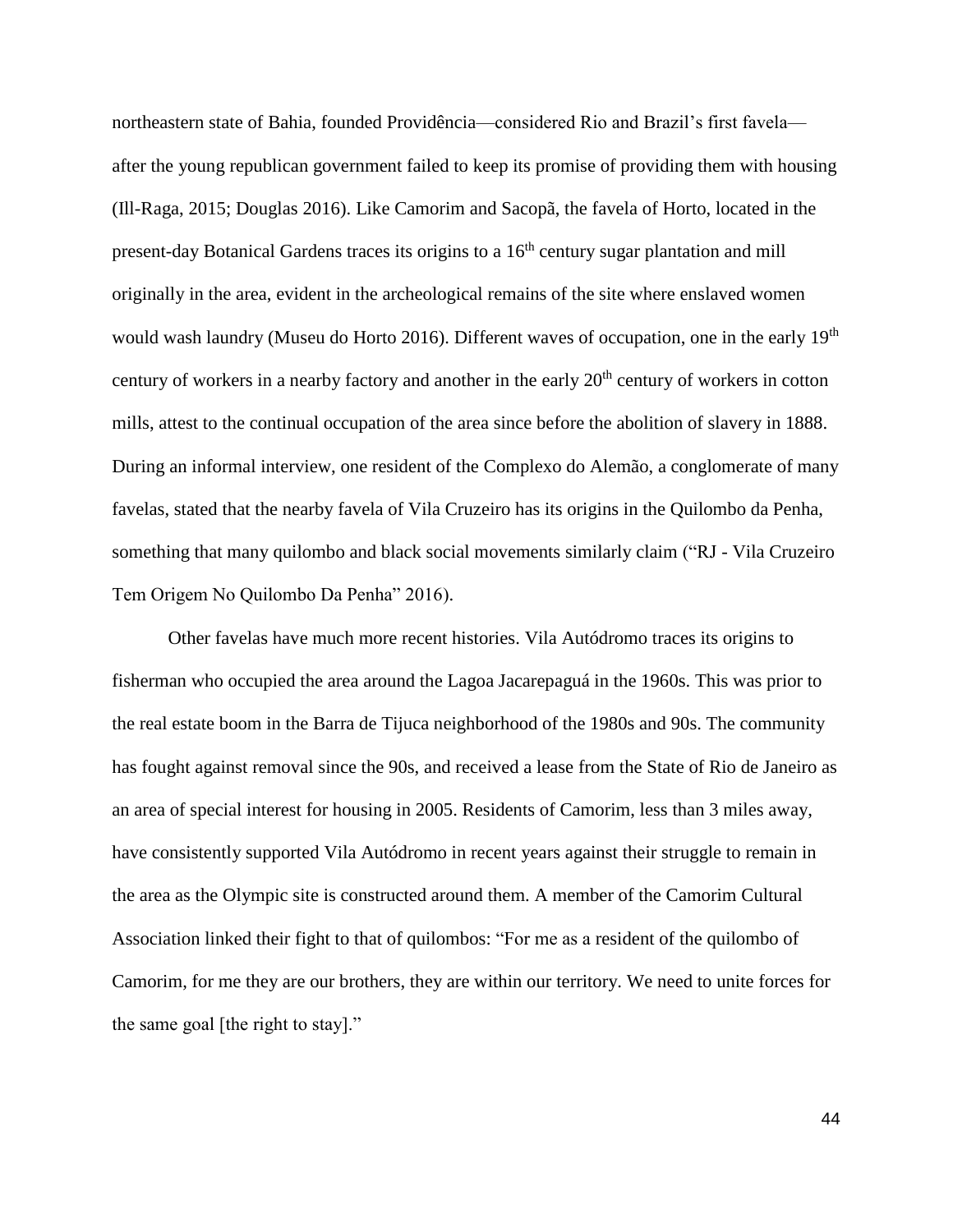However, it bears repeating that the legislation does not make explicit reference to slavery. Both the Constitution and Decree 4887 grant the right to collective land titles to "the remaining communities of quilombos" who embody some form of "black ancestrality" and have "endured historic oppression" within a given territory. While quilombo could and often is translated to run-away slave community, I have left it in the original Portuguese to highlight this intentional ambiguity, as the "historic oppression" is never outright named. In fact, the claims to status outlined in the Sacopã and Pedra do Sal technical reports, while referencing connections to slavery, rest more on  $20<sup>th</sup>$  century resistance to real estate speculation and expansion. While the territory of Pedra do Sal is clearly linked to a history of slavery given its proximity to Rio's main slave port, Sacopã derives much of its connection through family lineage, and the community's founding figures Manoel and Eva, did not arrive in the area until 1929. Self-identification, outlined in both Decree 4887 and the international legal framework of ILO 169, in part accounts for this ambiguity in terms of history and founding since there is no legal criterion for a connection to slavery but rather a conceptual one.

### Cultural and Environmental Patrimony: Music, Conservation, and the Question of Afro-Brazilian Traditions

Much like the question of the importance of slavery within quilombo identification, favelas seeking quilombo status will have to contend with the question of what constitutes black ancestrality. Though a 2014 profile in the Huffington Post characterized quilombo recognition and titling as "the World's Largest Slavery Reparations Program," and though nearly all Afrodescendant Brazilians can trace their family history to the colonial institution, the legislation is primarily concerned with a particular, though ambiguous, form of "black ancestrality" (Planas 2014). Quilombo recognition and titling is part of a broader policy framework outlined in the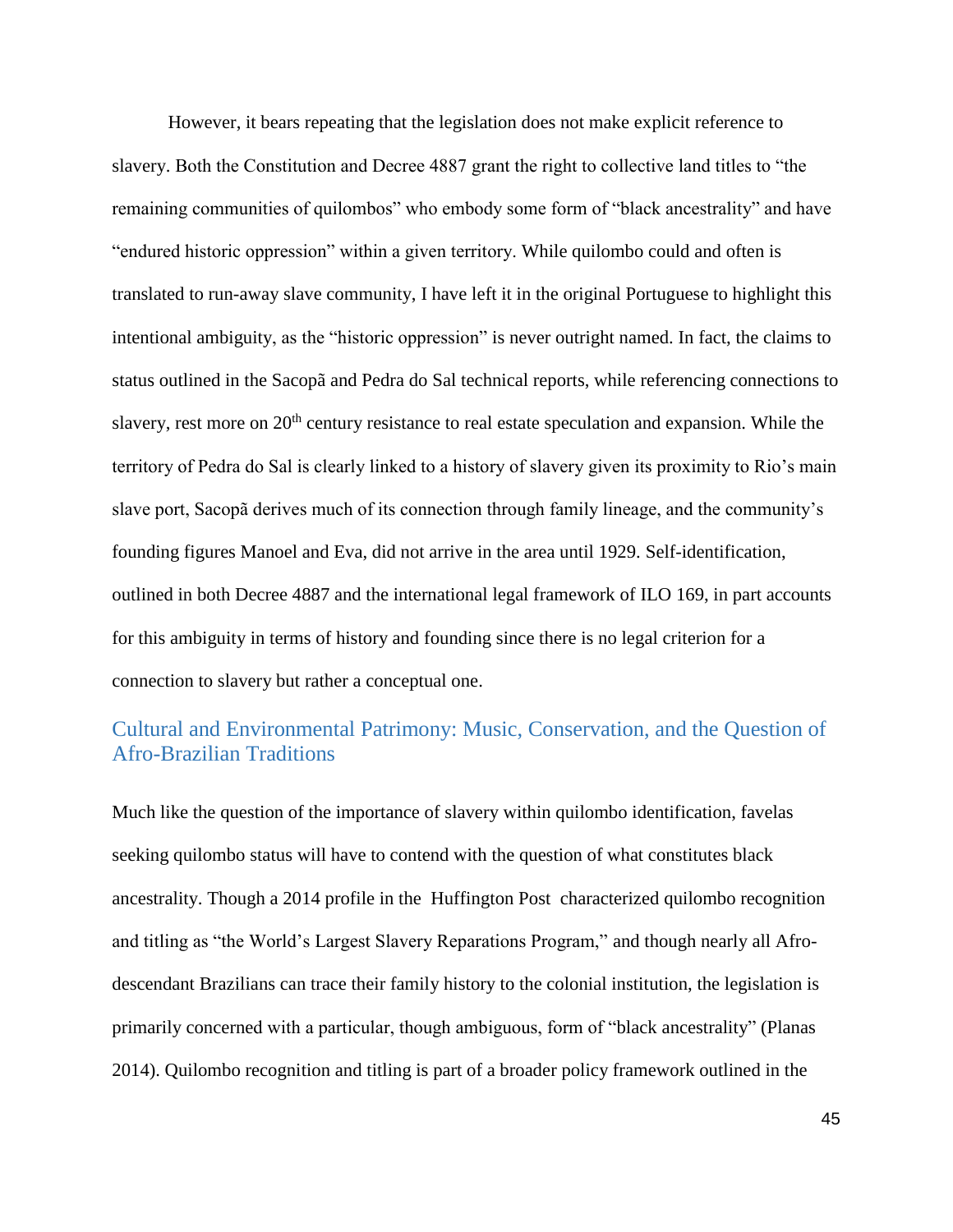Constitution to protect and safeguard Afro-Brazilian patrimony. Both Pedra do Sal and Sacopã community members claims to "black ancestrality" stem from cultural practices of samba and Candomblé. In addition, the Sacopã quilombo traces its practices of local environmental conservation to Manoel and Eva's careful attention to not expanding and building more houses within the territory. Due to the language of both national and international laws that protect traditional and tribal cultures, the ways in which cultural practices tie into conservation practices serves as a way to legitimize the granting of rights to certain ethno-racial groups.

In the minutes from a meeting of the Conselho Estratégico de Informações da Cidade (Strategic Council of Information on the City) looking at the issue of favela integration, Jaílson de Souza e Silza clearly states the ethno-racial question surrounding favelas: "The ethnic question is fundamental, it cannot be denied that the favela is the place of black (negro) and mixed race (pardo) people" (De Souza e Silva 2012, 8, my translation). But simply because favelas are demographically black, does not mean, at least in terms of authentication and recognition, that their community members are engaging in practices that stem from "black ancestrality" within a given territory. The question of whether favelas are sufficiently "black" in a cultural sense is beyond the scope of this study; however, musical expressions like samba and funk, religious practices like Umbanda and Candomblé, and even the very self-constructed nature of houses within favelas have been linked to Afro-Brazilian socio-cultural practices (Gonçalves 2013; Karasch 1972). Many favelas, like Vila Autódromo and Horto, are also concerned with questions of conservation since their livelihood stems from fishing in the case of Vila Autódromo and the cultivation of local plants in the case of Horto.

Perhaps a better question, is whether these practices of "black ancestrality" within favelas foster a collective identity that is tied to the neighborhood. Here demographics may be the largest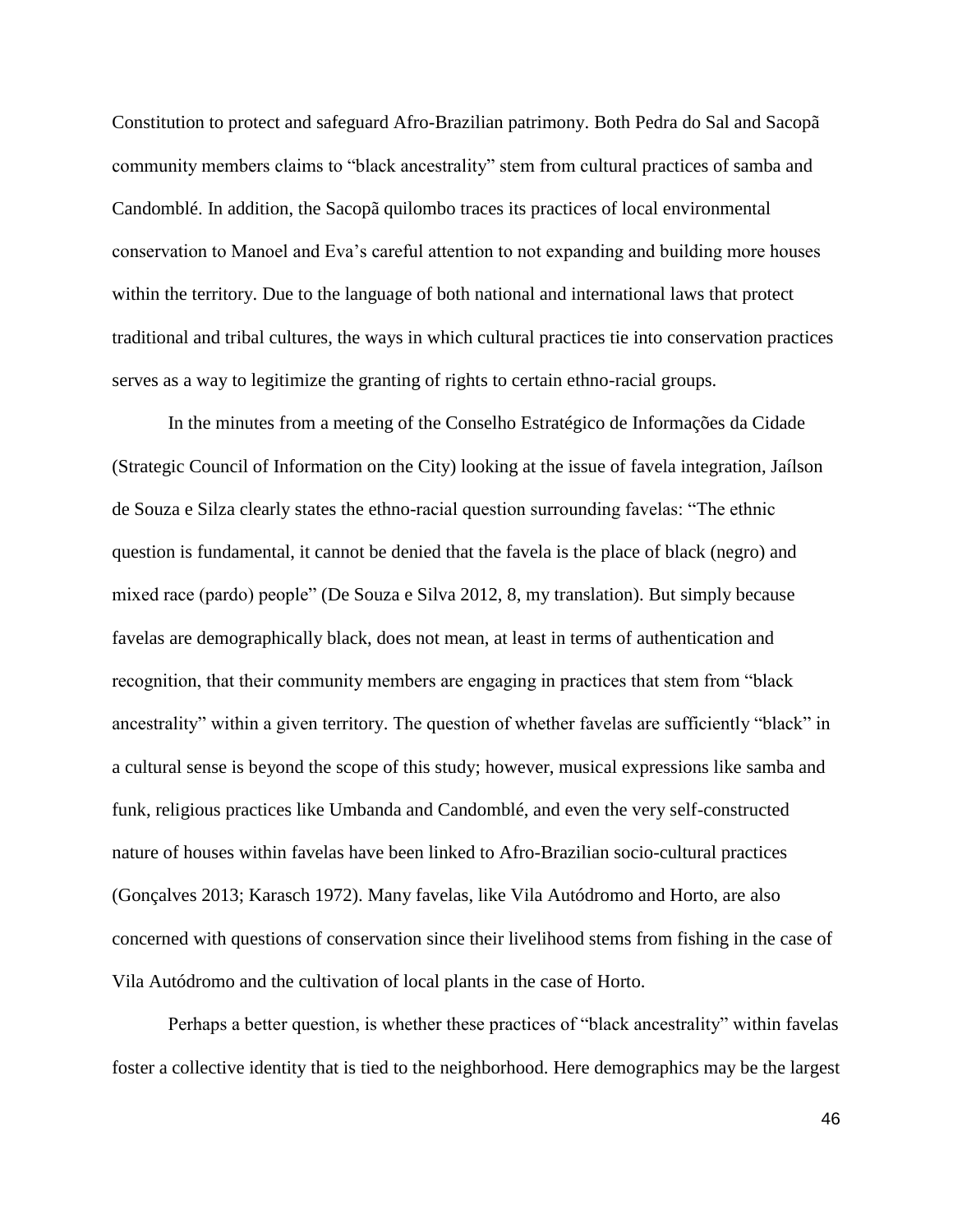hurdle for favelas that would seek quilombo recognition, as the boundaries of one neighborhood—both in terms of inhabitants and territory—is not clear. In-group and out-group distinctions are muddled, as noted by member of the Strategic Council of Information on the City when they discussed the very issue of favela and quilombo similarity (De Souza e Silva 2012). Nowhere in the legislation are quilombo territories designated as essentially rural, and indeed a number of urban quilombos are in some stage of the recognition/titling process. The first to receive a (partial) title was Quilombo Família Silva in Porto Alegre in 2009. For Maria Alice of the Council the "mercantile, modern, urban" characteristics of a favela that tie it to the "labor market, an identification with workers, and with urban rights" which are by and large conceived as individual, are an impediment to a collective identification within favelas despite the clear cultural and ethno-racial similarities between favelas and quilombos (De Souza e Silva 2012, my translation). As individual workers, rather than an ethno-racial collective, their "historical trajectory" is not perceived to be different from that of other workers in the city. Even for quilombos like Sacopã and Pedra do Sal, many family members live outside the community and often return to take part in larger family and cultural events. For Catalytic Communities to advocate for the quilombo status of any given favela, that favela would need to both self-identify and have the self-identification recognized as a bounded, black ethno-racial collective within a specific territory.

## **Discussion**

This study attempted to answer three interrelated questions: what are the criteria for quilombo status? What is the process of recognition and titling? How are favelas similar to quilombos? The analysis of the legal texts and the anthropological reports suggest that while communities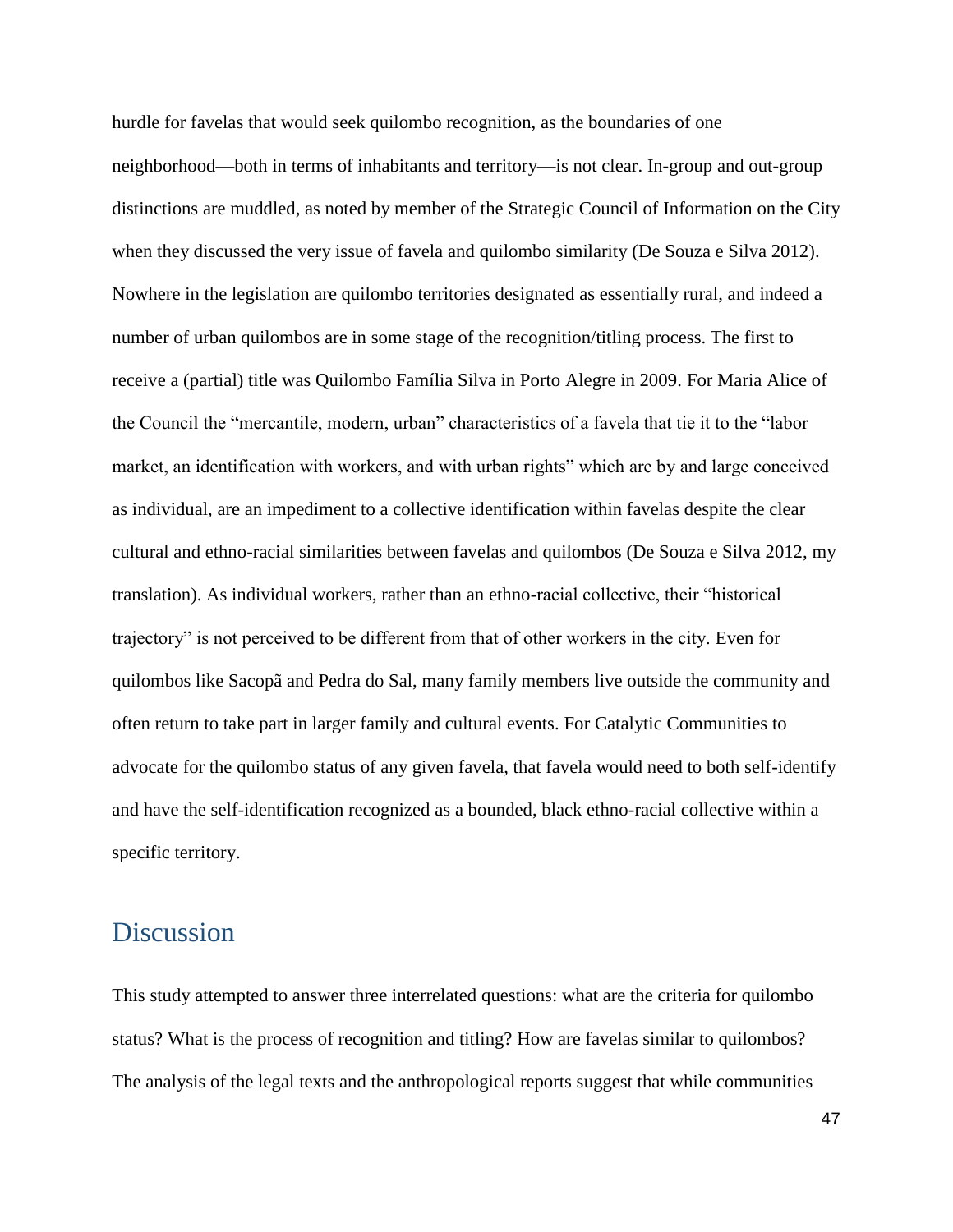have a right to self-identify as quilombos, that self-identification must ultimately be authenticated and recognized by the state in order to benefit from the territorial rights of quilombo status. While the bureaucratic steps for a community to be authenticated as a quilombola community by the Palmares Cultural Foundation are relatively simple, the Certification of Self-Identification has little legal weight, with true recognition and title only coming after a lengthy bureaucratic process through the National Institute for Settlement and Agrarian Reform (INCRA). INCRA validates and recognizes quilombo community claims through an anthropological report that serves to document the community's claims to a collective identity grounded in black ancestrality and the continuous occupation of a delineable territory such that the community has its own "historical trajectory" separate from the dominant cultural of the nation-state. Even once INCRA recognizes these claims, the presence of other actors complicates the path to receiving full collective title of the territory. Favela communities bear many resemblances to quilombos, yet those that would seek quilombo status would need to prove a continuous relationship between their territory and their practices of black ancestrality. Though Sacopã and Pedra do Sal demonstrate that those claims can be recognized within the urban context of Rio, the relationship between territory and culture is often perceived as essentially rural.

An initial observation is that, like most public policies, the legal framework that details the path to titles for quilombo communities are most legible to government bureaucrats, especially those in the agencies that deal with titling issues, such as INCRA, FCP, and state and municipal agencies that keep land registries, since much of the legislation outlines bureaucratic functions. Anthropologists and other social scientists who work with communities seeking quilombo status, either in the service of INCRA, universities, or NGOs, would also be very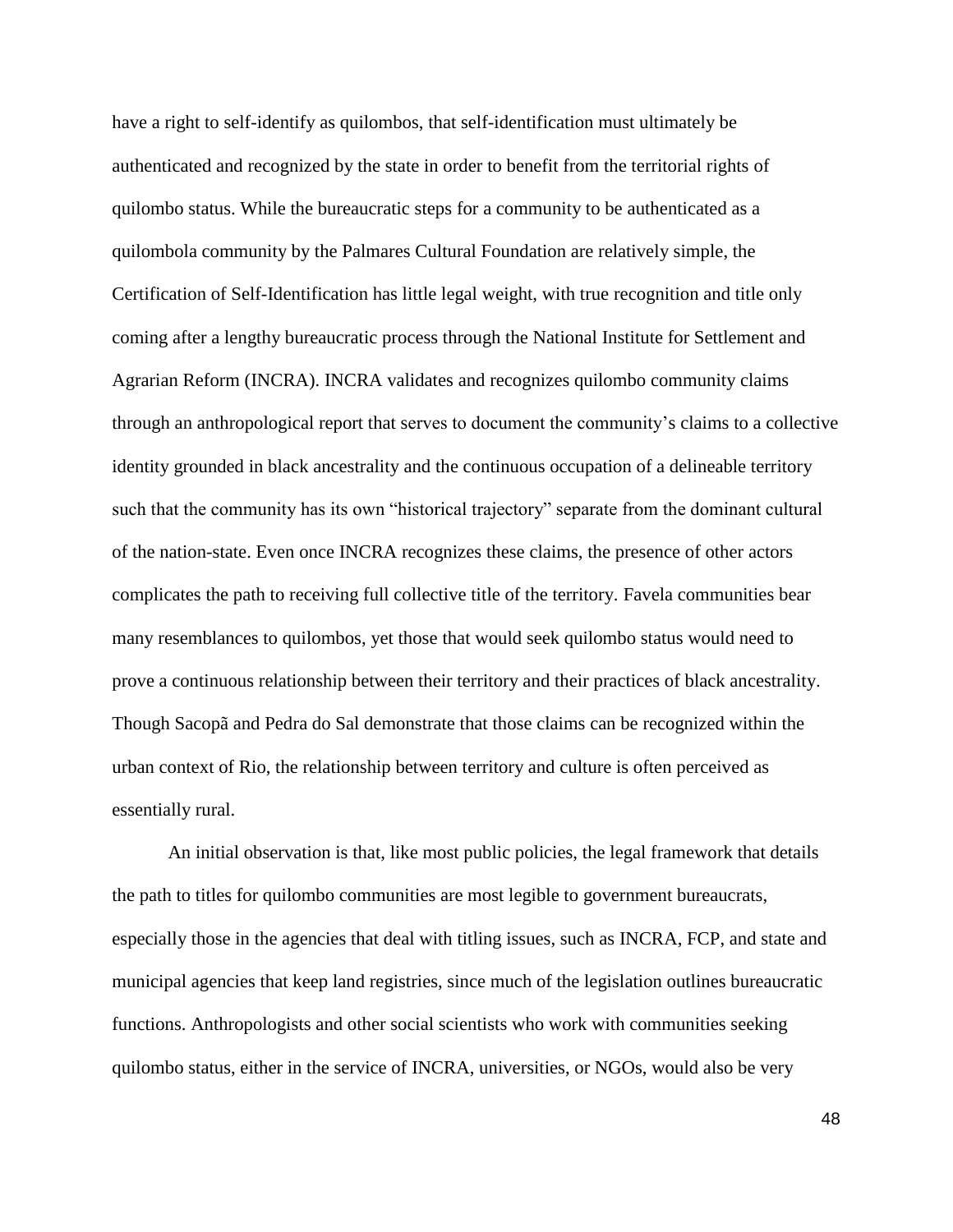familiar with the legal dimensions of these documents. For this reason, Farfán-Santos warns of the possibility of exploitation of quilombo communities by these other actors, even those who seek to support quilombola community claims (Farfán-Santos 2016).

Sometime at the end of 2015 or the beginning of 2016, the INCRA website revamped its page on quilombolas to include a frequently asked questions document that would be more legible to communities seeking status and annotated sample anthropological reports that are part of a booklet series titled " Terras do Quilombos" (Quilombo Territories). FCP has also begun offering workshops informing communities of their rights. This may in part be due to claims that quilombo communities are not being readily made aware of their rights and that the processes is intentionally difficult to understand (Farfán-Santos 2016), a complaint that a member of the Camorim Cultural Association expressed to me in an interview. Similarly, in a 2015 interview with the national newspaper *O Globo*, president of the Camorim Cultural Association, Adilson Batista da Almeida stated that the community had tried to begin the process as early as 2004 through INCRA, though the community did not receive authentication from FCP until 2014, showing how convoluted the process can be to communities who lack support and full knowledge.

In recent years INCRA has taken strides to make the process more accessible to quilombola communities seeking recognition and titling. However, the extent to which this process is accessible to favela residents and community associations is the primary question of this study. Frequently on site visits or in interviews, it was common for favela activists to express to me a certain appreciation for but also wariness of researchers and NGOs. One resident of Babilônia described feeling like a "rat in a laboratory" due to the constant flow of outsiders interested in researching and helping favelas without any real community input. The desire to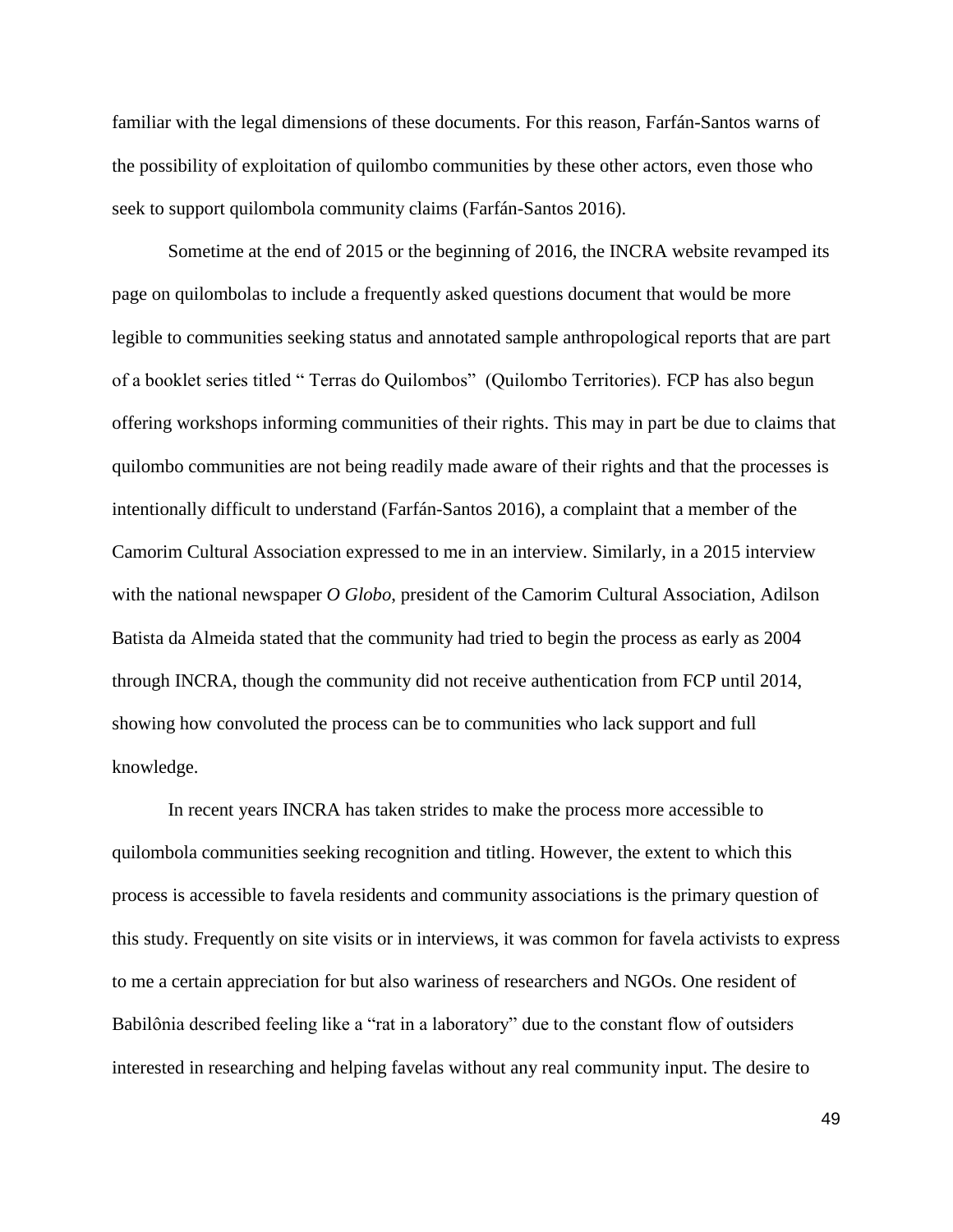seek such a status would have to come from the favela communities themselves, which in part speaks to the requirement of having a majority of members sign the petition for authentication through FCP. Favela community associations may also have limited knowledge of the possibility of quilombola status within urban communities, though Rio's urban quilombos, especially Pedra do Sal, also actively engage with other movements seeking rights to housing, adequate education and health, and mobility, such that these networks are aware of the possibility of claiming quilombo status.

Part of the Babilônia resident's unease when it came to researchers and NGOs is that they often ignore the unequal realities that already exist in favelas. Fischer's research has especially stressed the point that while some academics try to paint favelas as unified neighborhoods fighting for collective rights—be they territorial, cultural, or related to housing—social dynamics of client/patron relationships, landlords and renters, militia and traffickers, illustrate that informality financially and socially benefits people both within and outside the favela (Fischer 2015). Gonçalves attributes part of their durability to the systems of inequality and exploitation in which they operate: landlords need not make improvements to buildings, residents need not pay for utilities, traffickers have a client-base beyond police oversight (Gonçalves 2013). While community or worker associations ultimately receive title from the municipal, state, and federal government, the existence of these multiple actors, especially in large favelas that cover vast areas of urban territory, complicates the perceived image of a quilombo as a unified, singular community. Under certain conditions, titles could become yet another means of exploitation within neighborhoods, with individuals having little recourse to combat mismanagement or exploitation of less privileged residents by favela leadership and more privileged residents given their collective nature.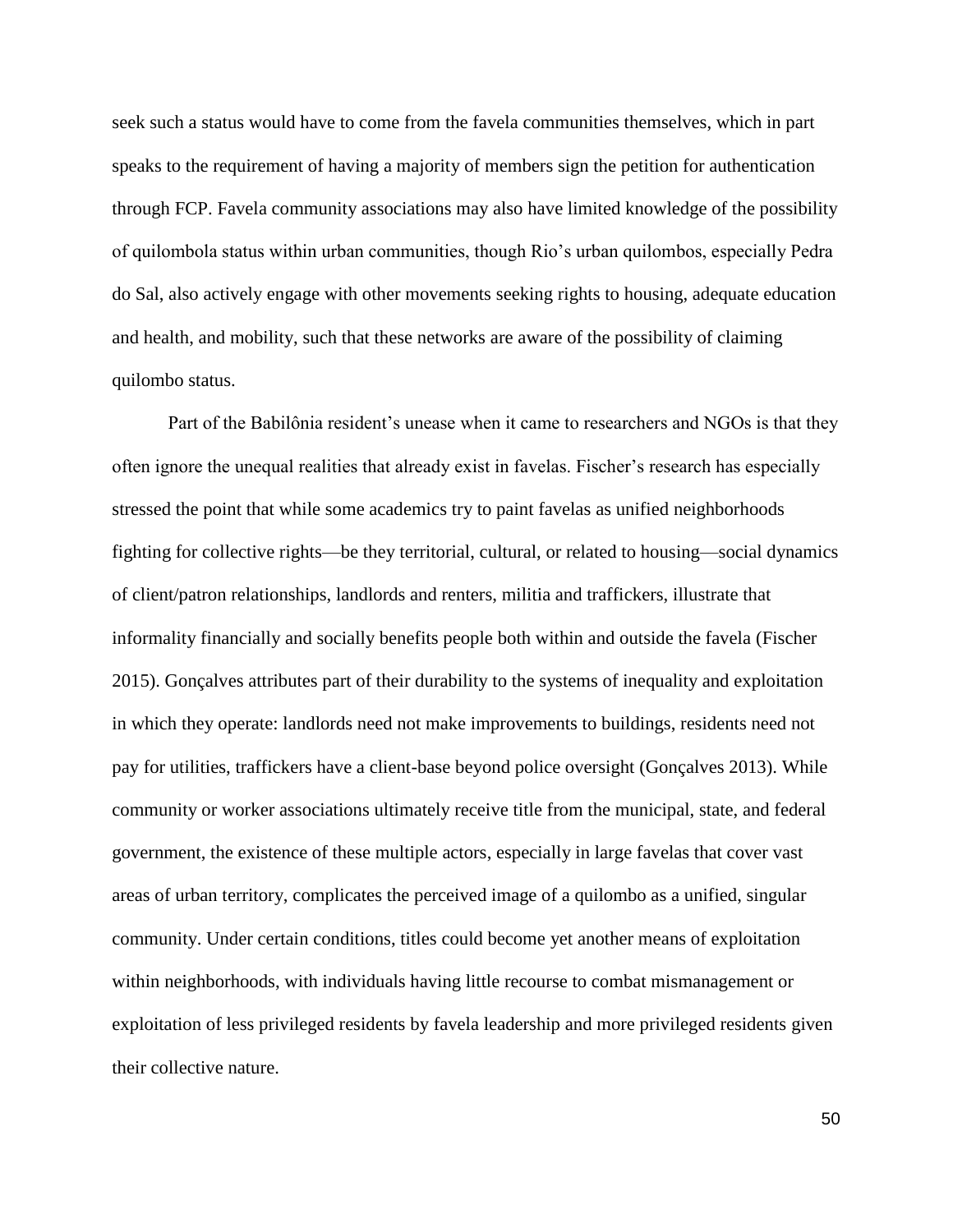Even if favelas avoid problems of exacerbating or producing inequalities through collective titling actions, favelas also face a paradigmatic challenge in acquiring a quilombo status. Quilombos are often perceived as essentially rural by both Brazilian society and the anthropologists who study them and work to authenticate their claims; evident in Farfán-Santo's statement that "even an urban neighborhood" can have its claim to quilombola status authenticated by FCP (O'Dwyer 2005). The legislation does not specify that quilombos are rural, though the perception that they are even appears in the definition of a quilombo in the FAQ document on the INCRA quilombo webpage. That Farfán-Santos, a trained anthropologist, would emphasize the peculiarity of an urban quilombo, speaks to a bias not only within society at large, but also within anthropology as a discipline. Self-identification as a quilombo is not only for the state to confirm, but for the anthropologist in the field, outside the city. Anthropologists, according to Eduardo Restrepo, have played a key role in both creating ethnoracial groups like quilombos and advocating for their territorial rights (Restrepo 2007). Anthropologists in the field document the cultural and territorial practices that differentiated these ethno-racial groups from not only the Euro-centric, culture of dominant, ruling classes in urban areas, but also from other racial groups who had been "absorbed" into the dominant culture. This is especially the case of urban racial subjects who participate in and contribute to the housing and labor markets and the cultural production of the city (Arboleda 2004; Restrepo 2007). The "historical trajectory" of all urban peoples is perceived to be relative the same despite issue of racism and discrimination. Shane Greene, reflecting on ILO 169 and the number of constitutions in Latin America that grant specific rights--including rights to territory—to both indigenous and Afro-descendant peoples, affirms that one issue facing all communities, be they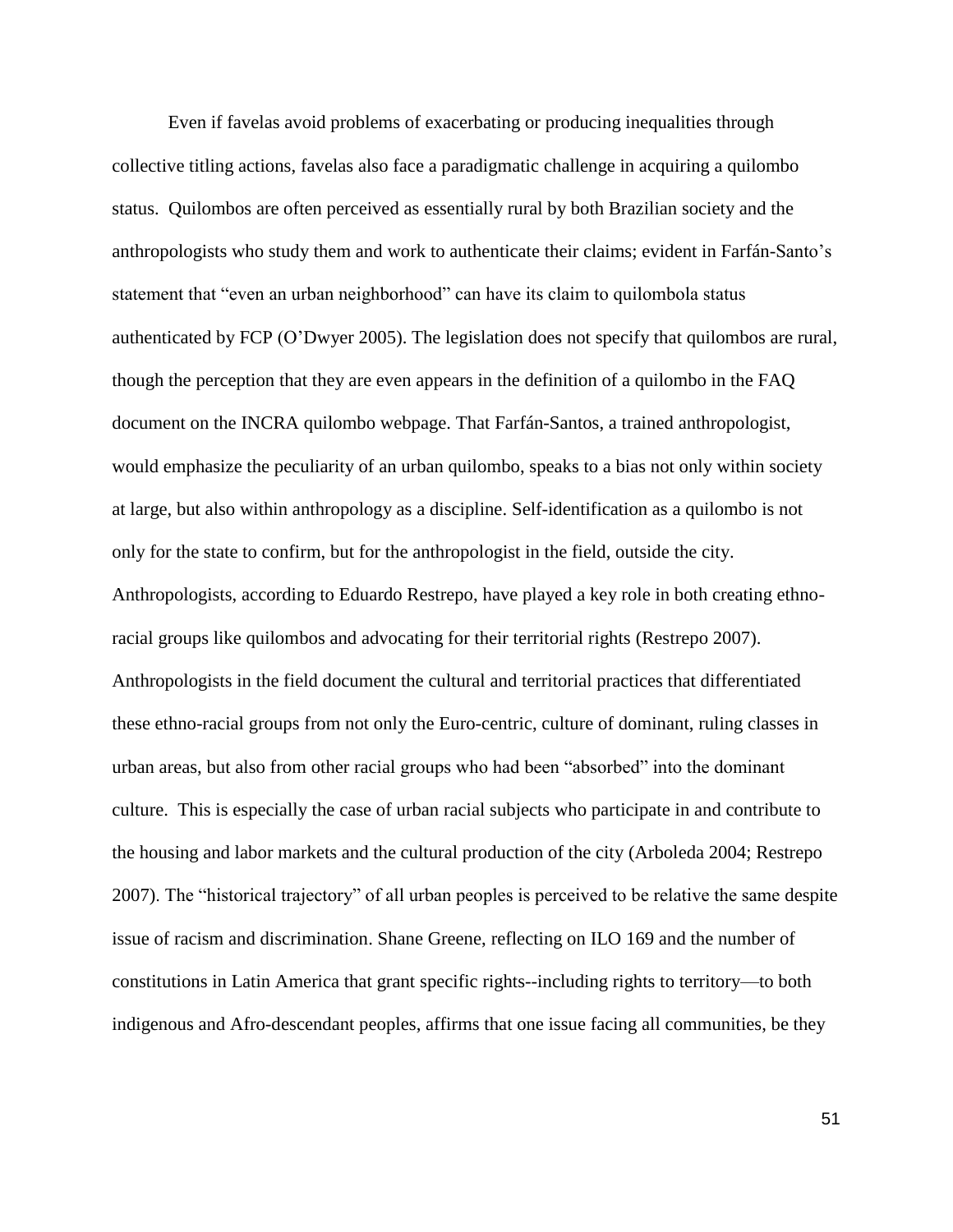rural or urban, stems from criteria to authenticate a sufficient difference from the general population:

Often implied in state campaigns of Afro-Indigenous recognition is what I have come to think of as the "holy trinity" of multicultural "peoplehood." Culture + language + territory = un pueblo. To have "legitimate" claims to all three is, it seems, necessary to be considered a recognizable, even if not fully recognized, collective: a semi-sovereign polity within but defined against the national one. To be perceived as missing one or more of these key ingredients (and especially the ingredient of "culture" as Restrepo…reminds us) is to be considered already absorbed by another, fully recognized collective: the formally sovereign polity of the nation-state itself. (Greene, 345)

While this "holy trinity" is perhaps most tenable for indigenous peoples rather than afrodescendants given the loss of the use of African languages in Brazil, policies concerning quilombola status are particularly concerned with "black ancestrality" and its manifestations in the relationship between culture and territory. For the state, and society at large, rural communities with traditional practices of subsistence and cultural expressions are much easier to recognize as sufficiently different. The negative perspective that many have of quilombos, especially in urban areas, stems from a perception of false collectives trying to gain rights that are meant for specific though ambiguous groups that have been historically marginalized and disposed of their land by the state and thus have a different "historical trajectory."

## **Conclusions**

For the Strategic Council of Information on the City, the difficulty in acquiring status similar to quilombos for favelas departs from that fact that they are not only "the place of black and mixedrace people" but also the "territory of poor workers" and as such "should not be thought of as cultural territories of poor blacks in the city" (De Souza e Silva 2012, 16). As Fischer's research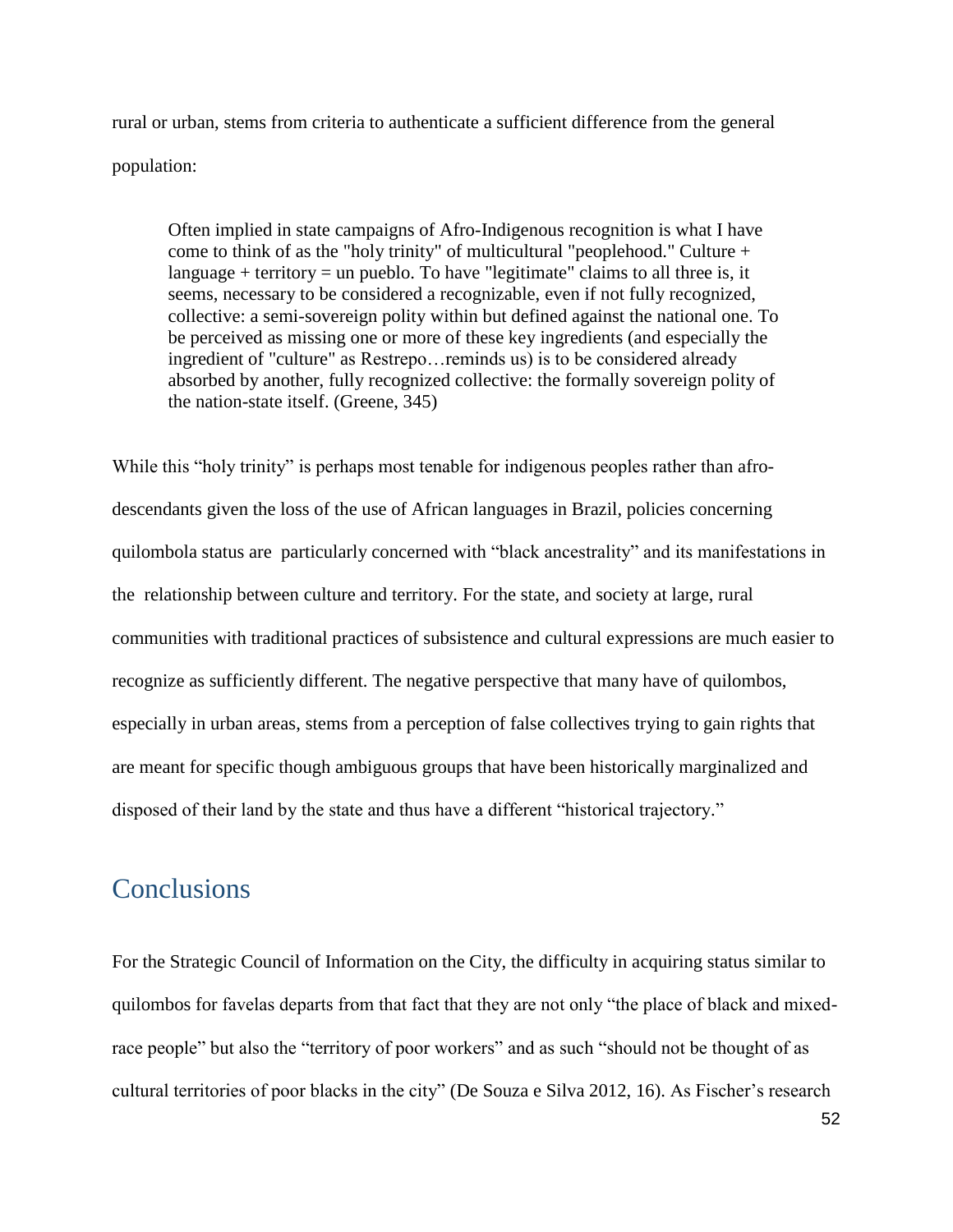emphasizes, the relationship between favelas and the formal city is one of interdependence (Fischer 2015). Many favelas were built by workers as affordable housing near factories or construction sites. Residents often need to leave favelas to find work in the formal economy. Favela residents rely on many of the services—health and education—provided by and located within the formal city.

This interdependence, this characterization of favelas as the "territory of poor workers" is perhaps the biggest hurdle to quilombo status as it touches on issues of continuity, resistance, collective cultural identity, and in-group out-group distinctions. Quilombos, be they urban or rural, are similarly interdependent on other actors and institutions, but their heavy association with an often idealized rurality makes the distinctions between the community and its territory and other groups clearer, especially in terms of the practical question of demarcation. This is not to say that quilombo status is beyond the reach of a number of Rio's over one thousand favelas, and indeed some are already in the process, such as Chácara do Ceu.

Another important consideration is the question of what favela residents want for their communities. Despite decades of conflict with the city that intensified in recent years due to construction for the Olympics, Vila Autódromo situated their struggle within claims to rights to the city not ethno-racial rights. Their Popular Plan for Urbanization indicates a desire for more integration with the city, not a separate though overlapping territory of relative autonomy (Associação dos Moradores deVila Autódromo 2016). Some academics have even postulated that the relative autonomy of both black and indigenous territories within Latin America, like the quilombo, is a form of out-sourcing such that the community, and not the government becomes responsible for providing some services, thus perpetuating marginality and precariousness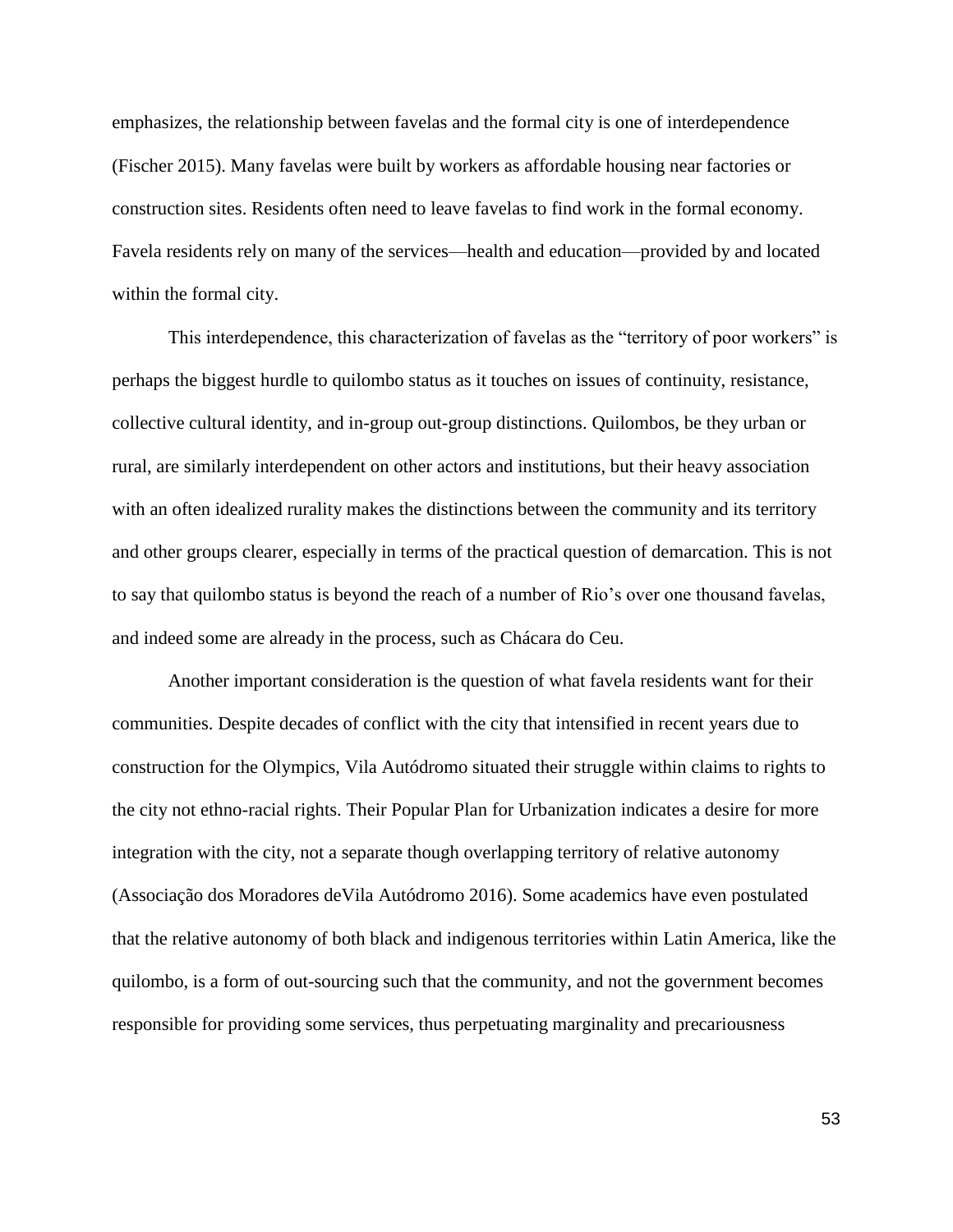(Escobar 2008; Oslender 2007; Hale 2005). Many favelas essentially want to lose that title and become part of the formal city through urban upgrades and better services.

At stake is a more equitable integration given the interdependence between formal Rio and the informal favelas. At a community meeting in Babilônia, one resident passionately advocated against individual titles. She saw them as yet another means, like high utility bills, to extract money from residents without the city providing services. For her, they would only contribute to the problem of gentrification that the community already faces. Future research could consider community land trusts and the Lincoln Institute of Land Policy believes community land trusts are a viable affordable housing and community based solution for the urban poor ("Community Land Trusts" 2015). The basic premise of a community land trust is that households own the property that they inhabit but lease the land from a non-profit entity. This allows the home-owner to gain equity from the land, and the collective to maintain ownership of a community, thus keeping housing prices low while encouraging community and municipal investment (J. E. Davis 2010). Though the idea of CLTs has been around since the 1970s, and they have steadily gained popularity, especially in the USA and the UK (Moore and McKee 2012; J. E. Davis 2010; Abromowitz 1991), they have not be very widely adopted in the Global South. The municipal and state tax structure and tax exempt status of the CLT model would be important to consider in future studies of CLTs.

However, again, what communities want should remain a key consideration for Catalytic Communities. Informality, as the woman from Babilônia makes clear, has its own benefits. Residents can build houses without having to go through the burdensome bureaucracy of obtaining a permit, funk parties can take place without having to consider noise ordinances, and homeowners can open small businesses in their homes as a form of income generation. Yet, if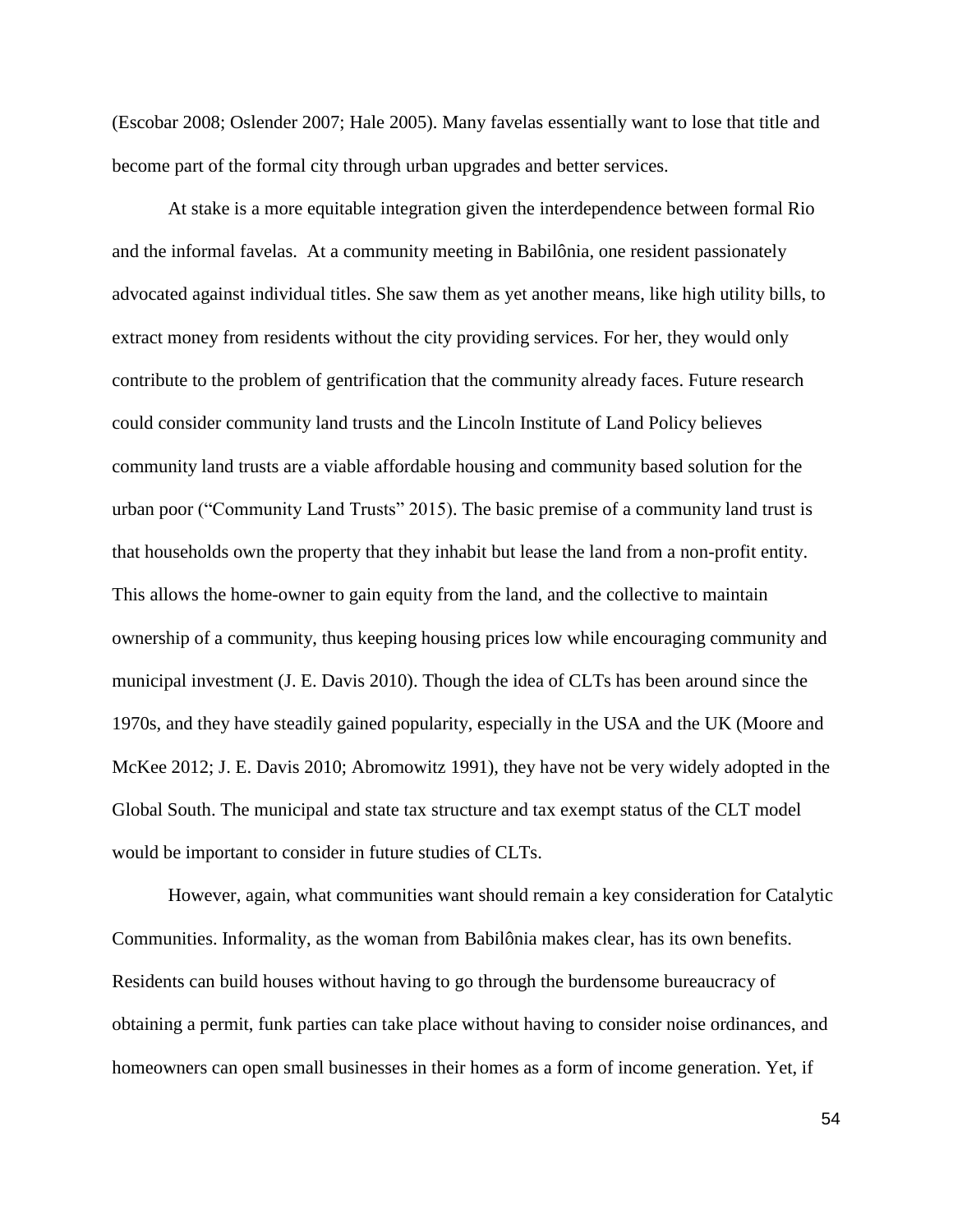residents can no longer afford to live in favelas, or feel threatened by public security measures like the UPP within them, the benefits of informality will not remain sustainable. While some form of collective titling may be a solution to questions of land tenure within Rio's favelas, it should not be embraced as a panacea for inequality within the city.

# Recommendations

Taking into consideration the findings, this study recommends that Catalytic Communities:

- Research what types of tenure (collective/individual) favela communities seek, if at all
- Continue research within quilombos to better understand community dynamics and the potential for exploitation of less privileged community members by leadership
- Research the potential for community land trusts in Rio

Additionally this study recommends that INCRA:

- Hire trained anthropologists to write quilombo technical reports
- Change language in any documents that define quilombos as rural
- Create, at the state level, panels of quilombo community members from both rural and urban areas to monitor whether collective land titling mitigates or exacerbates existing inequality within communities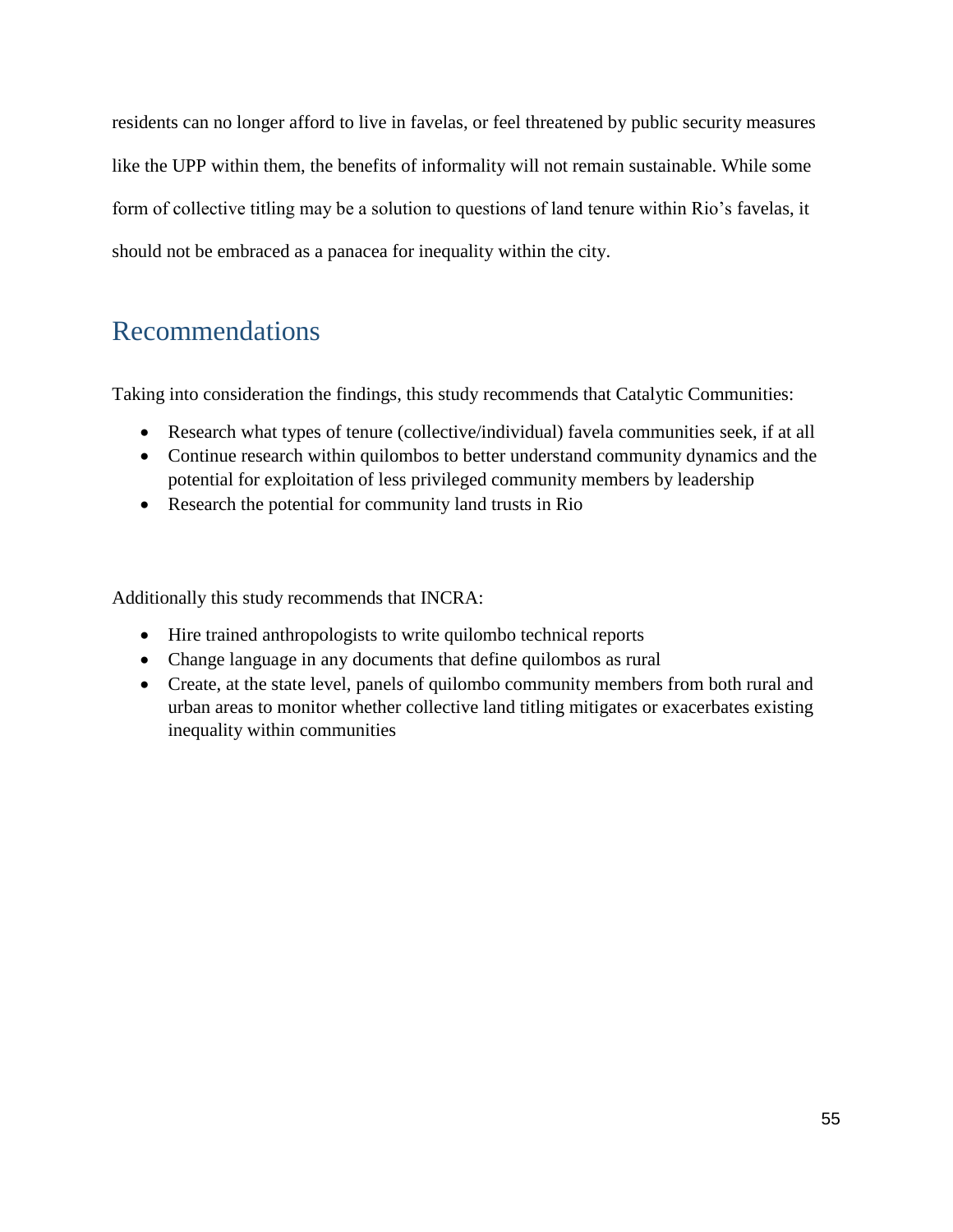## Works Cited

- Alves, Mirian, and Renata Neder. 2007. "A Família Pinto E as Políticas de Reconhecimento Do Estado Brasileiro." Rio de Janeiro, RJ: INCRA-RJ, FEC-UFF.
- Amnesty International. 2015. "Brazil: You Killed My Son: Homicides by Military Police in the City of RIo de Janeiro." https://www.amnesty.org/en/documents/amr19/2068/2015/en/.
- Anderson, Mark. 2007. "When Afro Becomes (like) Indigenous: Garifuna and Afro-Indigenous Politics in Honduras." *The Journal of Latin American and Caribbean Anthropology* 12 (2): 384–413.
- Arboleda, Santiago. 2004. "Negándose a Ser Desplazados: Afrocolombianos En Buenaventura." *Conflicto E (in) Visibilidad Retos En Los Estudios de La Gente Negra En Colombia*, 121.
- Ashcroft, Patrick. 2015. "Pacifying Police Unit (UPP) Installations Part 1: 2008-2010." *RioOnWatch*. Accessed October 5. http://www.rioonwatch.org/?p=16065.
- Associação dos Moradores deVila Autódromo. 2016. "Plano Popular Da Vila Autódromo." Comite Popular da Copa e Olimpíadas do Rio de Janeiro. https://vivaavilaautodromo.org/plano-popular-da-vila-autodromo/.
- Associated Press, 2012 May 23, 016 1, and 1. 2015. "Rio Is Finally Issuing Land Titles In The Notorious Favelas." *Business Insider*. Accessed October 26. http://www.businessinsider.com/rio-is-finally-issuing-land-titles-in-its-favelas-2012-5.
- Azevedo, Reinaldo. 2007. "Eles Querem Desmiscigenar O Brasil | Reinaldo Azevedo | VEJA.com." *Veja*. March 31. http://veja.abril.com.br/blog/reinaldo/geral/veja-2-elesquerem-desmiscigenar-brasil/.
- Barchfield, Jenny. 2013. "Rio's Favelas Turn From No-Go To Must-Buy." *The Huffington Post*, January 13. http://www.huffingtonpost.com/2013/01/13/rio-favela-development-brazilslums\_n\_2467975.html.
- Barnes, Taylor. 2015. "Rio Backpedals on Key Legacy Projects before Olympics." *USA TODAY*. February 25. http://www.usatoday.com/story/sports/olympics/2015/02/24/rio-de-janeiroolympic-legacy-promises/23942105/.
- Bassett, Ellen M. 2005. "Tinkering with Tenure: The Community Land Trust Experiment in Voi, Kenya." *Habitat International* 29 (3): 375–98.
- Bianchi, Paula. 2015. "Orçada Em R\$ 8,5 Bi, Urbanização de Favelas No Rio Só Concluiu 3 Projetos." *UOL Notícias*. October 23. http://noticias.uol.com.br/cotidiano/ultimasnoticias/2015/10/23/orcado-em-r-85-bilhoes-morar-carioca-tem-3-projetos-concluidosem-5-anos.htm.
- Blomley, Nicholas K. 2004. *Unsettling the City : Urban Land and the Politics of Property*. New York: Routledge,.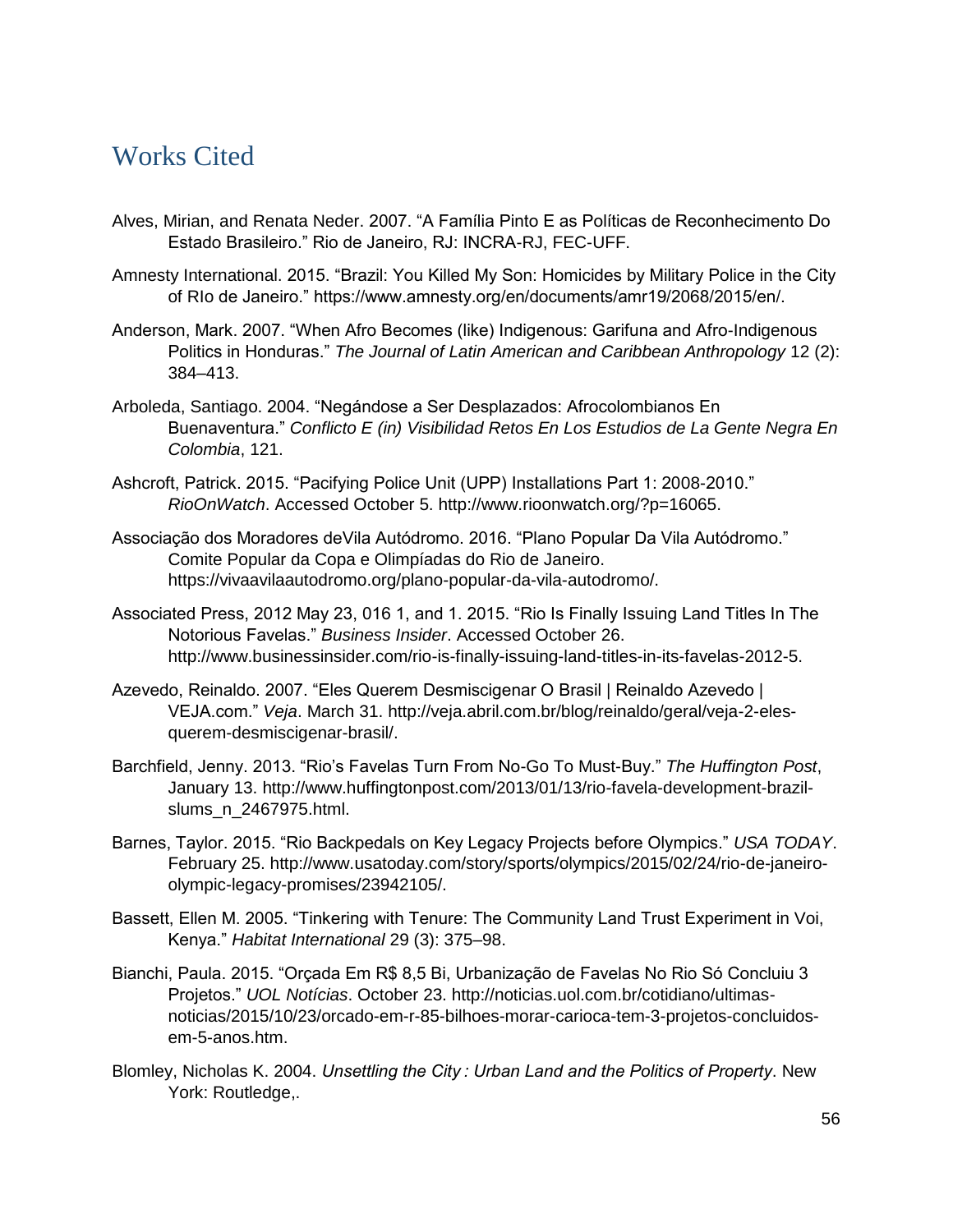- Bonesteel, Matt. 2015. "Rio Olympic Village to Become Luxury Apartments after the Games, despite City's Affordable-Housing Crisis." *The Washington Post*, March 23. https://www.washingtonpost.com/news/early-lead/wp/2015/03/23/rio-olympic-village-tobecome-luxury-apartments-after-the-games-despite-citys-affordable-housing-crisis/.
- Brosius, J. Peter, Anna Lowenhaupt Tsing, and Charles Zerner. 1998. "Representing Communities: Histories and Politics of Community‐based Natural Resource Management." *Society & Natural Resources* 11 (2): 157–68. doi:10.1080/08941929809381069.
- Brunhuber, Kim. 2016. "Brazil Communities Founded by Escaped Slaves under New Threat." *CBC News*, March 29. http://www.cbc.ca/news/world/brazil-communities-escapedslaves-1.3509802.
- Burgess, Rod. 1978. "Petty Commodity Housing or Dweller Control? A Critique of John Turner's Views on Housing Policy." *World Development* 6 (9-10): 1105–33.
- Carril, Lourdes. 2006. *Quilombo, Favela E Periferia : A Longa Busca Da Cidadania*. 1a ed. São Paulo: Annablume : FAPESP,.
- Carvalho, Maria Letícia de Alvarenga. 2015. "Comunidade Quilombola Sacopã." Terras de Quilombos. Belo Horizonte: FAFICH.
- Catalytic Communities. 2016. "About Us." *Catalytic Communities | CatComm*. Accessed April 19. http://catcomm.org/about/.

City of Rio de Janeiro. 2015. "EXPLAINING RIO DE JANEIRO HABITATIONAL POLICY (1).pdf." *Google Docs*. August 6. https://drive.google.com/file/d/0B1x0\_cNhKxbDb094M1hraGVNekU/view?usp=drive\_we b&usp=embed\_facebook.

- Comite Popular da Copa e Olimpíadas do Rio de Janeiro. 2014. "Megaeventos E Violações Dos Direitos Humanos No Rio de Janeiro: Dossiê Do Comitê Popular Da Copa E Olimpíadas Do Rio de Janeiro. Junho 2014." Rio de Janeiro: Comite Popular da Copa e Olimpíadas do Rio de Janeiro.
- Compans, Rose. 2003. "A Regularização Fundiária de Favelas No Estado Do Rio de Janeiro." *Revista Rio de Janeiro* 9: 41–53.
- "Comunidades Remanescentes de Quilombos (CRQ's) | Palmares." 2016. Accessed April 22. http://www.palmares.gov.br/?page\_id=37551.
- Conrad, Robert Edgar. 1994. *Children of God's Fire : A Documentary History of Black Slavery in Brazil*. University Park, Pa.: Pennsylvania State University Press,.
- Creswell, John W. 2014. *Research Design : Qualitative, Quantitative, and Mixed Methods Approaches*. 4th ed. Thousand Oaks: SAGE Publications,.
- Cummings, Jake. 2013a. "Confronting the Favela Chic: Gentrification of Informal Settlements in Rio de Janeiro, Brazil."

http://www.academia.edu/4007533/Confronting the Favela Chic Gentrification of Info rmal Settlements in Rio de Janeiro Brazil.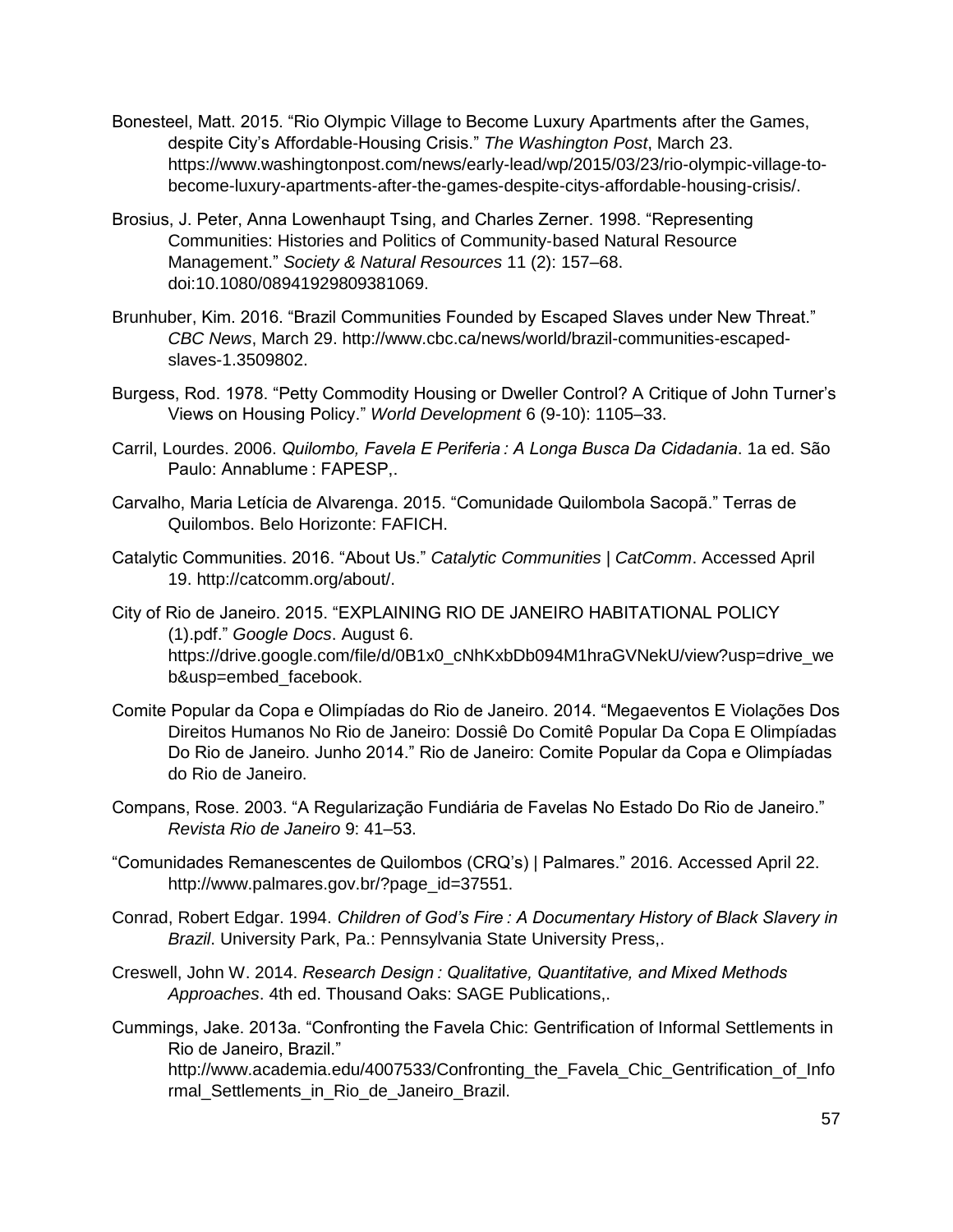———. 2013b. "Investment without Displacement." *Jake Cummings*. http://jakecummings.com/portfolio/investment-without-displacement/.

———. 2015. "Confronting Favela Chic." In *Global Gentrifications: Uneven Development and Displacement*, edited by Loretta Lees, Hyun Bang Shin, and Ernesto López-Morales, 81–100. Bristol, UK: Policy Press. http://policypress.universitypressscholarship.com/view/10.1332/policypress/9781447313

472.001.0001/upso-9781447313472-chapter-5.

Davis, Mike. 2006. *Planet of Slums*. London ; New York: Verso,.

- Deinlnger, Klaus, and Hans Binswanger. 1999. "The Evolution of the World Bank's Land Policy: Principles, Experience, and Future Challenges." *The World Bank Research Observer* 14 (2): 247–76. doi:10.1093/wbro/14.2.247.
- De Souza e Silva, Jaílson. 2012. "O Que é Favela, Afinal." Minutes. Rio de Janeiro: Instituto Municipal de Urbanimo Pereira Passos.
- Douglas, Bruce. 2016. "The Story of Cities #15: The Rise and Ruin of Rio de Janeiro's First Favela." *The Guardian*, April 5, sec. Cities. http://www.theguardian.com/cities/2016/apr/05/story-cities-15-rio-de-janeiro-first-favelaprovidencia-2016-olympic-games.
- Escobar, Arturo. 2008. *Territories of Difference : Place, Movements, Life, Redes*. Durham: Duke University Press,.
- Esteva, Gustavo, Philipp | Babcicky, and Salvatore J. | Babones. 2013. *The Future of Development : A Radical Manifesto*. Bristol, UK: Policy Press,.
- Farfán-Santos, Elizabeth. 2015. "'Fraudulent' Identities: The Politics of Defining Quilombo Descendants in Brazil." *The Journal of Latin American and Caribbean Anthropology* 20 (1): 110–32. doi:10.1111/jlca.12108.
- ———. 2016. *Black Bodies, Black Rights: The Politics of Quilombolismo in Contemporary Brazil*. University of Texas Press.
- Faulhaber, Lucas, and Lena Azevedo. 2015. "SMH 2016: REMOÇOES NO RIO JANEIRO OLIMPICO." *Travessa.com.br*. Accessed October 5. http://www.travessa.com.br/smh-2016-remocoes-no-rio-janeiro-olimpico/artigo/d5272a77-ac8f-4385-a6b1-0f8ea60d2053.
- Fernandes, Edésio. 2011. *Regularization of Informal Settlements in Latin America*. Lincoln Institute of Land Policy Cambridge, MA, USA. http://www.dpuassociates.net/system/files/Regularization%20PFR%20Final%20\_2011.pdf.
- Fernandes, Edésio, and Martim Smolka. 2004. "Land Regularization and Upgrading Programs Revisited." *Land Lines* 16 (3). http://www.lincolninst.edu/pubs/914\_Land-Regularizationand-Upgrading-Programs-Revisited.
- Fischer, Brodwyn M. 2015. "A Century in the Present Tense: Crisis, Poitics, and the Intellectual History of Brazil's Informal Cities." In *Cities from Scratch: Poverty and Informality in Urban Latin American*. Durham: Duke University Press,.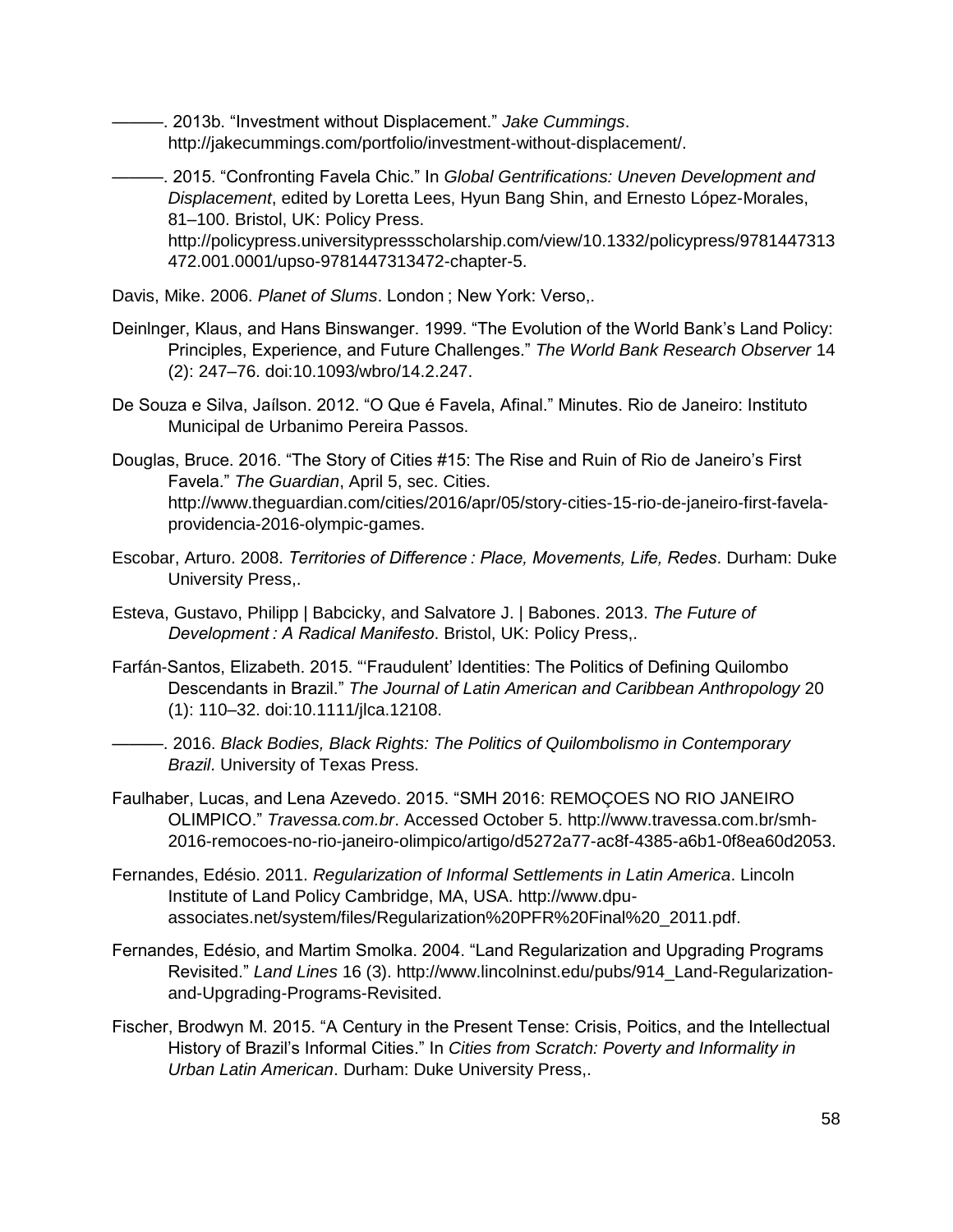- Freeman, James. 2012. "Neoliberal Accumulation Strategies and the Visible Hand of Police Pacification in Rio de Janeiro." *Revista de Estudos Universitários* 38 (1): 95–126.
- French, Jan Hoffman. 2009. *Legalizing Identities : Becoming Black or Indian in Brazil's Northeast*. Chapel Hill, NC, USA: University of North Carolina Press. http://site.ebrary.com/lib/alltitles/docDetail.action?docID=10313968.
- Fundação Cultural Palmares. 2007. "Portaria FCP N.º 98, de 26 de Novembro de 2007." *Comissão Pró-Índio de São Paulo*. November 26. http://www.cpisp.org.br/htm/leis/page.aspx?LeiID=157.
- Garcia-Navarro, Lourdes. 2013. "Once Unsafe, Rio's Shantytowns See Rapid Gentrification." *NPR.org*. June 6. http://www.npr.org/sections/parallels/2013/06/10/187325080/onceunsafe-rios-shanty-towns-see-rapid-gentrification.
- Gonçalves, Rafael Soares. 2013. *Favelas Do Rio de Janeiro : História E Direito*. Rio de Janeiro, RJ: Pallas : Editora PUC-Rio,.
- Gordon, Claire. 2014. "Two of Rio's Urban Quilombos and the Current Status of Afro-Brazilians' Fight for Land Rights." *RioOnWatch*. August 6. http://www.rioonwatch.org/?p=17107.
- Greene, Shane. 2007. "Introduction: On Race, Roots/Routes, and Sovereignty in Latin America's Afro-Indigenous Multiculturalisms." *The Journal of Latin American and Caribbean Anthropology* 12 (2): 329–55.
- Guest, Greg, Emily E. Namey, and Marilyn L. Mitchell. 2012. *Collecting Qualitative Data: A Field Manual for Applied Research*. SAGE Publications.
- Hale, Charles R. 2005. "Neoliberal Multiculturalism." *PoLAR: Political and Legal Anthropology Review* 28 (1): 10–19. doi:10.1525/pol.2005.28.1.10.
- Handzic, Kenan. 2010. "Is Legalized Land Tenure Necessary in Slum Upgrading? Learning from Rio's Land Tenure Policies in the Favela Bairro Program." *Habitat International* 34 (1):  $11 - 17.$
- Harvey, David. 1976. "Labor, Capital, and Class Struggle around the Built Environment in Advanced Capitalist Societies." *Politics & Society* 6 (3): 265–95. doi:10.1177/003232927600600301.
- Helfer, Laurence. 2010. "Land Rights and Socio-Economic Development of Afro-Brazilian Communities." Durham [NC]: Duke University. https://law.duke.edu/news/duke-lawstudents-issue-final-report-brazil-land-title-process/.
- Hooker, Juliet. 2005. "Indigenous Inclusion/Black Exclusion: Race, Ethnicity and Multicultural Citizenship in Latin America." *Journal of Latin American Studies* 37 (02): 285–310. doi:10.1017/S0022216X05009016.
- ———. 2008. "Afro-Descendant Struggles for Collective Rights in Latin America: Between Race and Culture." *Souls* 10 (3): 279–91. doi:10.1080/10999940802347764.
- IBGE. 2011. "Censo 2010." Brasilia: Instituto Brasileiro de Geografia e Estatística.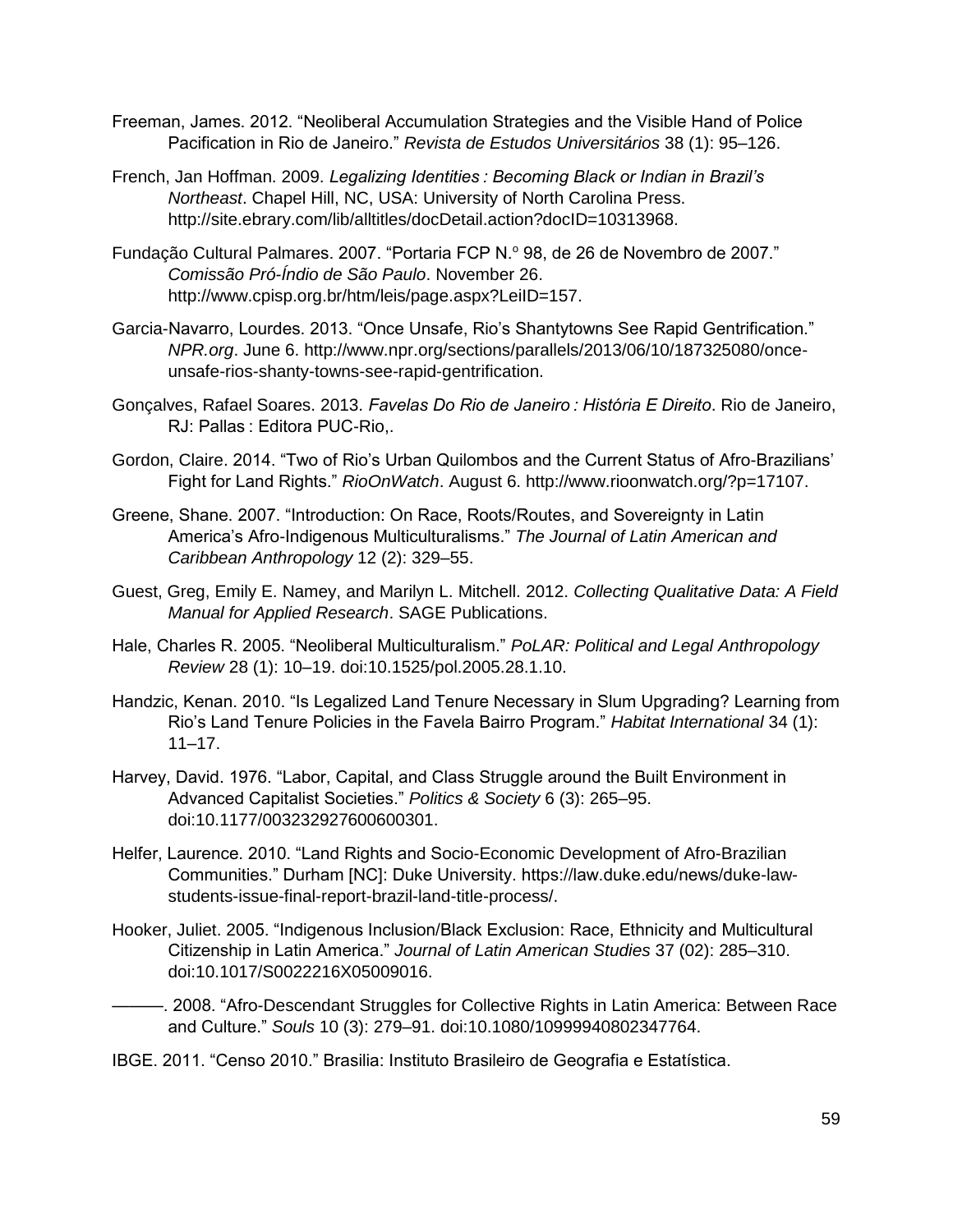- Ill-Raga, Marta. 2015. "Brazil's First Favela, Morro Da Providência, Celebrates 118th Birthday." *RioOnWatch*. November 27. http://www.rioonwatch.org/?p=25528.
- INCRA. 2015. "Acompanhamento Dos Processos de Regularização Quilombola." Brasilia: INCRA.

———. 2016. "Nova Superintendente Do Incra/RJ Toma Posse." *INCRA*. January 13. http://www.incra.gov.br/noticias/nova-superintendente-do-incrarj-toma-posse.

———. n.d. "Regularização de Território Quilombola: Preguntas E Respostas." INCRA. http://www.incra.gov.br/quilombola.

- "Incra | Quilombolas." 2016. Accessed April 22. http://www.incra.gov.br/quilombola.
- Inter-American Development Bank. 2011. "IDB IDB Favela-Bairro Rio Slum Project." http://www.iadb.org/en/news/webstories/2011-03-23/idb-favela-bairro-rio-slumproject,9164.html.
- Karasch, Mary C. 1972. *Slave Life in Rio de Janeiro, 1808-1850*. Vol. 2. Madison, WI: University of Wisconsin–Madison.
- Lara, Fernando Luiz. 2015. "Contested Cities: Latin America's Urban Challenge." *World Politics Review*, March 10. http://www.worldpoliticsreview.com/articles/15256/contested-citieslatin-america-s-urban-challenges.
- Leite, Ilka Boaventura. 2015. "The Brazilian Quilombo: 'race', Community and Land in Space and Time." *The Journal of Peasant Studies* 0 (0): 1–16. doi:10.1080/03066150.2015.1016919.
- Machado, Maria Helena Pereira Toledo. 1994. *O plano e o pânico: os movimentos sociais na década da abolição*. Rio de Janeiro; São Paulo: Editora UFRJ ; EDUSP.
- Maddox, John T. 2014. "AfroReggae: Antropofagia, Sublimation, and Intimate Revolt in the Favela." *Hispania* 97 (3): 463–76. doi:10.1353/hpn.2014.0065.
- Marinho. 2014. "Museu Comunitário Morro Da Providência: Aniversário de 117 Anos Do Morro Da Providência." *Museu Comunitário Morro Da Providência*. November 14. http://museumorrodaprovidencia.blogspot.com.br/2014/11/aniversario-de-117-anos-domorro-da.html.
- Ministério do Desenvolvimento Agrário. 2010. "Relatório Técnico de Identificação E Delimitação Da Comunidade Remanescente Do Quilombo de Pedra Do Sal." INCRA.
- Municipio do Rio de Janeiro. 2013. "Plano Municipal de Conservação E Recuperação Da Mata Atlântica Do Rio de Janeiro." Rio de Janeiro: Rio Prefeitura. http://www.rio.rj.gov.br/dlstatic/10112/5038768/4129768/1.PMMA\_Diagnostico.pdf.
- Museu do Horto. 2016. "História Do Horto." Accessed April 28. http://www.museudohorto.org.br/Hist%C3%B3ria\_do\_Horto.
- Ng'weno, Bettina. 2007. "Can Ethnicity Replace Race? Afro-Colombians, Indigeneity and the Colombian Multicultural State." *The Journal of Latin American and Caribbean Anthropology* 12 (2): 414–40.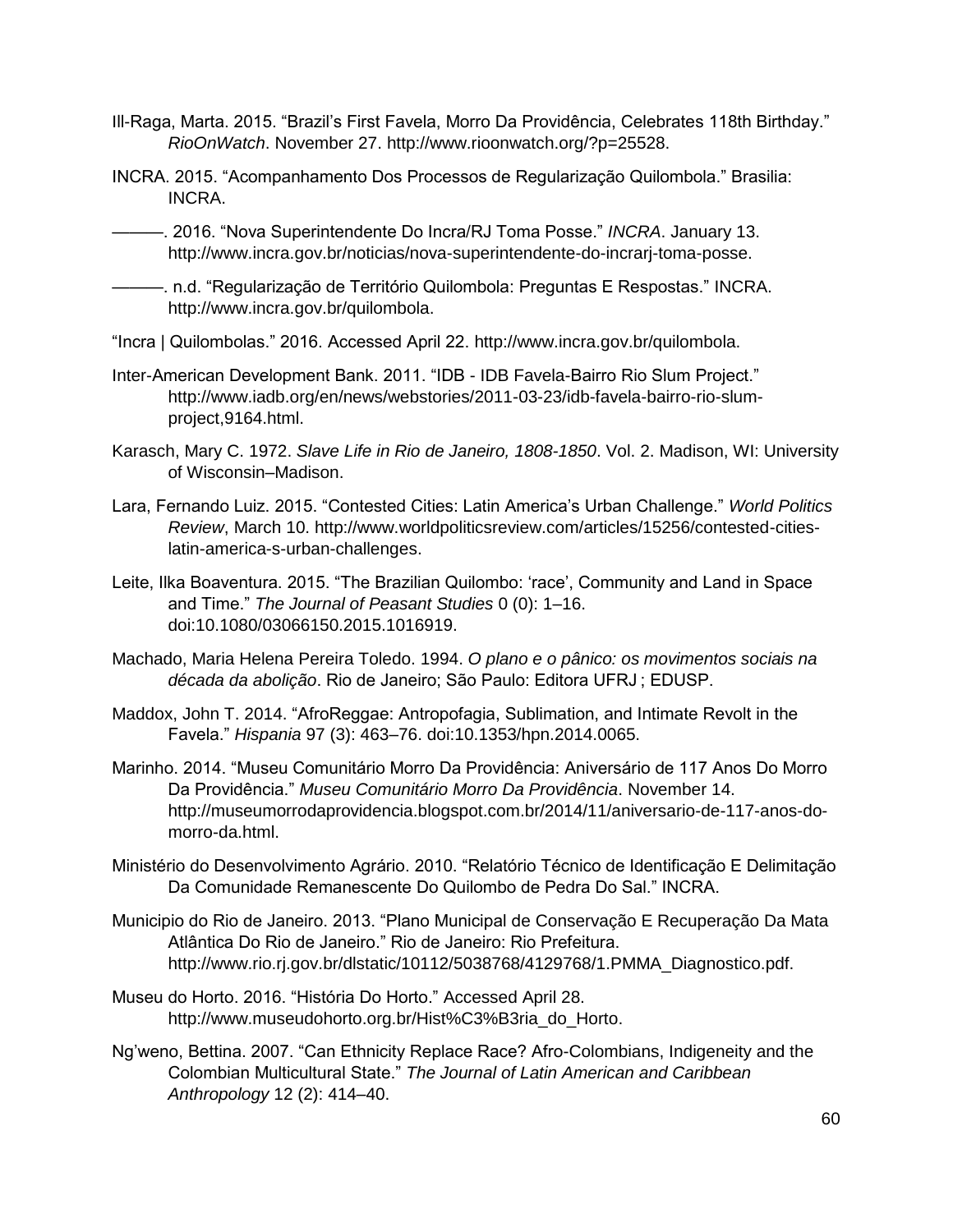- O'Dwyer, Eliane Cantarino. 2002. *Quilombos : Identidade Etnica E Territorialidade*. Rio de Janeiro, Brasil: Editora FGV,.
	- ———. 2005. "Os Quilombos E as Fronteiras Da Antropologia." *Antropolítica (UFF)* 19: 91–111.
- Offen, Karl H. 2003. "The Territorial Turn: Making Black Territories in Pacific Colombia." *Journal of Latin American Geography* 2 (1): 43–73. doi:10.1353/lag.2004.0010.
- Oslender, Ulrich. 2007. "Violence in Development: The Logic of Forced Displacement on Colombia's Pacific Coast." *Development in Practice* 17 (6): 752–64.
- Paes, Eduardo. 2016. *The 4 Commandments of Cities*. Accessed April 20. http://www.ted.com/talks/eduardo\_paes\_the\_4\_commandments\_of\_cities.
- Payne, Geoffrey. 2001. "Urban Land Tenure Policy Options: Titles or Rights?" *Habitat International* 25 (3): 415–29.
- Perlman, Janice E. 1976. *The Myth of Marginality : Urban Poverty and Politics in Rio de Janeiro*. Berkeley: University of California Press,.
	- ———. 2010. *Favela : Four Decades of Living on the Edge in Rio de Janeiro*. Oxford ; New York: Oxford University Press,.
- Planas, Roque. 2014. "Brazil's 'Quilombo' Movement May Be The World's Largest Slavery Reparations Program." *The Huffington Post*, July 10. http://www.huffingtonpost.com/2014/07/10/brazil-quilombos\_n\_5572236.html.
- Povinelli, Elizabeth A. 2002. *The Cunning of Recognition : Indigenous Alterities and the Making of Australian Multiculturalism*. Durham: Duke University Press,.
- Presidência da República. 2003. *Decreto 4.887*. Vol. 4887. http://www.planalto.gov.br/ccivil\_03/decreto/2003/d4887.htm.
- "Quilombola | Palmares." 2016. Accessed April 21. http://www.palmares.gov.br/?page\_id=88&estado=RJ.
- Raquel Rolnik. 2010. "Pedra Do Sal, No Porto Do Rio: Quilombo Reconhecido Ou Ameaçado?" *Blog Da Raquel Rolnik*. August 12. https://raquelrolnik.wordpress.com/2010/08/12/pedra-do-sal-no-porto-do-rio-quilomboreconhecido-ou-ameacado/.
- República do Brasil. 1988. *Constituição*. http://www.planalto.gov.br/ccivil\_03/Constituicao/Constituicao.htm.
- Restrepo, Eduardo. 2007. "El 'giro al multiculturalismo' desde un encuadre afro-indígena." *The Journal of Latin American and Caribbean Anthropology* 12 (2): 475–86.
- "Rio 2016 Puts Legacy at Heart of Games Planning." 2015. Accessed October 5. http://www.olympic.org/news/rio-2016-puts-legacy-at-heart-of-games-planning/235442.
- "RJ Vila Cruzeiro Tem Origem No Quilombo Da Penha." 2016. Accessed April 22. http://koinonia.org.br/oq/noticias-detalhes.asp?cod=5698.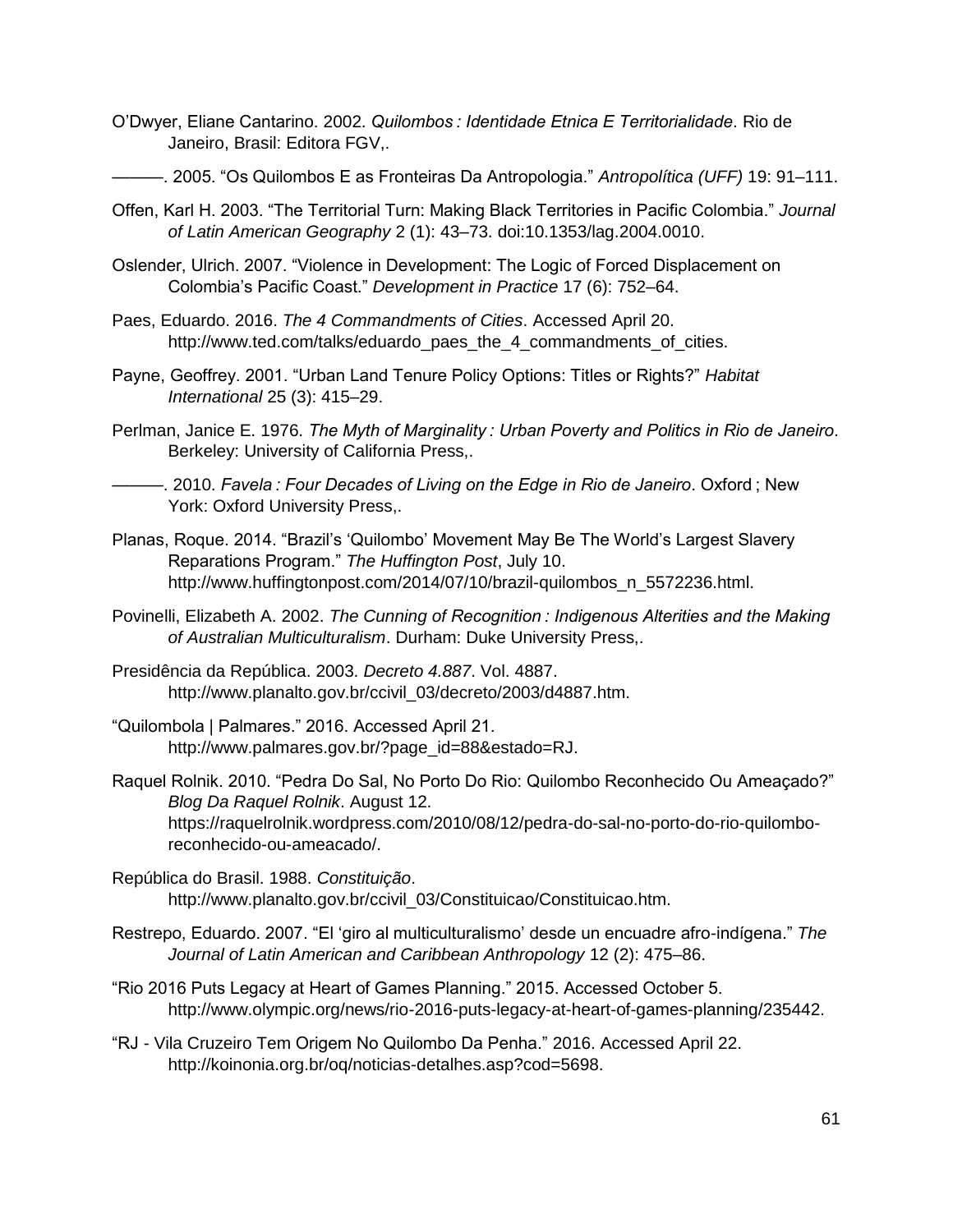- Rubim, Maíra. 2015. "Moradores de Antigas Comunidades Quilombolas Ainda Lutam Por Sua Preservação." *O Globo*, May 4. http://oglobo.globo.com/rio/bairros/moradores-deantigas-comunidades-quilombolas-ainda-lutam-por-sua-preservacao-16028345.
- Saldana, Johnny. 2009. *The Coding Manual for Qualitative Researchers*. London: Sage Publications. http://semat.mui.ac.ir/UniversityBooksEn/9781847875495-Contents-Page-01.pdf.
- Sassen, Saskia. 1991. *The Global City : New York, London, Tokyo*. Princeton, N.J.: Princeton University Press,,.
	- ———. 2004. "Global City: Introducing a Concept, The." *Brown Journal of World Affairs* 11: 27.
- Schwartz, Stuart B. 1985. *Sugar Plantations in the Formation of Brazilian Society : Bahia, 1550- 1835*. Cambridge [Cambridgeshire] ; New York: Cambridge University Press,.
- Scruggs, Gregory, and Arthur Acoca-Pidolle. 2013. "Rio de Janeiro Residents Associations and Recent Favela Real Estate Trends." In . http://www.lincolninst.edu/pubs/2283\_Rio-de-JaneiroResidents-Associations-and-Recent-Favela-RealEstate-Trends.
- Shore, Cris, and Susan Wright. 1997. "Policy: A New Field of Anthropology." In *Anthropology of Policy : Critical Perspectives on Governance and Power*, edited by Cris Shore and Susan Wright. London ; New York: Routledge,.
- Small, Mario Luis. 2009. "`How Many Cases Do I Need?' On Science and the Logic of Case Selection in Field-Based Research." *Ethnography* 10 (1): 5–38. doi:10.1177/1466138108099586.
- ———. 2011a. "How to Conduct a Mixed Methods Study: Recent Trends in a Rapidly Growing Literature." *Annual Review of Sociology* 37 (1): 57–86. doi:10.1146/annurev.soc.012809.102657.
- ———. 2011b. "How to Conduct a Mixed Methods Study: Recent Trends in a Rapidly Growing Literature." *Annual Review of Sociology* 37 (1): 57–86. doi:10.1146/annurev.soc.012809.102657.
- Smith, Neil. 2002. "New Globalism, New Urbanism: Gentrification as Global Urban Strategy." *Antipode* 34 (3): 427–50. doi:10.1111/1467-8330.00249.
- Steiker-Ginzberg, Kate. 2015. "Morar Carioca: The Dismantling of a Dream Favela Upgrading Program." *RioOnWatch*. Accessed October 26. http://www.rioonwatch.org/?p=17687.
- Timerman, Jordana. 2013. "Is a Favela Still a Favela Once It Starts Gentrifying?" *CityLab*. December 2. http://www.theatlanticcities.com/housing/2013/12/favela-still-favela-once-itstarts-gentrifying/7726/.
- "UPP Unidade de Polícia Pacificadora." 2016. Accessed April 21. http://www.upprj.com/index.php/as\_upps.
- "Why We Should Call Them Favelas." 2015. *Catalytic Communities | CatComm*. Accessed October 5. http://catcomm.org/call-them-favelas/.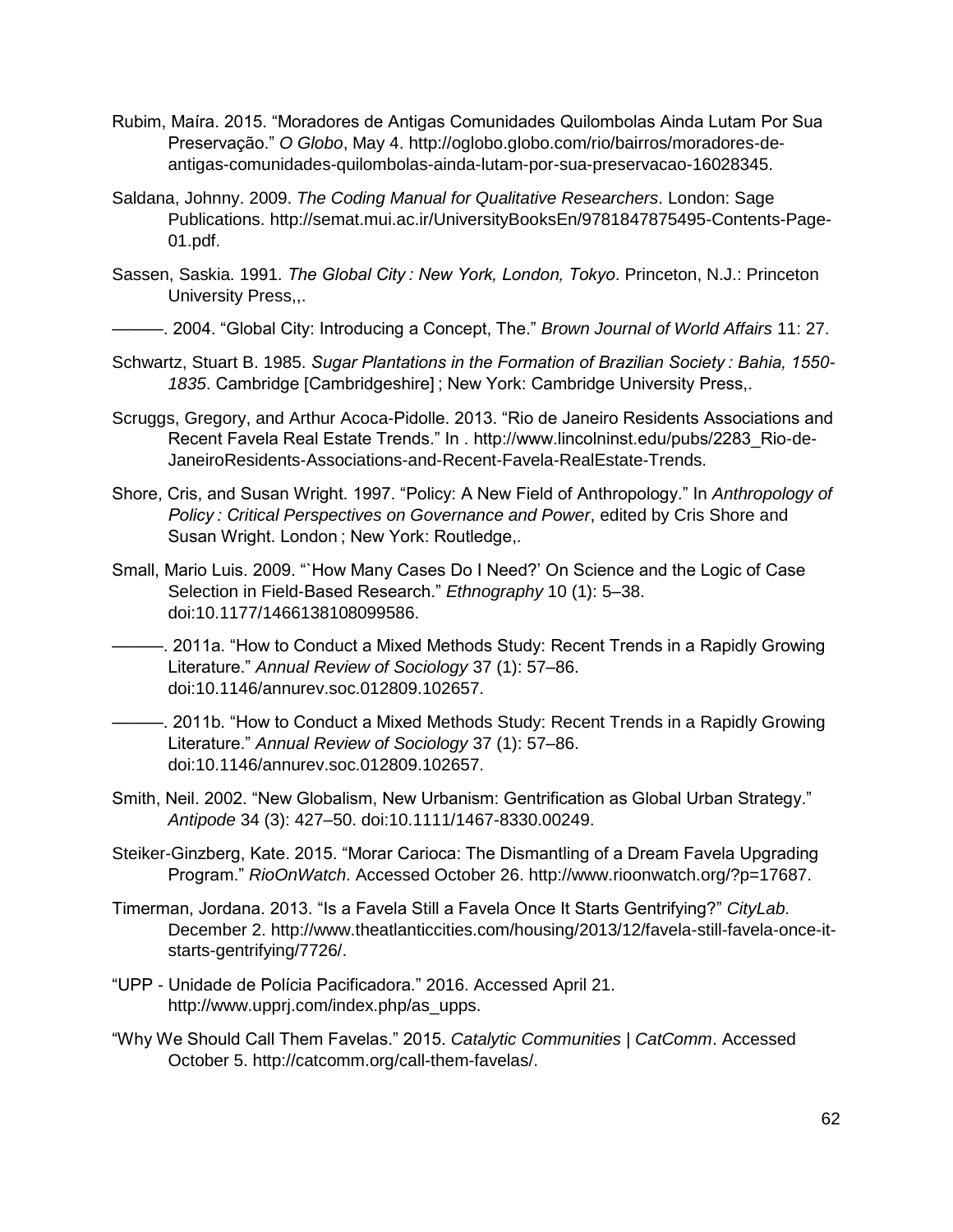- Williamson, Theresa. 2013. "Land Tenure and Urban Planning in Rio de Janeiro's Favelas." *RioOnWatch*. August 7. http://www.rioonwatch.org/?p=11075.
	- ———. 2015. "A New Threat to Favelas: Gentrification." http://www.architecturalreview.com/view/a-new-threat-to-favelas-gentrification/8682967.article.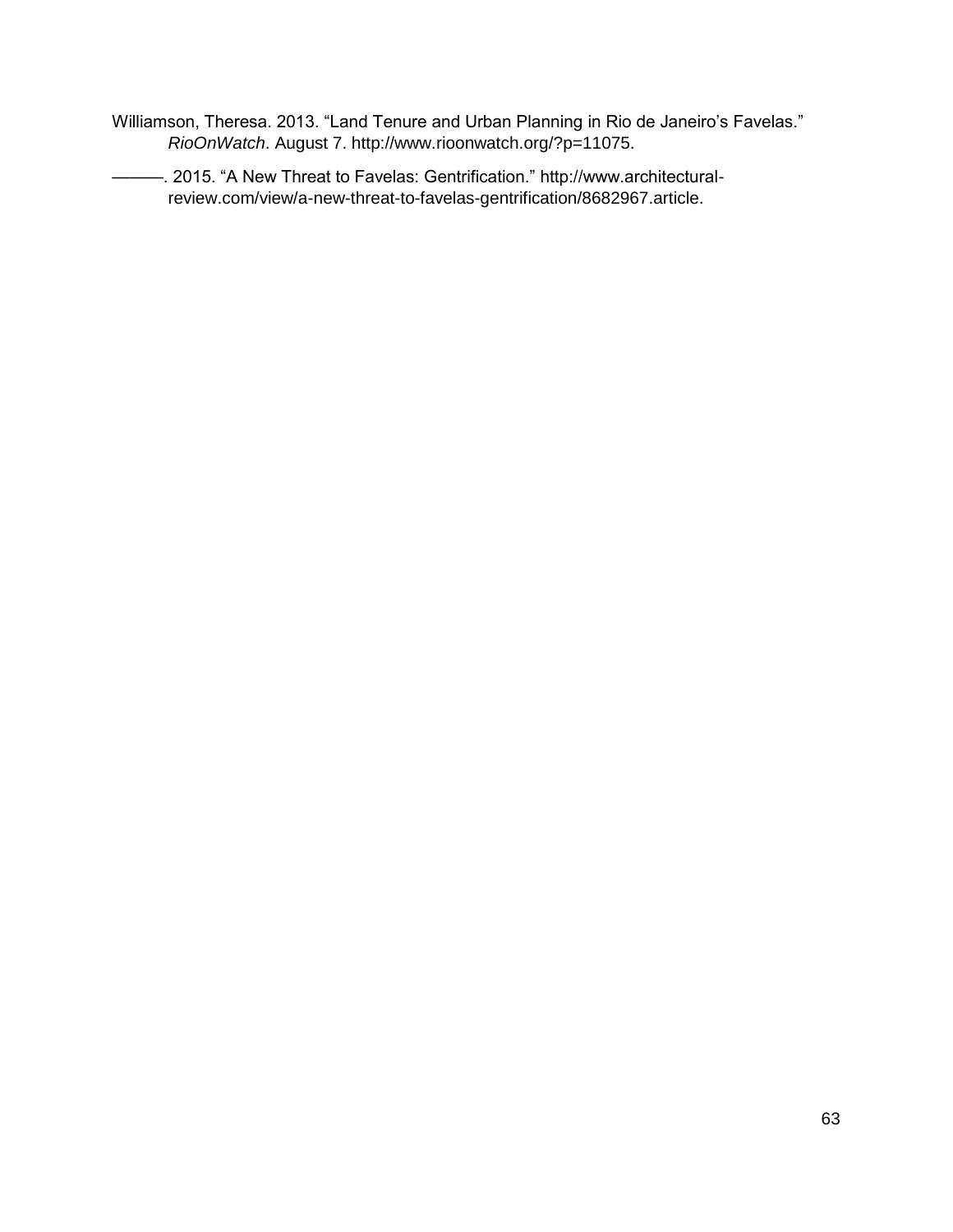# Appendix 1: Document Analysis Instrument

Questions:

- 1. What are the criteria for quilombo status, especially in urban contexts?
- 2. How are favelas and quilombos different and similar?

### Documents:

- Legislation related to quilombos (Constitution, Decree 4887)
- Anthropological reports, for both rural and urban quilombos submitted to the agency mandated with recognizing quilombos, INCRA

|              | Category   | Answers question | Justifications               |
|--------------|------------|------------------|------------------------------|
| $\mathbf{1}$ | Continuity | $\mathbf{1}$     | The idea of                  |
|              |            |                  | remaining                    |
|              |            |                  | communities is               |
|              |            |                  | central to the               |
|              |            |                  | legislation                  |
| $\mathbf{A}$ | Territory  | $\mathbf{1}$     | Continuous                   |
|              |            |                  | occupation                   |
| $\, {\bf B}$ | Cultural   | $\mathbf{1}$     | <b>Traditional practices</b> |
|              |            |                  | and ways of life             |
| $\mathbf C$  | Resistance | $\mathbf{1}$     | Continuous                   |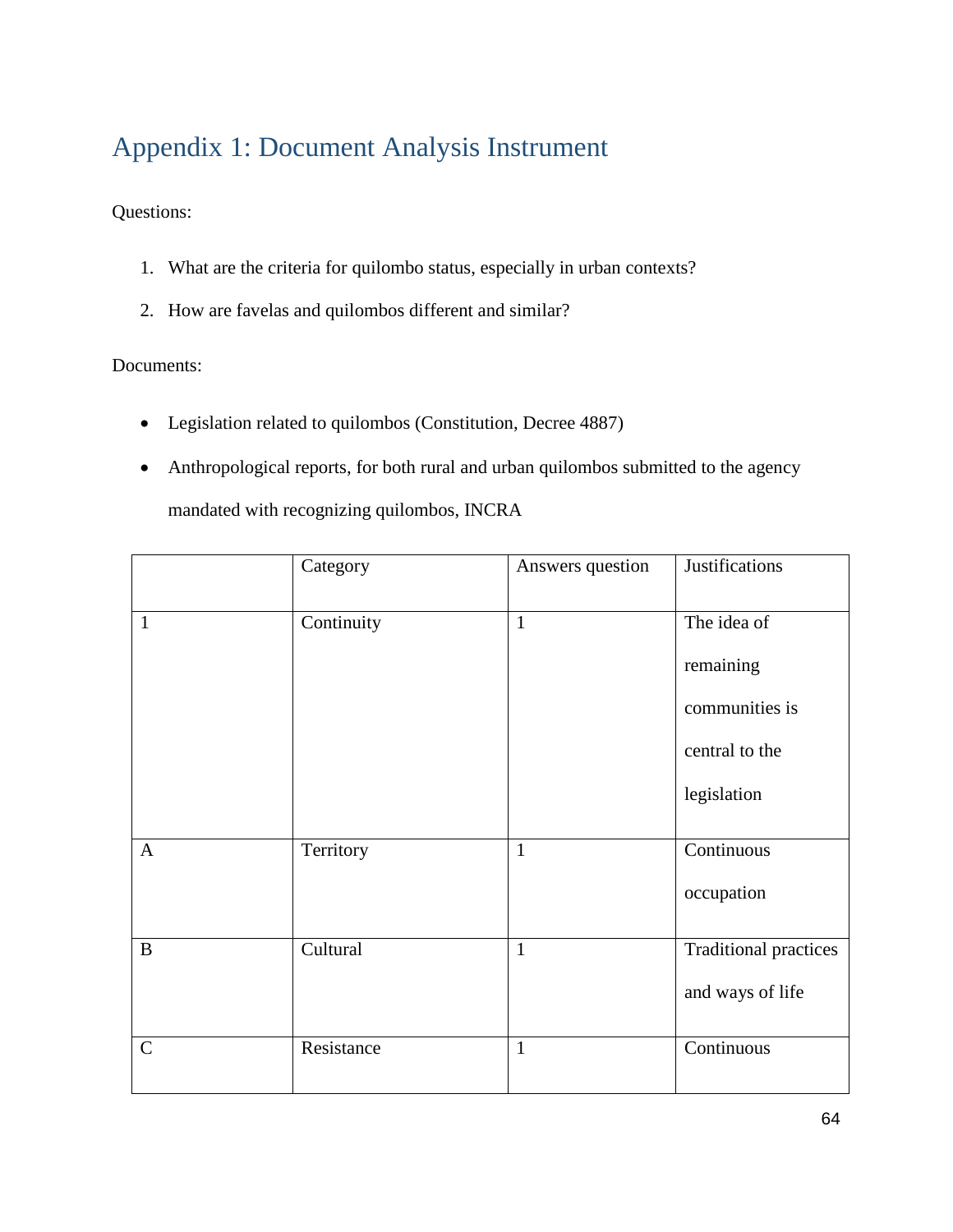|                |                            |                | resistance to         |
|----------------|----------------------------|----------------|-----------------------|
|                |                            |                | oppressive systems    |
|                |                            |                | (slavery, land grabs, |
|                |                            |                | evictions)            |
| $\mathbf D$    | In group/Out Group         | $\mathbf{1}$   | Who belongs?          |
| $\overline{2}$ | Local history and identity | $\overline{2}$ | Does group            |
|                |                            |                | conceive of itself    |
|                |                            |                | collectively?         |
| $\mathbf{A}$   | Collective memory          | $\overline{2}$ | Role of collective    |
|                |                            |                | history               |
| $\, {\bf B}$   | Founding of                | $\overline{2}$ | Continuity            |
|                | neighborhood/Community     |                |                       |
| $\mathcal{C}$  | Relationship to            | $\overline{2}$ | In group/ out group   |
|                | surrounding communities    |                |                       |
| D              | Perceived threats to       | $\overline{2}$ | Resistance            |
|                | community                  |                |                       |
| ${\bf E}$      | Social organization        |                |                       |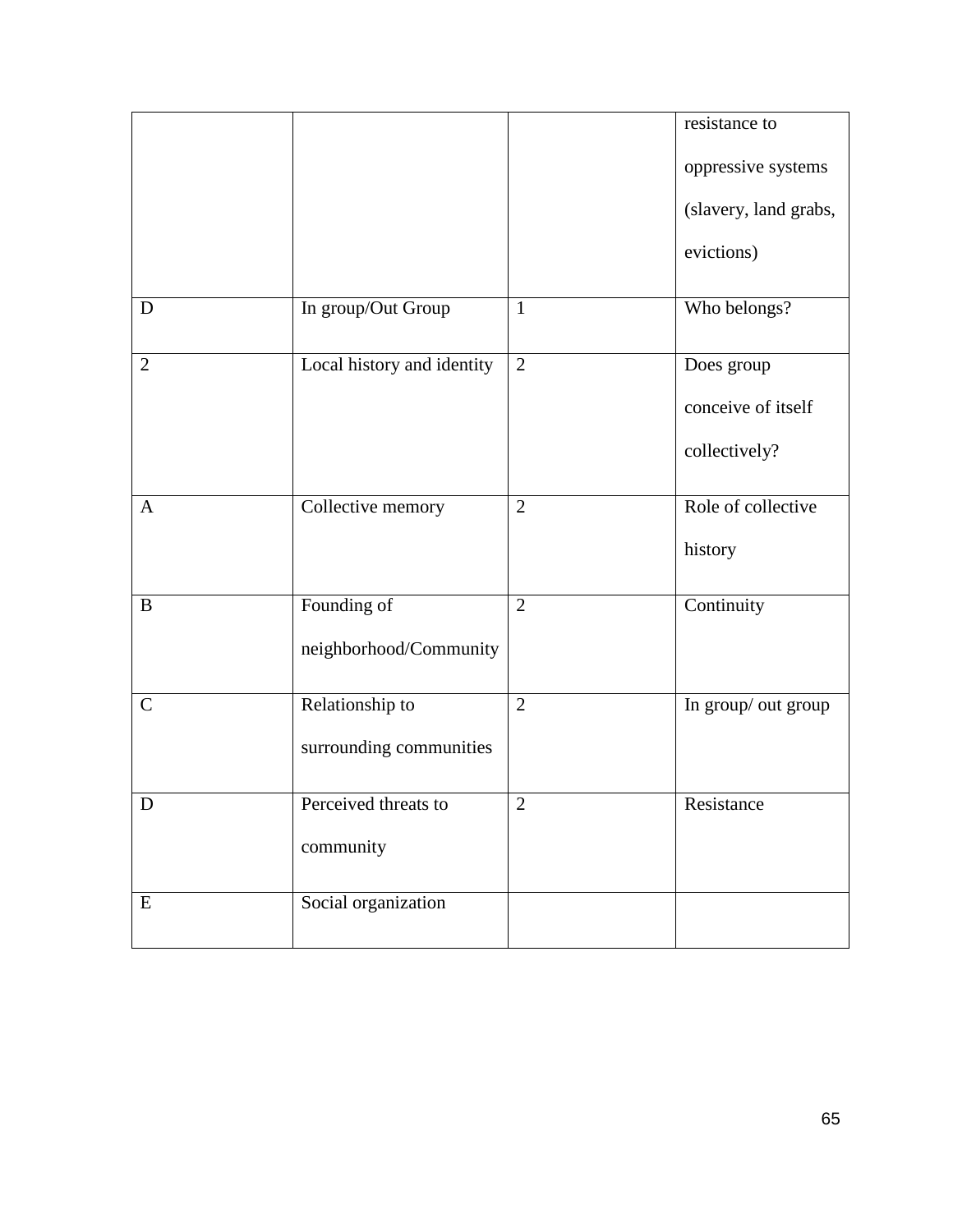# Appendix 2: Interview Protocol for quilombo interviews

### *Demographic Questions*

- What is your name?
- How old are you?
- Who do you live with here in the community?
- Do you have a specific role within the community?

### *Questions about Recognition Process*

- When did the community first recognize itself as a quilombo?
	- o How did that self-identification come about?
		- How was the political climate of the time?
		- Were their dialogues with other neighboring communities?
	- o What documents or family histories that informed that recognition?
	- o Was there already a sense of collective ownership of the territory?
- How did the community begin the process of formal recognition with the state?
	- o Were particular community members more active in pursuing the process?
	- o Did any specific NGOs or scholars help with the recognition request?
		- What was the relationship like with  $X$ ?
		- How would you characterize community participation in the recognition process?
	- o Were state officials involved in anyway?
	- o How did you feel about the process?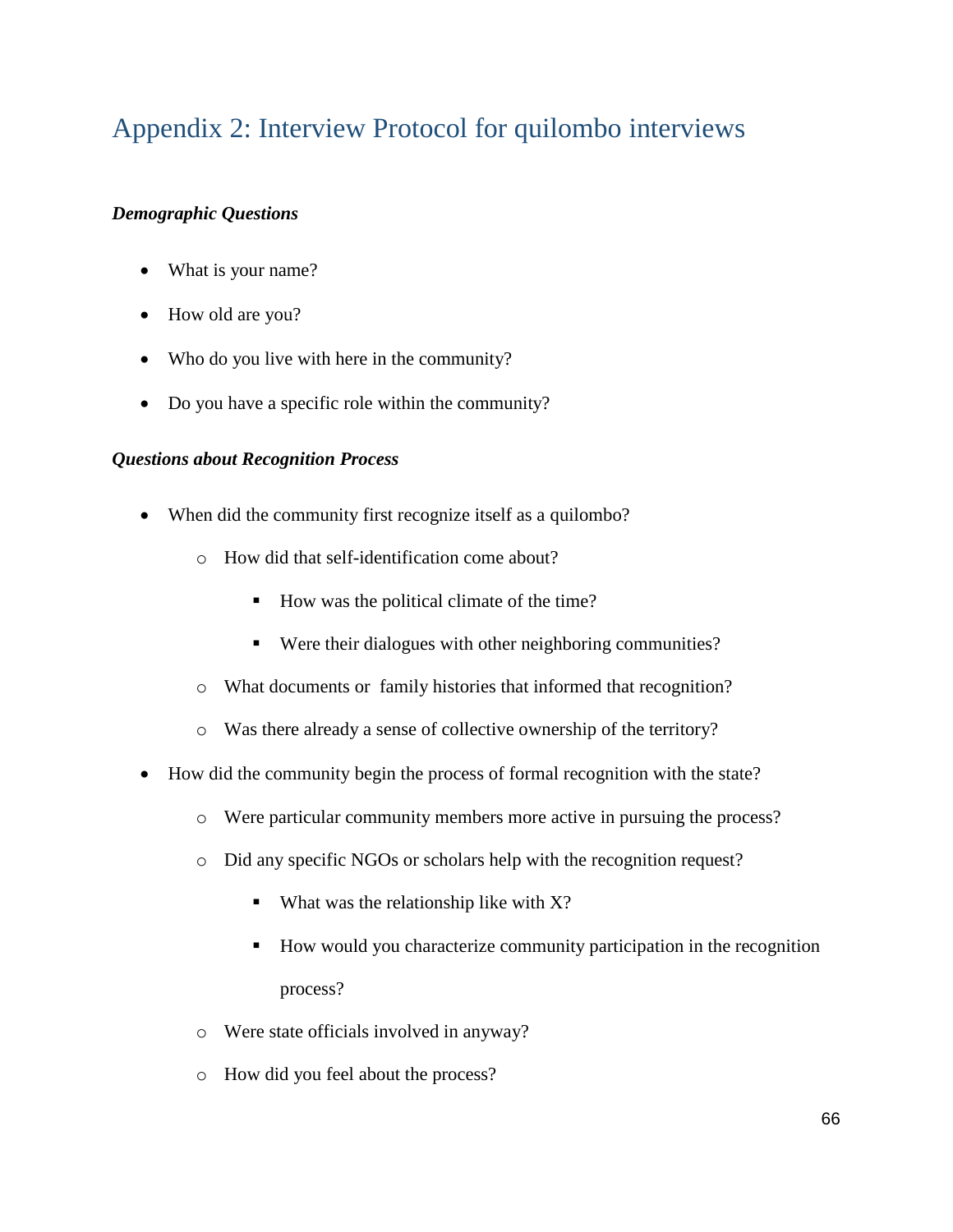- Were you confident?
- How would you characterize the process? Difficult? Straight forward?
- o What aspects of community life did you think were important to making the case for quilombo recognition?
	- Collective memory
	- Collective practices
	- Afro-descendants

### *Questions about Titling Process* **(not all questions applicable)**

- When did the quilombo receive titles?
	- o How long was wait?
	- o Can you please describe the steps between recognition and titling?
		- How was the demarcation conducted?
		- Were there any territorial conflicts with other communities or people?
		- How would you describe the community's interaction with the state between the recognition and titling stages?
		- Were there any territorial conflicts within the community?

#### *Questions about post-titling* **(not all questions applicable)**

- How has titling affected the community's relationship with others?
	- o Do you feel more secure in your tenure of your land?
	- o Does the community continue to interact with the state in anyway?
	- o Are other entities still interested in the land?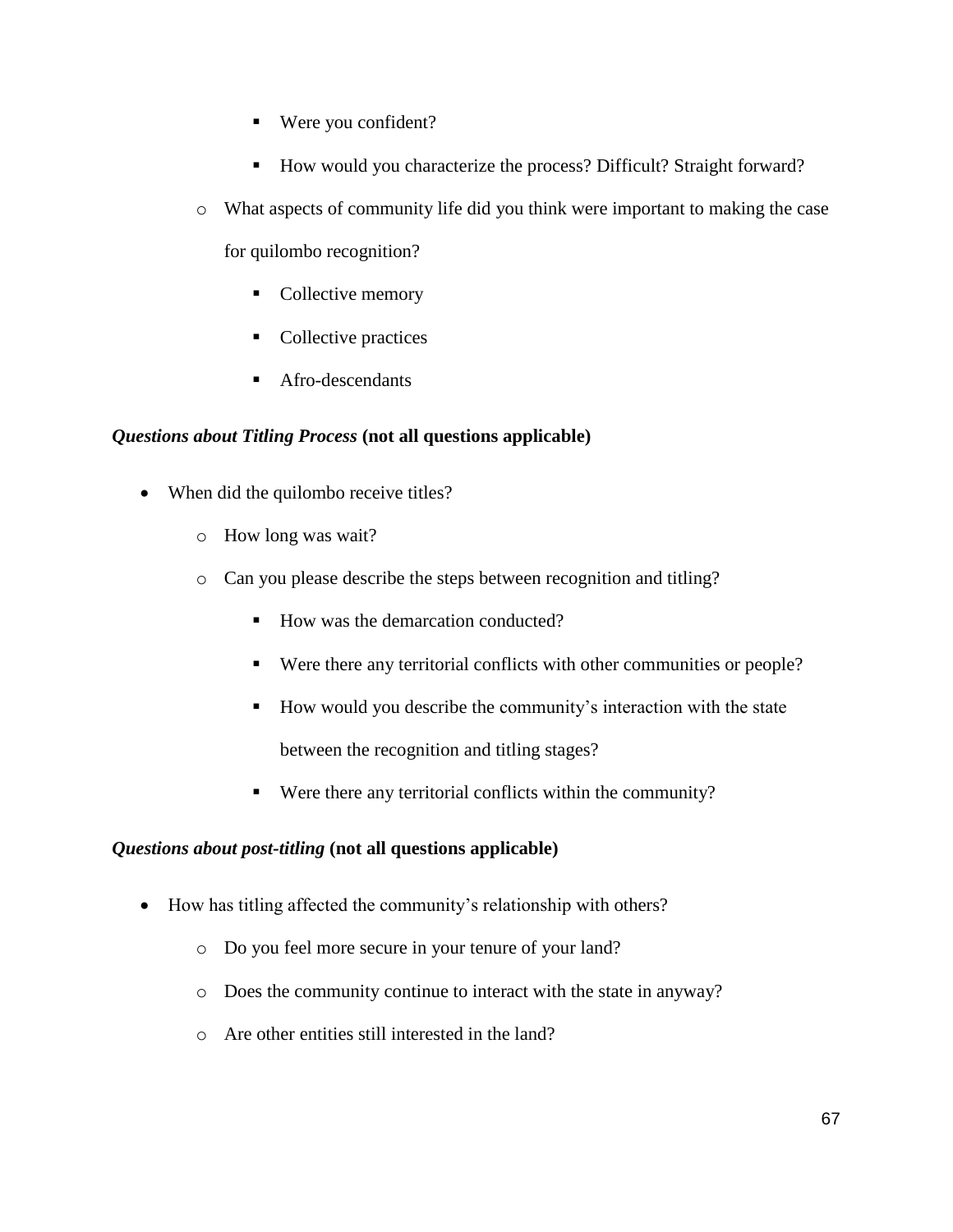- o How does the community go about selling any resources or products from the community?
- How has titling affect the community's internal relationships?
	- o Are certain plots individual? Collective?
	- o How are resources shared?
	- o What happens if a family wants to leave the community?
- Do you think your children and grandchildren will continue to live in the community?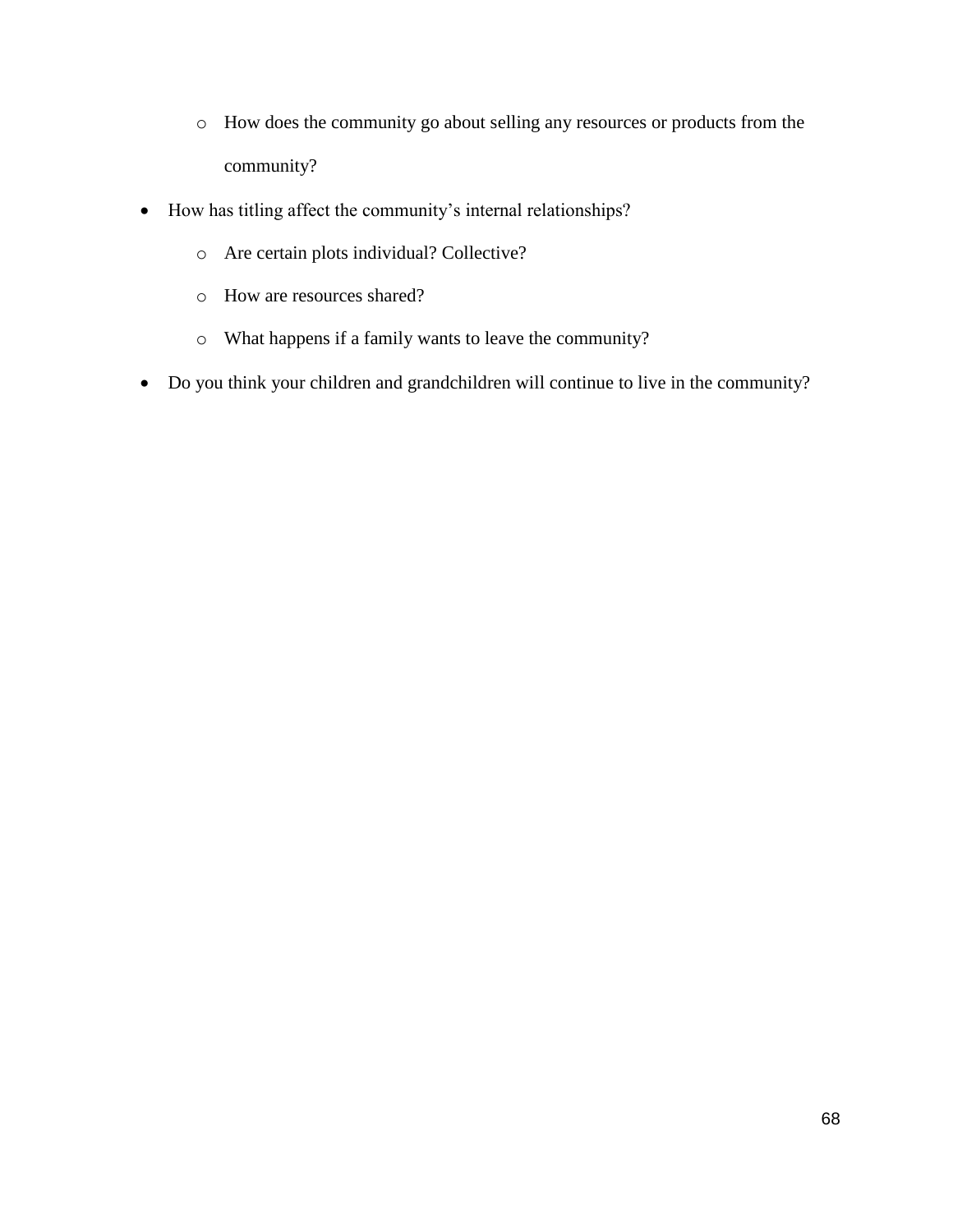## Appendix 3: Interview Protocol for favela communities

## *Demographic Questions*

- What is your name?
- How old are you?
- Who do you live with here in the community?
- Do you have a specific role within the community?

## *Questions about Living in a Favela*

- How long has your family been in the favela?
- What is the history of this favela?
	- o How did it begin?
	- o Is there a sense of shared local history?
	- o Do people document their history individually? Collectively?
- How would you describe the relationship between favelas?
- How would you describe the difference between favelas and the rest of the city?
	- o Do you have a strong sense of being from here?
		- Does that make things more difficult for you in terms of getting a job/going to school?
		- How do people from the favela combat that stigma?